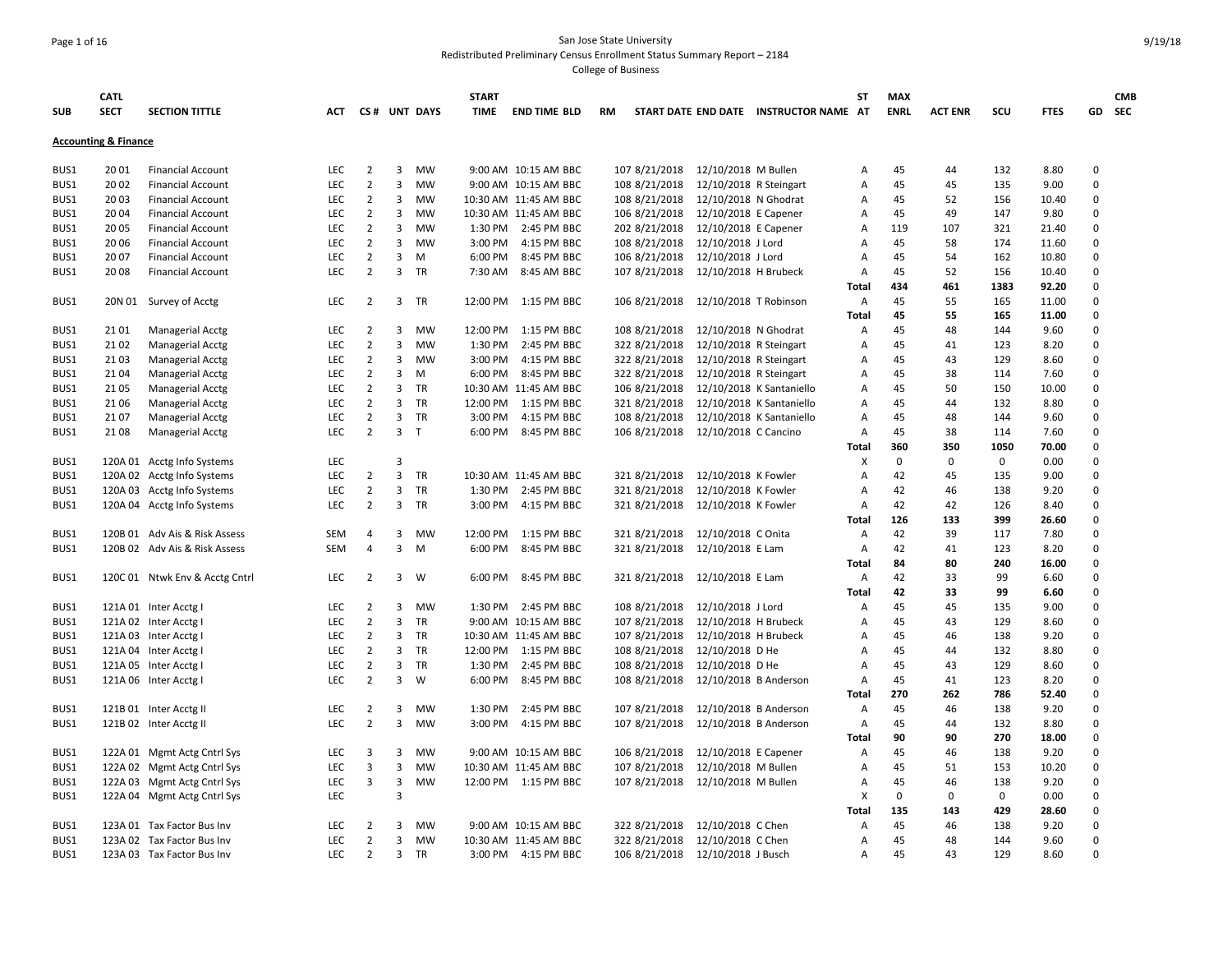# Page 2 of 16 San Jose State University Redistributed Preliminary Census Enrollment Status Summary Report – 2184

| <b>SUB</b> | <b>CATL</b><br><b>SECT</b> | <b>SECTION TITTLE</b>       | ACT        |                |                | CS# UNT DAYS | <b>START</b><br><b>TIME</b> | <b>END TIME BLD</b>   | RM                                  |                                 | START DATE END DATE INSTRUCTOR NAME AT | <b>ST</b>                 | <b>MAX</b><br><b>ENRL</b> | <b>ACT ENR</b> | SCU          | <b>FTES</b>   |                         | <b>CMB</b><br>GD SEC |
|------------|----------------------------|-----------------------------|------------|----------------|----------------|--------------|-----------------------------|-----------------------|-------------------------------------|---------------------------------|----------------------------------------|---------------------------|---------------------------|----------------|--------------|---------------|-------------------------|----------------------|
| BUS1       |                            | 123A 04 Tax Factor Bus Inv  | <b>LEC</b> | 2              |                | 3 TR         |                             | 4:30 PM 5:45 PM BBC   | 106 8/21/2018 12/10/2018 J Busch    |                                 |                                        | A<br>Total                | 45<br>180                 | 36<br>173      | 108<br>519   | 7.20<br>34.60 | $\Omega$<br>$\mathbf 0$ |                      |
| BUS1       |                            | 123C 01 Tax Indv Pass Ent   | <b>SEM</b> | 4              | 3              | TR           |                             | 9:00 AM 10:15 AM BBC  | 322 8/21/2018                       | 12/10/2018 K Fowler             |                                        | Α                         | 45                        | 34             | 102          | 6.80          | $\Omega$                |                      |
| BUS1       |                            | 123C 02 Tax Indv Pass Ent   | <b>SEM</b> | 4              | $\overline{3}$ | W            | 6:00 PM                     | 8:45 PM BBC           | 322 8/21/2018                       | 12/10/2018 L Boman              |                                        | Α                         | 45                        | 36             | 108          | 7.20          | $\Omega$                |                      |
|            |                            |                             |            |                |                |              |                             |                       |                                     |                                 |                                        | Total                     | 90                        | 70             | 210          | 14.00         | $\mathbf 0$             |                      |
| BUS1       |                            | 125A 80 WritingforAcctg     | <b>LEC</b> | 3              |                | 3 TBA        |                             |                       |                                     | 8/21/2018 12/10/2018 C Lycurgus |                                        | A                         | 25                        | 11             | 33           | 2.20          | $\Omega$                |                      |
|            |                            |                             |            |                |                |              |                             |                       |                                     |                                 |                                        | Total                     | 25                        | 11             | 33           | 2.20          | $\mathbf 0$             |                      |
| BUS1       |                            | 126 01 Adv Acctg            | LEC        |                | 3              |              |                             |                       |                                     |                                 |                                        | $\boldsymbol{\mathsf{X}}$ | $\Omega$                  | $\Omega$       | $\mathbf{0}$ | 0.00          | $\Omega$                |                      |
|            |                            |                             |            |                |                |              |                             |                       |                                     |                                 |                                        | Total                     | 0                         | 0              | 0            | 0.00          | $\Omega$                |                      |
| BUS1       |                            | 127A 01 Corp Fin Mgmt       | <b>SEM</b> | 4              | 3              | M            |                             | 6:00 PM 8:45 PM BBC   | 108 8/21/2018 12/10/2018 B Parineh  |                                 |                                        | Α                         | 45                        | 25             | 75           | 5.00          | $\Omega$                |                      |
|            |                            |                             |            |                |                |              |                             |                       |                                     |                                 |                                        | Total                     | 45                        | 25             | 75           | 5.00          | $\Omega$                |                      |
| BUS1       | 12801                      | Acct Non-Prf Org            | LEC        | $\overline{2}$ | 3              | W            | 6:00 PM                     | 8:45 PM BBC           | 106 8/21/2018                       | 12/10/2018 J Lord               |                                        | Α                         | 45                        | 59             | 177          | 11.80         | $\mathbf 0$             |                      |
|            |                            |                             |            |                |                |              |                             |                       |                                     |                                 |                                        | Total                     | 45                        | 59             | 177          | 11.80         | $\Omega$                |                      |
| BUS1       |                            | 129A 01 Financial Auditing  | LEC        | $\overline{2}$ |                | 3 TR         |                             | 9:00 AM 10:15 AM BBC  | 3 8/21/2018                         | 12/10/2018 J Zhang              |                                        | Α                         | 45                        | 39             | 117          | 7.80          | $\mathbf 0$             |                      |
| BUS1       |                            | 129A 02 Financial Auditing  | LEC        | $\overline{2}$ | 3              | TR           |                             | 10:30 AM 11:45 AM BBC | 3 8/21/2018                         | 12/10/2018 J Zhang              |                                        | A                         | 45                        | 49             | 147          | 9.80          | $\Omega$                |                      |
| BUS1       |                            | 129A 03 Financial Auditing  | LEC        | $\overline{2}$ | 3              | M            |                             | 6:00 PM 8:45 PM BBC   | 107 8/21/2018                       | 12/10/2018 M Williams           |                                        | Α                         | 45                        | 42             | 126          | 8.40          | $\mathbf 0$             |                      |
|            |                            |                             |            |                |                |              |                             |                       |                                     |                                 |                                        | <b>Total</b>              | 135                       | 130            | 390          | 26.00         | $\Omega$                |                      |
| BUS1       | 17001                      | Fund of Finance             | <b>LEC</b> | 2              | 3              | <b>MW</b>    | 7:30 AM                     | 8:45 AM BBC           | 106 8/21/2018                       | 12/10/2018 B Parineh            |                                        | A                         | 45                        | 49             | 147          | 9.80          | $\Omega$                |                      |
| BUS1       | 17002                      | Fund of Finance             | LEC        | $\overline{2}$ | 3              | MW           | 7:30 AM                     | 8:45 AM BBC           | 322 8/21/2018                       | 12/10/2018 L Roden              |                                        | Α                         | 45                        | 52             | 156          | 10.40         | $\mathbf 0$             |                      |
| BUS1       | 17003                      | Fund of Finance             | LEC        | $\overline{2}$ | 3              | <b>MW</b>    |                             | 9:00 AM 10:15 AM BBC  | 204 8/21/2018                       | 12/10/2018 B Parineh            |                                        | A                         | 119                       | 118            | 354          | 23.60         | $\Omega$                |                      |
| BUS1       | 17004                      | Fund of Finance             | LEC        | $\overline{2}$ | 3              | MW           |                             | 10:30 AM 11:45 AM BBC | 321 8/21/2018                       | 12/10/2018 L Roden              |                                        | A                         | 45                        | 43             | 129          | 8.60          | $\mathbf 0$             |                      |
| BUS1       | 17005                      | Fund of Finance             | LEC        | $\overline{2}$ | 3              | MW           | 3:00 PM                     | 4:15 PM BBC           | 106 8/21/2018                       | 12/10/2018 D Abbott             |                                        | A                         | 45                        | 51             | 153          | 10.20         | $\mathbf 0$             |                      |
| BUS1       | 170 06                     | Fund of Finance             | <b>LEC</b> | $\overline{2}$ | 3              | $\top$       | 6:00 PM                     | 8:45 PM BBC           | 321 8/21/2018                       | 12/10/2018 D Abbott             |                                        | A                         | 45                        | 47             | 141          | 9.40          | $\Omega$                |                      |
| BUS1       | 17008                      | Fund of Finance             | LEC        | $\overline{2}$ | $\mathbf{3}$   | TR           | 12:00 PM                    | 1:15 PM BBC           | 322 8/21/2018                       |                                 | 12/10/2018 A Meshcheryakov             | Α                         | 45                        | 50             | 150          | 10.00         | $\Omega$                |                      |
| BUS1       | 17009                      | Fund of Finance             | <b>LEC</b> | $\overline{2}$ | 3              | <b>TR</b>    | 1:30 PM                     | 2:45 PM BBC           | 322 8/21/2018                       |                                 | 12/10/2018 A Meshcheryakov             | Α                         | 45                        | 49             | 147          | 9.80          | $\Omega$                |                      |
| BUS1       | 170 10                     | Fund of Finance             | LEC        | $\overline{2}$ | $\overline{3}$ | T            | 6:00 PM                     | 8:45 PM BBC           | 322 8/21/2018                       |                                 | 12/10/2018 M Greenough                 | A                         | 45                        | 41             | 123          | 8.20          | $\mathbf 0$             |                      |
| BUS1       | 170 11                     | Fund of Finance             | LEC        | $\overline{2}$ | 3              | W            | 6:00 PM                     | 8:45 PM BBC           | 326 8/21/2018                       | 12/10/2018 D Abbott             |                                        | А                         | 45                        | 47             | 141          | 9.40          | $\mathbf 0$             |                      |
| BUS1       | 170 14                     | Fund of Finance             | <b>LEC</b> | $\overline{2}$ | 3              | MW           |                             | 1:30 PM 2:45 PM BBC   | 301 8/21/2018                       | 12/10/2018 L Roden              |                                        | A                         | 45                        | 45             | 135          | 9.00          | $\Omega$                |                      |
| BUS1       | 17082                      | Fund of Finance             | <b>LEC</b> | $\overline{2}$ | 3              | TBA          |                             |                       | 8/21/2018                           | 12/10/2018 X Xu                 |                                        | А                         | 45                        | 47             | 141          | 9.40          | $\Omega$                |                      |
| BUS1       | 17083                      | Fund of Finance             | LEC        | $\overline{2}$ | 3              | <b>TBA</b>   |                             |                       | 8/21/2018                           | 12/10/2018 X Xu                 |                                        | Α                         | 45                        | 45             | 135          | 9.00          | $\Omega$                |                      |
|            |                            |                             |            |                |                |              |                             |                       |                                     |                                 |                                        | Total                     | 659                       | 684            | 2052         | 136.80        | $\Omega$                |                      |
| BUS1       |                            | 171A 01 Financial Instit    | LEC        |                | 3              |              |                             |                       |                                     |                                 |                                        | X                         | $\mathbf 0$               | 0              | $\mathbf 0$  | 0.00          | $\mathbf 0$             |                      |
| BUS1       |                            | 171A 02 Financial Instit    | LEC        | $\overline{2}$ | 3              | MW           |                             | 12:00 PM 1:15 PM BBC  | 106 8/21/2018                       | 12/10/2018 X Xu                 |                                        | A                         | 45                        | 48             | 144          | 9.60          | $\Omega$                |                      |
| BUS1       |                            | 171A 03 Financial Instit    | LEC        | $\overline{2}$ | 3              | TR           |                             | 9:00 AM 10:15 AM BBC  | 108 8/21/2018                       | 12/10/2018 S Ivanov             |                                        | Α                         | 45                        | 42             | 126          | 8.40          | $\Omega$                |                      |
| BUS1       |                            | 171A 04 Financial Instit    | LEC        | $\overline{2}$ | $\overline{3}$ | <b>TR</b>    |                             | 10:30 AM 11:45 AM BBC | 108 8/21/2018                       | 12/10/2018 S Ivanov             |                                        | Α                         | 45                        | 34             | 102          | 6.80          | $\Omega$                |                      |
|            |                            |                             |            |                |                |              |                             |                       |                                     |                                 |                                        | Total                     | 135                       | 124            | 372          | 24.80         | $\Omega$                |                      |
| BUS1       |                            | 171B 01 Commercial Banking  | <b>LEC</b> | $\overline{2}$ | 3              | TR           |                             | 9:00 AM 10:15 AM BBC  | 106 8/21/2018                       | 12/10/2018 T Rajkovic           |                                        | Α                         | 45                        | 53             | 159          | 10.60         | $\mathbf 0$             |                      |
|            |                            |                             |            |                |                |              |                             |                       |                                     |                                 |                                        | Total                     | 45                        | 53             | 159          | 10.60         | $\Omega$                |                      |
| BUS1       |                            | 172A 01 Investmt Analysis   | LEC        | $\overline{2}$ |                | 3 TR         |                             | 10:30 AM 11:45 AM BBC | 322 8/21/2018                       |                                 | 12/10/2018 A Meshcheryakov             | Α                         | 45                        | 48             | 144          | 9.60          | $\Omega$                |                      |
| BUS1       |                            | 172A 02 Investmt Analysis   | LEC        | $\overline{2}$ | 3              | TR           |                             | 12:00 PM 1:15 PM BBC  | 107 8/21/2018                       | 12/10/2018 J Cho                |                                        | A                         | 45                        | 49             | 147          | 9.80          | $\Omega$                |                      |
| BUS1       |                            | 172A 03 Investmt Analysis   | <b>LEC</b> | $\overline{2}$ |                | 3 TR         |                             | 1:30 PM 2:45 PM BBC   | 107 8/21/2018                       | 12/10/2018 J Cho                |                                        | А                         | 45                        | 45             | 135          | 9.00          | $\mathbf 0$             |                      |
|            |                            |                             |            |                |                |              |                             |                       |                                     |                                 |                                        | Total                     | 135                       | 142            | 426          | 28.40         | $\mathbf 0$             |                      |
| BUS1       |                            | 172B 01 Portfolio Mgmt      | <b>LEC</b> | 2              | 3              | MW           |                             | 9:00 AM 10:15 AM BBC  | 3 8/21/2018                         | 12/10/2018 F Jones              |                                        | A                         | 45                        | 46             | 138          | 9.20          | $\Omega$                |                      |
|            |                            |                             |            |                |                |              |                             |                       |                                     |                                 |                                        | Total                     | 45                        | 46             | 138          | 9.20          | $\mathbf 0$             |                      |
| BUS1       |                            | 172C 01 Futures and Options | LEC        | $\overline{2}$ | 3              | <b>TR</b>    | 3:00 PM                     | 4:15 PM BBC           | 107 8/21/2018                       | 12/10/2018 J Cho                |                                        | Α                         | 45                        | 41             | 123          | 8.20          | $\Omega$                |                      |
|            |                            |                             |            |                |                |              |                             |                       |                                     |                                 |                                        | Total                     | 45                        | 41             | 123          | 8.20          | $\mathbf 0$             |                      |
| BUS1       |                            | 172D 01 Student Fund        | LEC        | 3              |                | 3 TR         | 1:30 PM                     | 2:45 PM BBC           | 303 8/21/2018                       | 12/10/2018 S Ivanov             |                                        | Α                         | 45                        | 20             | 60           | 4.00          | 0                       |                      |
|            |                            |                             |            |                |                |              |                             |                       |                                     |                                 |                                        | Total                     | 45                        | 20             | 60           | 4.00          | $\Omega$                |                      |
| BUS1       |                            | 173A 01 Fin Mgt Theory Pol  | LEC        | $\overline{2}$ |                | 3 TR         |                             | 12:00 PM 1:15 PM BBC  | 3 8/21/2018                         | 12/10/2018 B Campsey            |                                        | Α                         | 45                        | 50             | 150          | 10.00         | $\Omega$                |                      |
| BUS1       |                            | 173A 02 Fin Mgt Theory Pol  | <b>LEC</b> | $\overline{2}$ | 3 <sub>1</sub> |              |                             | 3:00 PM 5:45 PM BBC   | 202 8/21/2018 12/10/2018 T Rajkovic |                                 |                                        | A                         | 119                       | 117            | 351          | 23.40         | $\Omega$                |                      |
|            |                            |                             |            |                |                |              |                             |                       |                                     |                                 |                                        |                           |                           |                |              |               |                         |                      |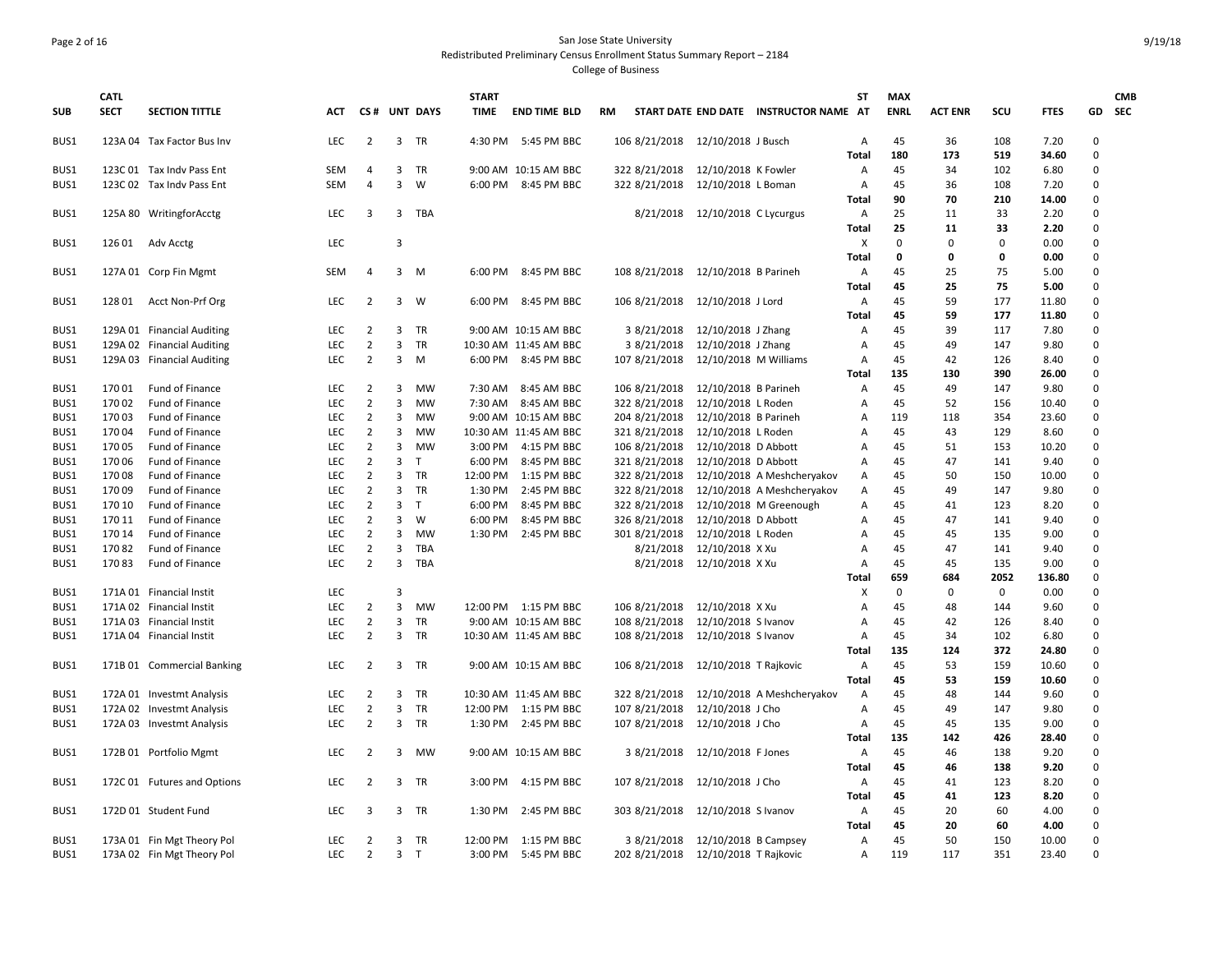## Page 3 of 16 San Jose State University Redistributed Preliminary Census Enrollment Status Summary Report – 2184

| <b>SUB</b> | <b>CATL</b><br><b>SECT</b> | <b>SECTION TITTLE</b>          | ACT        | CS#            |   | <b>UNT DAYS</b> | <b>START</b><br><b>TIME</b> | <b>END TIME BLD</b>   | RM | START DATE END DATE |                    | <b>INSTRUCTOR NAME</b>                | <b>ST</b><br>AT | <b>MAX</b><br><b>ENRL</b> | <b>ACT ENR</b> | scu   | <b>FTES</b> | GD.         | <b>CMB</b><br><b>SEC</b> |
|------------|----------------------------|--------------------------------|------------|----------------|---|-----------------|-----------------------------|-----------------------|----|---------------------|--------------------|---------------------------------------|-----------------|---------------------------|----------------|-------|-------------|-------------|--------------------------|
|            |                            |                                |            |                |   |                 |                             |                       |    |                     |                    |                                       | Total           | 164                       | 167            | 501   | 33.40       | $\mathbf 0$ |                          |
| BUS1       |                            | 173B 01 Prob in Fin Mgmt       | LEC        | $\overline{2}$ | 3 | $\mathsf{T}$    | 6:00 PM                     | 8:45 PM BBC           |    | 302 8/21/2018       |                    | 12/10/2018 A Vuorikoski-Bullis        | A               | 45                        | 42             | 126   | 8.40        | $\mathbf 0$ |                          |
|            |                            |                                |            |                |   |                 |                             |                       |    |                     |                    |                                       | Total           | 45                        | 42             | 126   | 8.40        | $\mathbf 0$ |                          |
| BUS1       | 173C 01                    | <b>Entrepreneurial Finance</b> | <b>LEC</b> |                | 3 | <b>MW</b>       |                             | 9:00 AM 10:15 AM BBC  |    | 321 8/21/2018       | 12/10/2018 L Roden |                                       | А               | 45                        | 43             | 129   | 8.60        | 0           |                          |
|            |                            |                                |            |                |   |                 |                             |                       |    |                     |                    |                                       | Total           | 45                        | 43             | 129   | 8.60        | 0           |                          |
| BUS1       | 17701                      | Inter Bus Fin                  | LEC        | -2             | 3 | W               | 1:30 PM                     | 4:15 PM BBC           |    | 321 8/21/2018       |                    | 12/10/2018 A Vuorikoski-Bullis        | A               | 42                        | 43             | 129   | 8.60        | $\mathbf 0$ |                          |
| BUS1       | 17702                      | Inter Bus Fin                  | <b>LEC</b> |                | 3 | W               | 6:00 PM                     | 8:45 PM BBC           |    | 305 8/21/2018       |                    | 12/10/2018 A Vuorikoski-Bullis        | A               | 45                        | 39             | 117   | 7.80        | 0           |                          |
|            |                            |                                |            |                |   |                 |                             |                       |    |                     |                    |                                       | Total           | 87                        | 82             | 246   | 16.40       | 0           |                          |
| BUS1       |                            | 179B 01 Selec Top Bus Fin      | LEC        |                | 3 | <b>MW</b>       |                             | 10:30 AM 11:45 AM BBC |    | 3 8/21/2018         | 12/10/2018 F Jones |                                       | A               | 45                        | 37             | 111   | 7.40        | $\mathbf 0$ |                          |
| BUS1       |                            | 179B 02 Selec Top Bus Fin      | LEC        |                | 3 | <b>MW</b>       | 1:30 PM                     | 2:45 PM BBC           |    | 106 8/21/2018       | 12/10/2018 F Jones |                                       | A               | 45                        | 16             | 48    | 3.20        | 0           |                          |
|            |                            |                                |            |                |   |                 |                             |                       |    |                     |                    |                                       | <b>Total</b>    | 90                        | 53             | 159   | 10.60       | 0           |                          |
| BUS1       |                            | 180A 01 Indiv Study Acctg      | SUP        | 36             |   | <b>TBA</b>      |                             |                       |    | 8/21/2018           | 12/10/2018 E Grace |                                       | A               |                           |                | 5     | 0.33        | $\Omega$    |                          |
| BUS1       |                            | 180A 02 Indiv Study Acctg      | <b>SUP</b> | 36             |   | <b>TBA</b>      |                             |                       |    | 8/21/2018           | 12/10/2018 E Grace |                                       | A               |                           | $\Omega$       |       | 0.00        | $\Omega$    |                          |
| BUS1       | 180A 03                    | Indiv Study Acctg              | <b>SUP</b> | 36             |   | <b>TBA</b>      |                             |                       |    | 8/21/2018           | 12/10/2018 E Grace |                                       | A               |                           | $\Omega$       |       | 0.00        | $\Omega$    |                          |
| BUS1       | 180A 04                    | Indiv Study Acctg              | <b>SUP</b> | 36             |   | <b>TBA</b>      |                             |                       |    | 8/21/2018           | 12/10/2018 E Grace |                                       | А               |                           | $\mathbf 0$    |       | 0.00        | 0           |                          |
|            |                            |                                |            |                |   |                 |                             |                       |    |                     |                    |                                       | Total           | 12                        |                |       | 0.33        |             |                          |
|            |                            |                                |            |                |   |                 |                             |                       |    |                     |                    | <b>Accounting &amp; Finance Total</b> |                 | 3658                      | 3577           | 10721 | 714.73      |             |                          |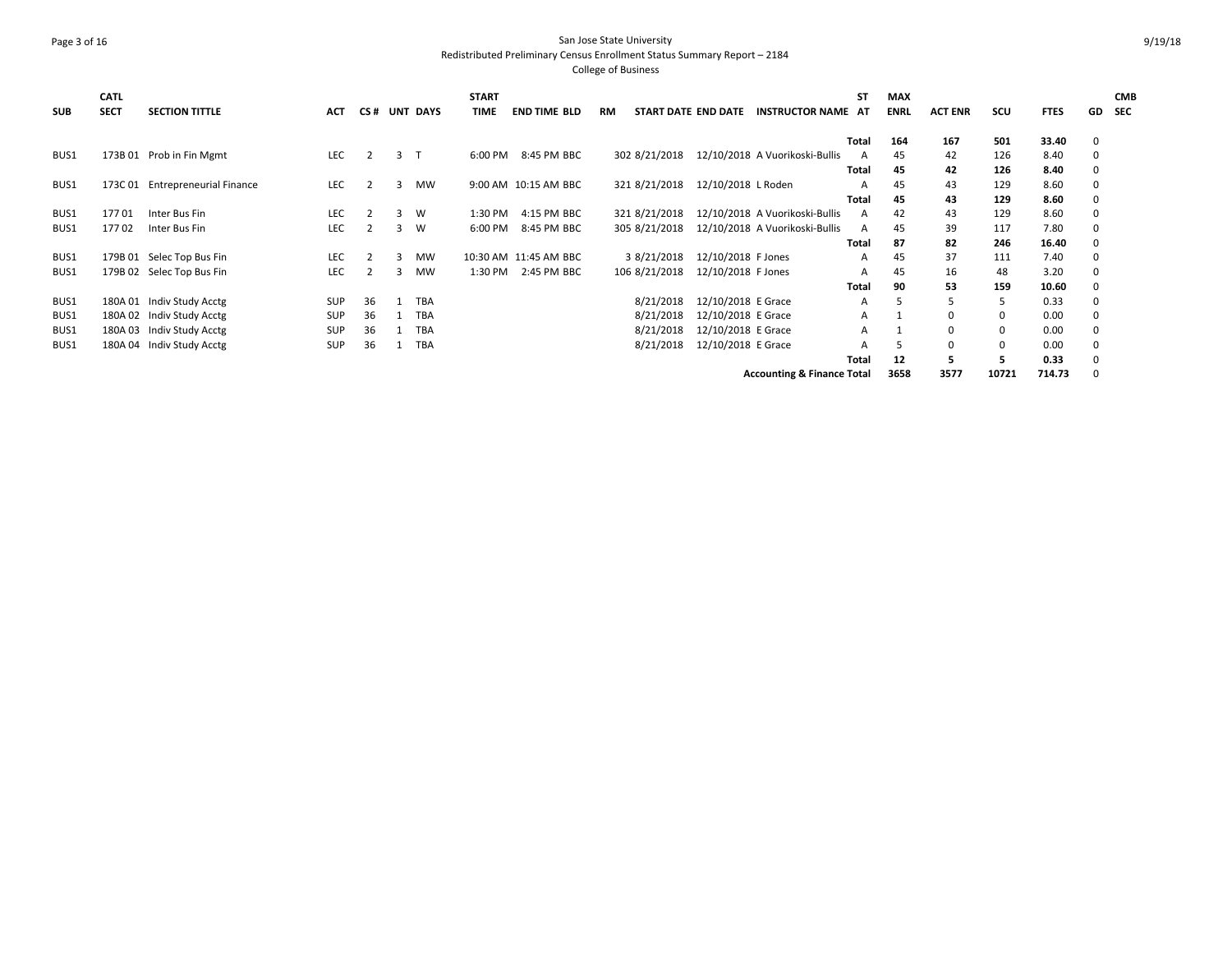### Page 4 of 16 San Jose State University Redistributed Preliminary Census Enrollment Status Summary Report – 2184

| <b>SUB</b>               | <b>CATL</b><br><b>SECT</b>        | <b>SECTION TITTLE</b>          | <b>ACT</b>        |                                  |                     | CS# UNT DAYS   | <b>START</b><br><b>TIME</b> | <b>END TIME BLD</b>        | <b>RM</b>                      |                                  | START DATE END DATE INSTRUCTOR NAME AT | <b>ST</b>           | <b>MAX</b><br><b>ENRL</b> | <b>ACT ENR</b> | SCU         | <b>FTES</b>  |              | <b>CMB</b><br>GD SEC |
|--------------------------|-----------------------------------|--------------------------------|-------------------|----------------------------------|---------------------|----------------|-----------------------------|----------------------------|--------------------------------|----------------------------------|----------------------------------------|---------------------|---------------------------|----------------|-------------|--------------|--------------|----------------------|
|                          | <b>Business Graduate Programs</b> |                                |                   |                                  |                     |                |                             |                            |                                |                                  |                                        |                     |                           |                |             |              |              |                      |
| <b>BUS</b>               | 201 01                            | <b>Bus Communications</b>      | LEC               | $\overline{2}$                   |                     | 1 M            |                             | 6:00 PM 10:00 PM BBC       | 21 8/20/2018                   | 9/17/2018 C Lycurgus             |                                        | Α                   | 25                        | 25             | 25          | 2.08         | 25           |                      |
| <b>BUS</b>               | 201 02                            | <b>Bus Communications</b>      | <b>LEC</b>        | $\overline{2}$                   | $\mathbf{1}$        | W              |                             | 6:00 PM 10:00 PM BBC       | 21 8/20/2018                   | 9/12/2018 C Lycurgus             |                                        | Α                   | 25                        | 20             | 20          | 1.67         | 20           |                      |
|                          |                                   |                                |                   |                                  |                     |                |                             |                            |                                |                                  |                                        | Total               | 50                        | 45             | 45          | 3.75         | 45           |                      |
| <b>BUS</b>               | 21001                             | Devel & Mng People             | LEC               | $\overline{2}$                   | 3                   | M              |                             | 6:00 PM 10:00 PM BBC       | 21 9/24/2018                   | 12/10/2018 T Altura              |                                        | A                   | 35                        | 34             | 102         | 8.50         | 34           |                      |
| <b>BUS</b>               | 21002                             | Devel & Mng People             | <b>LEC</b>        | $\overline{2}$                   | $\overline{3}$      | W              |                             | 6:00 PM 10:00 PM BBC       | 323 9/19/2018                  | 12/10/2018 P Wells               |                                        | Α                   | 35                        | 25             | 75          | 6.25         | 25           |                      |
|                          |                                   |                                |                   |                                  |                     |                |                             |                            |                                |                                  |                                        | <b>Total</b>        | 70                        | 59             | 177         | 14.75        | 59           |                      |
| <b>BUS</b>               | 22001                             | Fin & Mgnrl Accounting         | <b>LEC</b>        | 2<br>$\overline{2}$              | 3<br>$\overline{3}$ | S<br>S         |                             | 8:30 AM 11:00 AM BBC       | 21 10/6/2018                   | 10/6/2018                        |                                        | $\overline{A}$      | 35<br>35                  | 28             | 84          | 7.00<br>7.50 | 28           |                      |
| <b>BUS</b>               | 22002                             | Fin & Mgnrl Accounting         | LEC               |                                  |                     |                |                             | 8:30 AM 1:00 PM BBC        | 22 10/6/2018                   | 10/6/2018                        |                                        | Α<br><b>Total</b>   | 70                        | 30<br>58       | 90<br>174   | 14.50        | 30<br>58     |                      |
| <b>BUS</b>               |                                   | 220A 01 Fin Stmt Anal for Acnt | <b>LEC</b>        | $\overline{2}$                   | 3                   | TBA            |                             |                            |                                | 11/8/2018 12/10/2018             |                                        | Α                   | 35                        | 23             | 69          | 5.70         | 22           |                      |
|                          |                                   |                                |                   |                                  |                     |                |                             |                            |                                |                                  |                                        | <b>Total</b>        | 35                        | 23             | 69          | 5.70         | 22           |                      |
| <b>BUS</b>               |                                   | 220H 01 Audit Cncpt/Pract      | <b>LEC</b>        | 2                                | 3                   | TR             | 1:30 PM                     | 5:30 PM BBC                | 3 9/27/2018 11/1/2018          |                                  |                                        | $\overline{A}$      | 35                        | 17             | 51          | 4.20         | 16           |                      |
|                          |                                   |                                |                   |                                  |                     |                |                             |                            |                                |                                  |                                        | <b>Total</b>        | 35                        | 17             | 51          | 4.20         | 16           |                      |
| <b>BUS</b>               | 220J 01                           | <b>Bus Comm &amp; Ethics</b>   | LEC               | $\overline{2}$                   | 3                   | MW             | 1:30 PM                     | 5:30 PM BBC                | 3 8/22/2018                    | 10/3/2018 E Grace                |                                        | Α                   | 35                        | 22             | 66          | 5.50         | 22           |                      |
|                          |                                   |                                |                   |                                  |                     |                |                             |                            |                                |                                  |                                        | Total               | 35                        | 22             | 66          | 5.50         | 22           |                      |
| <b>BUS</b>               |                                   | 220K 01 Practicum              | LEC               |                                  | $\overline{3}$      |                |                             |                            |                                |                                  |                                        | X                   | 0                         | $\mathbf 0$    | $\mathbf 0$ | 0.00         | 0            |                      |
|                          |                                   |                                |                   |                                  |                     |                |                             |                            |                                |                                  |                                        | <b>Total</b>        | 0                         | 0              | 0           | 0.00         | $\mathbf 0$  |                      |
| <b>BUS</b>               |                                   | 220P 01 Tax Indiv Flow Thru    | LEC               | 2                                | 3                   | MW             | 1:30 PM                     | 5:30 PM BBC                | 3 10/31/2018 12/10/2018 C Chen |                                  |                                        | Α                   | 35                        | 17             | 51          | 4.25         | 17           |                      |
|                          |                                   |                                |                   |                                  |                     |                |                             |                            |                                |                                  |                                        | <b>Total</b>        | 35                        | 17             | 51          | 4.25         | 17           |                      |
| <b>BUS</b>               |                                   | 220R 01 Software Application   | LEC               | 3                                |                     | 3 F            | 9:00 AM                     | 1:00 PM BBC                | 321 8/31/2018                  | 11/9/2018 C Onita                |                                        | Α                   | 35                        | 22             | 66          | 5.50         | 22           |                      |
|                          |                                   |                                |                   |                                  |                     |                |                             |                            |                                |                                  |                                        | <b>Total</b>        | 35                        | 22             | 66          | 5.50         | 22           |                      |
| <b>BUS</b>               |                                   | 220S 01 Finan Rpt & Analy III  | LEC               | $\overline{2}$                   | 3                   | TR             | 1:30 PM                     | 5:30 PM BBC                | 3 8/21/2018                    | 9/25/2018 M Calegari             |                                        | Α                   | 35                        | 14             | 42          | 3.50         | 14           |                      |
|                          |                                   |                                |                   |                                  |                     |                |                             |                            |                                |                                  |                                        | <b>Total</b>        | 35                        | 14             | 42          | 3.50         | 14           |                      |
| <b>BUS</b>               | 23104                             | Consumer Mkt Behav             | SEM               | 5                                |                     | 3S             | 1:30 PM                     | 6:00 PM BBC                | 103 12/1/2018 12/1/2018        |                                  |                                        | Α                   | 40                        | 16             | 48          | 4.00         | 16           |                      |
|                          |                                   |                                |                   |                                  |                     |                |                             |                            |                                |                                  |                                        | <b>Total</b>        | 40                        | 16             | 48          | 4.00         | 16           |                      |
| <b>BUS</b>               | 253 04                            | Negot/Conflict Mgmt            | LEC               | 3                                |                     | 3 <sub>5</sub> | 1:30 PM                     | 7:00 PM BBC                | 301 10/13/2018 10/13/2018      |                                  |                                        | A                   | 40                        | 29             | 87          | 7.20         | 28           |                      |
|                          |                                   |                                |                   |                                  |                     |                |                             |                            |                                |                                  |                                        | Total               | 40                        | 29             | 87          | 7.20         | 28           |                      |
| <b>BUS</b>               | 26001                             | Mgrl Dec Analysis              | LEC               | 2                                | 3                   | - F            | 6:00 PM                     | 8:00 PM BBC                | 21 10/5/2018                   | 10/5/2018                        |                                        | Α                   | 35                        | 32             | 96          | 8.00         | 32           |                      |
| <b>BUS</b>               | 260 02                            | Mgrl Dec Analysis              | <b>LEC</b>        | $\overline{2}$                   |                     | 3 F            | 6:00 PM                     | 8:00 PM BBC                | 22 9/21/2018 9/21/2018         |                                  |                                        | Α                   | 35                        | 32             | 96          | 8.00         | 32           |                      |
|                          |                                   |                                |                   |                                  |                     |                |                             |                            |                                |                                  |                                        | <b>Total</b>        | 70                        | 64             | 192         | 16.00        | 64           |                      |
| <b>BUS</b>               | 265 01                            | Silicon Valley Exp             | LEC               | $\overline{2}$                   |                     | 2 TBA          |                             |                            |                                | 8/20/2018 12/10/2018 R Partridge |                                        | Α                   | 40                        | 9              | 18          | 1.50         | 9            |                      |
|                          |                                   |                                |                   |                                  |                     |                |                             |                            |                                |                                  |                                        | Total               | 40                        | 9              | 18          | 1.50         | 9            |                      |
| <b>BUS</b><br><b>BUS</b> | 27001                             | <b>Financial Mgmt</b>          | LEC<br><b>LEC</b> | $\overline{2}$<br>$\overline{2}$ | 3                   | S<br>3S        | 8:30 AM<br>1:30 PM          | 1:00 PM BBC<br>6:00 PM BBC | 22 11/3/2018 11/3/2018         |                                  |                                        | Α<br>$\overline{A}$ | 35<br>35                  | 36<br>21       | 108         | 9.00<br>5.25 | 36<br>21     |                      |
|                          | 27002                             | <b>Financial Mgmt</b>          |                   |                                  |                     |                |                             |                            | 21 10/20/2018 10/20/2018       |                                  |                                        | <b>Total</b>        | 70                        | 57             | 63<br>171   | 14.25        | 57           |                      |
| <b>BUS</b>               | 28001                             | Op & Supply Chain Mgt          | LEC               | 2                                |                     | 3 <sub>5</sub> | 8:30 AM                     | 6:00 PM BBC                | 21 12/8/2018 12/8/2018         |                                  |                                        | A                   | 35                        | 34             | 102         | 8.50         | 34           |                      |
| <b>BUS</b>               | 28002                             | Op & Supply Chain Mgt          | LEC               | $\overline{2}$                   | 3                   | <sub>S</sub>   | 8:30 AM                     | 1:00 PM BBC                | 21 10/20/2018 10/20/2018       |                                  |                                        | A                   | 35                        | 28             | 84          | 7.00         | 28           |                      |
|                          |                                   |                                |                   |                                  |                     |                |                             |                            |                                |                                  |                                        | <b>Total</b>        | 70                        | 62             | 186         | 15.50        | 62           |                      |
| <b>BUS</b>               | 28304                             | Entrepreneurship               | LEC               | 2                                |                     | 3 <sub>5</sub> | 8:30 AM                     | 1:00 PM BBC                | 22 11/10/2018 11/10/2018       |                                  |                                        | Α                   | 40                        | 21             | 63          | 5.25         | 21           |                      |
|                          |                                   |                                |                   |                                  |                     |                |                             |                            |                                |                                  |                                        | <b>Total</b>        | 40                        | 21             | 63          | 5.25         | 21           |                      |
| <b>BUS</b>               |                                   | 297D 01 Spec Topics Bus Adm    | <b>LEC</b>        | $\overline{2}$                   | 3                   | TBA            |                             |                            |                                | 8/21/2018 12/10/2018 E Grace     |                                        | $\overline{A}$      | 3                         | $\mathbf{1}$   | 3           | 0.25         | $\mathbf{1}$ |                      |
|                          |                                   |                                |                   |                                  |                     |                |                             |                            |                                |                                  |                                        | Total               | 3                         | 1              | 3           | 0.25         | $\mathbf{1}$ |                      |
| <b>BUS</b>               | 298 10                            | Ind Study Prob                 | SUP               | 24                               | 3                   | TBA            |                             |                            | 8/20/2018                      |                                  | 10/13/2018 D Czerwinski                | Α                   | 40                        | 1              | 3           | 0.25         | $\mathbf{1}$ |                      |
|                          |                                   |                                |                   |                                  |                     |                |                             |                            |                                |                                  |                                        | Total               | 40                        | 1              | 3           | 0.25         | $\mathbf{1}$ |                      |
| <b>BUS</b>               |                                   | 298C 01 CMBA Internship        | <b>SUP</b>        | 48                               | 3                   | TBA            |                             |                            | 8/20/2018                      |                                  | 12/10/2018 D Czerwinski                | Α                   | 15                        | 0              | $\Omega$    | 0.00         | 0            |                      |
|                          |                                   |                                |                   |                                  |                     |                |                             |                            |                                |                                  |                                        | <b>Total</b>        | 15                        | 0              | $\Omega$    | 0.00         | 0            |                      |
| <b>BUS</b>               | 298101                            | Applied Bus Intern             | SUP               | 48                               | 1                   | TBA            |                             |                            | 8/20/2018                      |                                  | 12/10/2018 D Czerwinski                | Α                   | 15                        | $\Omega$       | $\Omega$    | 0.00         | $\mathbf 0$  |                      |
| <b>BUS</b>               | 298102                            | Applied Bus Intern             | SUP               | 48                               | 1                   | TBA            |                             |                            | 8/21/2018                      | 12/10/2018 E Grace               |                                        | A                   | 3                         | 1              | 1           | 0.08         | $\mathbf{1}$ |                      |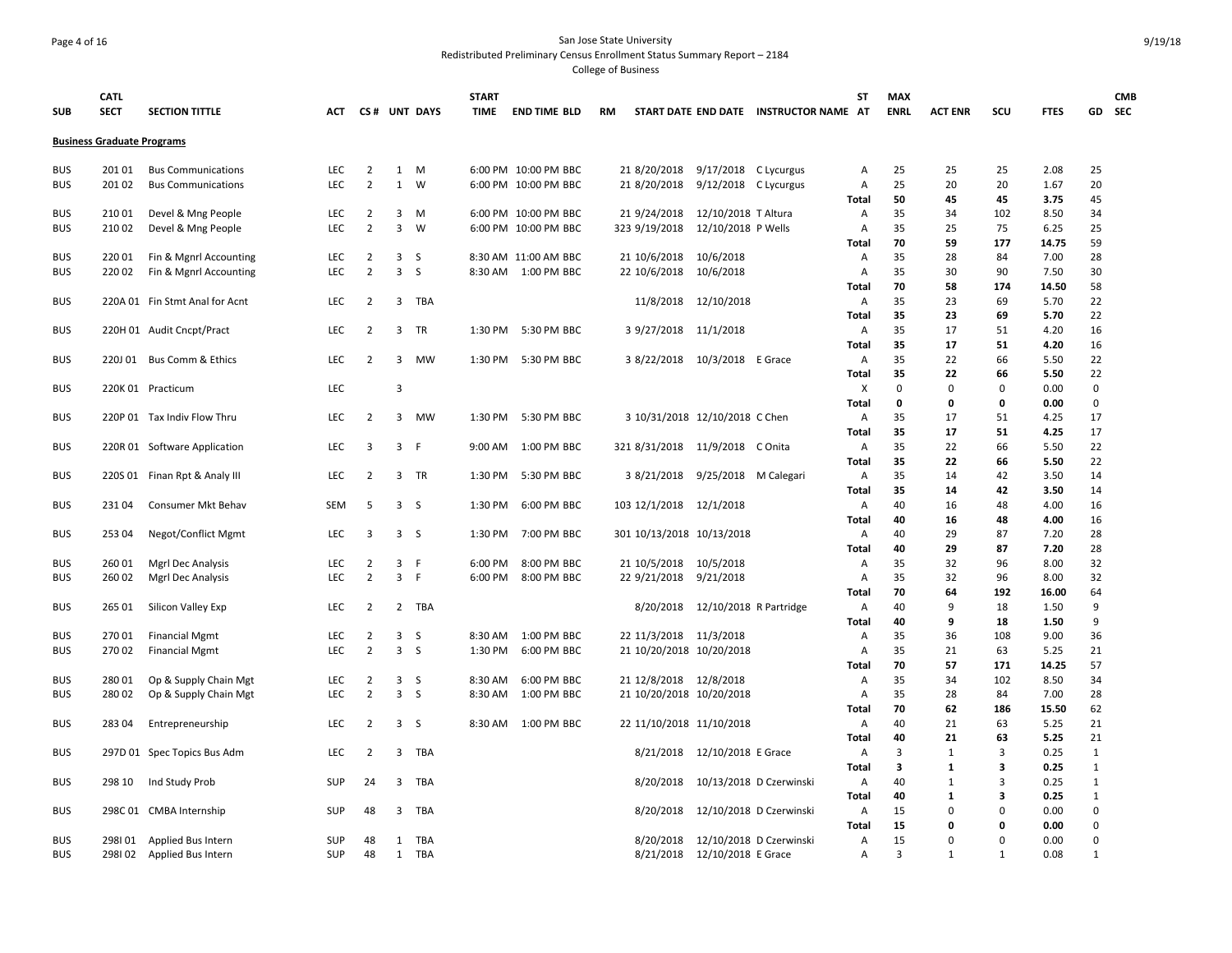# Page 5 of 16 San Jose State University Redistributed Preliminary Census Enrollment Status Summary Report – 2184

| <b>SUB</b> | <b>CATL</b><br><b>SECT</b> | <b>SECTION TITTLE</b> | <b>ACT</b> | <b>CS# UNT DAYS</b> | <b>START</b><br><b>TIME</b> | <b>END TIME BLD</b> | RM | START DATE END DATE | SТ<br>INSTRUCTOR NAME AT                         | MAX<br>ENRL | <b>ACT ENR</b> | scu  | <b>FTES</b>    | GD  | <b>CMB</b><br><b>SEC</b> |
|------------|----------------------------|-----------------------|------------|---------------------|-----------------------------|---------------------|----|---------------------|--------------------------------------------------|-------------|----------------|------|----------------|-----|--------------------------|
|            |                            |                       |            |                     |                             |                     |    |                     | Total<br><b>Business Graduate Programs Total</b> | 18<br>846   | 538            | 1513 | 0.08<br>125.93 | 535 |                          |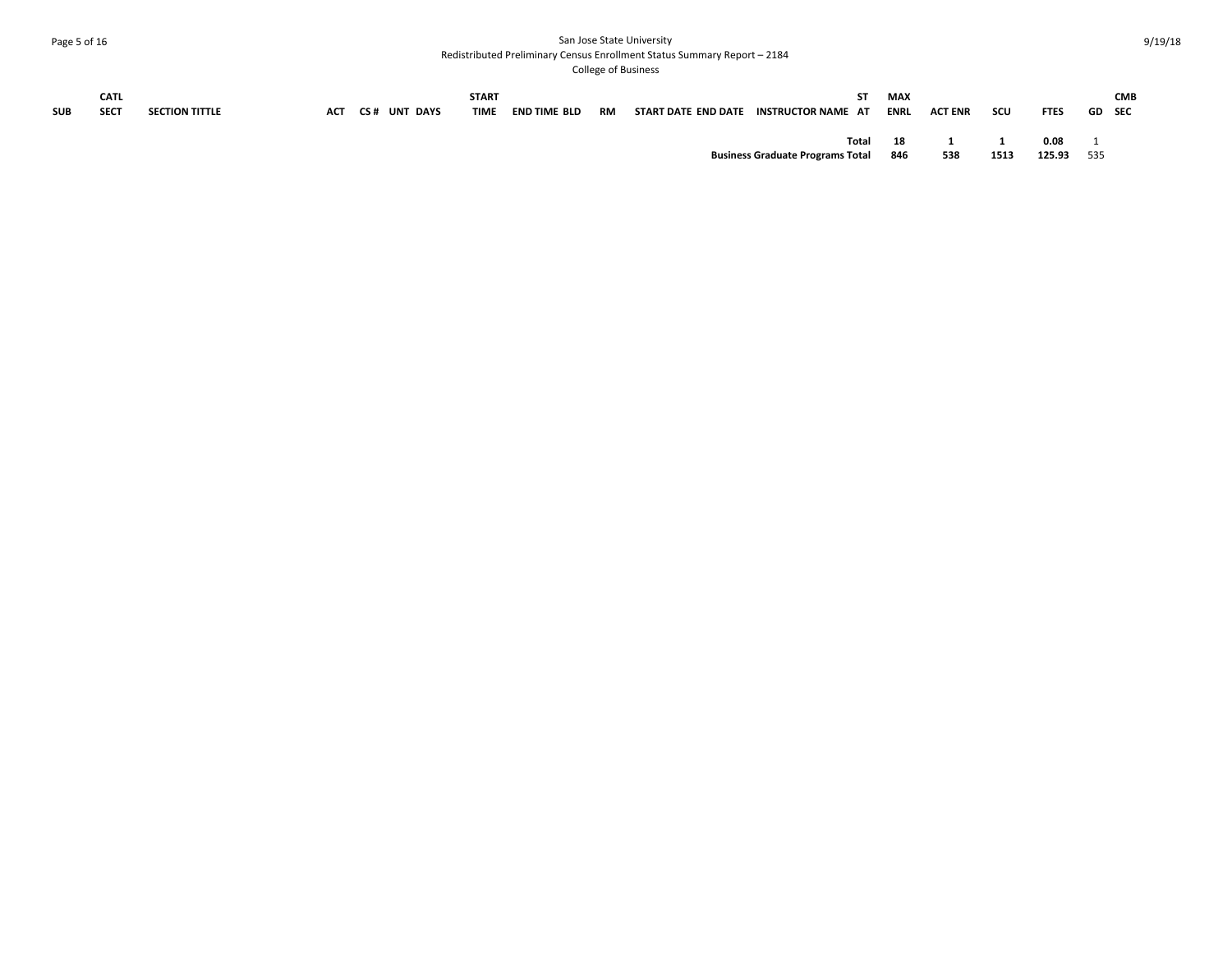### Page 6 of 16 San Jose State University Redistributed Preliminary Census Enrollment Status Summary Report – 2184

| <b>SUB</b>       | <b>CATL</b><br><b>SECT</b> | <b>SECTION TITTLE</b>       | ACT        |                |   | CS# UNT DAYS | <b>START</b><br><b>TIME</b> | <b>END TIME BLD</b>   | RM |               |                         | START DATE END DATE INSTRUCTOR NAME AT | SΤ           | <b>MAX</b><br><b>ENRL</b> | <b>ACT ENR</b> | SCU         | <b>FTES</b> | GD           | <b>CMB</b><br><b>SEC</b> |
|------------------|----------------------------|-----------------------------|------------|----------------|---|--------------|-----------------------------|-----------------------|----|---------------|-------------------------|----------------------------------------|--------------|---------------------------|----------------|-------------|-------------|--------------|--------------------------|
| <b>Marketing</b> |                            |                             |            |                |   |              |                             |                       |    |               |                         |                                        |              |                           |                |             |             |              |                          |
| BUS2             | 90 01                      | <b>Bus Statistics</b>       | SEM        | 4              | 3 | MW           |                             | 9:00 AM 10:15 AM BBC  |    | 105 8/21/2018 | 12/10/2018 D McFeely    |                                        | A            | 45                        | 43             | 129         | 8.60        | $\Omega$     |                          |
| BUS2             | 90 02                      | <b>Bus Statistics</b>       | <b>SEM</b> | 4              | 3 | <b>MW</b>    |                             | 10:30 AM 11:45 AM BBC |    | 105 8/21/2018 | 12/10/2018 D McFeely    |                                        | A            | 45                        | 44             | 132         | 8.80        | $\mathbf 0$  |                          |
| BUS <sub>2</sub> | 90 03                      | <b>Bus Statistics</b>       | <b>SEM</b> | 4              | 3 | TR           |                             | 10:30 AM 11:45 AM BBC |    | 202 8/21/2018 | 12/10/2018 S Tian       |                                        | Α            | 119                       | 118            | 354         | 23.60       | $\Omega$     |                          |
| BUS <sub>2</sub> | 90 04                      | <b>Bus Statistics</b>       | <b>SEM</b> |                | 3 |              |                             |                       |    |               |                         |                                        | х            | $\Omega$                  | 0              | $\mathbf 0$ | 0.00        | $\Omega$     |                          |
| BUS2             | 90 05                      | <b>Bus Statistics</b>       | SEM        | 4              | 3 | W            | 6:00 PM                     | 8:45 PM BBC           |    | 224 8/21/2018 | 12/10/2018 J Johnson    |                                        | A            | 45                        | 55             | 165         | 11.00       | $\Omega$     |                          |
| BUS <sub>2</sub> | 90 06                      | <b>Bus Statistics</b>       | SEM        | 4              | 3 | MW           |                             | 1:30 PM 2:45 PM BBC   |    | 220 8/21/2018 | 12/10/2018 D McFeely    |                                        | A            | 45                        | 42             | 126         | 8.40        | $\Omega$     |                          |
| BUS2             | 90 80                      | <b>Bus Statistics</b>       | <b>SEM</b> | 4              | 3 | TBA          |                             |                       |    | 8/21/2018     | 12/10/2018 S Silver     |                                        | Α            | 45                        | 40             | 120         | 8.00        | $\Omega$     |                          |
|                  |                            |                             |            |                |   |              |                             |                       |    |               |                         |                                        | <b>Total</b> | 344                       | 342            | 1026        | 68.40       | $\Omega$     |                          |
| BUS <sub>2</sub> | 13001                      | Intro to Marketing          | <b>LEC</b> | 2              | 3 | MW           |                             | 9:00 AM 10:15 AM BBC  |    | 22 8/21/2018  | 12/10/2018 S Lilienthal |                                        | Α            | 45                        | 48             | 144         | 9.60        | $\Omega$     |                          |
| BUS2             | 13002                      | Intro to Marketing          | LEC        | $\overline{2}$ | 3 | MW           | 1:30 PM                     | 2:45 PM BBC           |    | 22 8/21/2018  | 12/10/2018 S Onkvisit   |                                        | Α            | 45                        | 46             | 138         | 9.20        | $\Omega$     |                          |
| BUS <sub>2</sub> | 13003                      | Intro to Marketing          | LEC        | $\overline{2}$ | 3 | MW           | 1:30 PM                     | 2:45 PM BBC           |    | 204 8/21/2018 | 12/10/2018 R Murray     |                                        | Α            | 119                       | 118            | 354         | 23.60       | $\Omega$     |                          |
| BUS <sub>2</sub> | 13004                      | Intro to Marketing          | <b>LEC</b> | 2              | 3 | MW           | 3:00 PM                     | 4:15 PM BBC           |    | 324 8/21/2018 | 12/10/2018 R Murray     |                                        | Α            | 45                        | 48             | 144         | 9.60        | $\Omega$     |                          |
| BUS <sub>2</sub> | 130 05                     | Intro to Marketing          | LEC        | $\overline{2}$ | 3 | MW           | 3:00 PM                     | 4:15 PM BBC           |    | 22 8/21/2018  | 12/10/2018 S Onkvisit   |                                        | Α            | 45                        | 41             | 123         | 8.20        | $\mathbf 0$  |                          |
| BUS <sub>2</sub> | 130 06                     | Intro to Marketing          | <b>LEC</b> | $\overline{2}$ | 3 | M            | 3:00 PM                     | 5:45 PM BBC           |    | 320 8/21/2018 | 12/10/2018 G Castro     |                                        | A            | 45                        | 48             | 144         | 9.65        | $\mathbf{1}$ |                          |
| BUS2             | 13007                      | Intro to Marketing          | <b>LEC</b> | $\overline{2}$ | 3 | <b>TR</b>    |                             | 9:00 AM 10:15 AM BBC  |    | 224 8/21/2018 | 12/10/2018 T Louie      |                                        | A            | 45                        | 44             | 132         | 8.80        | $\Omega$     |                          |
| BUS2             | 13008                      | Intro to Marketing          | LEC        | $\overline{2}$ | 3 | TR           |                             | 10:30 AM 11:45 AM BBC |    | 224 8/21/2018 | 12/10/2018 T Louie      |                                        | Α            | 45                        | 45             | 135         | 9.00        | $\Omega$     |                          |
| BUS <sub>2</sub> | 13009                      | Intro to Marketing          | <b>LEC</b> | $\overline{2}$ | 3 | <b>TR</b>    | 12:00 PM                    | 1:15 PM BBC           |    | 105 8/21/2018 | 12/10/2018 R Sessions   |                                        | Α            | 45                        | 45             | 135         | 9.00        | $\Omega$     |                          |
| BUS <sub>2</sub> | 130 10                     | Intro to Marketing          | LEC        | $\overline{2}$ | 3 | <b>TR</b>    | 1:30 PM                     | 2:45 PM BBC           |    | 324 8/21/2018 | 12/10/2018 T Louie      |                                        | Α            | 45                        | 42             | 126         | 8.40        | $\Omega$     |                          |
| BUS2             | 130 11                     | Intro to Marketing          | <b>LEC</b> | $\overline{2}$ | 3 | T            | 6:00 PM                     | 8:45 PM BBC           |    | 108 8/21/2018 | 12/10/2018 R Reed       |                                        | A            | 45                        | 47             | 141         | 9.40        | $\Omega$     |                          |
| BUS <sub>2</sub> | 130 80                     | Intro to Marketing          | <b>LEC</b> | $\overline{2}$ | 3 | <b>TBA</b>   |                             |                       |    | 8/21/2018     | 12/10/2018 M Easter     |                                        | A            | 45                        | 42             | 126         | 8.40        | $\Omega$     |                          |
| BUS2             | 13081                      | Intro to Marketing          | LEC        | $\overline{2}$ | 3 | TBA          |                             |                       |    | 8/21/2018     | 12/10/2018 M Easter     |                                        | Α            | 45                        | 43             | 129         | 8.60        | $\Omega$     |                          |
| BUS <sub>2</sub> | 13082                      | Intro to Marketing          | <b>LEC</b> | $\overline{2}$ | 3 | <b>TBA</b>   |                             |                       |    | 8/21/2018     | 12/10/2018 M Easter     |                                        | A            | 45                        | 38             | 114         | 7.60        | $\Omega$     |                          |
| BUS2             | 13083                      | Intro to Marketing          | LEC        | $\overline{2}$ | 3 | <b>TBA</b>   |                             |                       |    | 8/21/2018     | 12/10/2018 H Combs      |                                        | Α            | 45                        | 34             | 102         | 6.80        | $\Omega$     |                          |
| BUS2             | 13084                      | Intro to Marketing          | LEC        | $\overline{2}$ | 3 | TBA          |                             |                       |    | 8/21/2018     | 12/10/2018 H Combs      |                                        | A            | 45                        | 30             | 90          | 6.00        | $\Omega$     |                          |
| BUS <sub>2</sub> | 13085                      | Intro to Marketing          | <b>LEC</b> | $\overline{2}$ | 3 | <b>TBA</b>   |                             |                       |    | 8/21/2018     | 12/10/2018 H Combs      |                                        | A            | 45                        | 28             | 84          | 5.60        | $\Omega$     |                          |
| BUS2             | 130 86                     | Intro to Marketing          | LEC        | $\overline{2}$ | 3 | TBA          |                             |                       |    | 8/21/2018     | 12/10/2018 M Rajan      |                                        | Α            | 45                        | 45             | 135         | 9.00        | $\Omega$     |                          |
| BUS <sub>2</sub> | 13087                      | Intro to Marketing          | <b>LEC</b> | $\overline{2}$ | 3 | TBA          |                             |                       |    | 8/21/2018     | 12/10/2018 M Rajan      |                                        | A            | 45                        | 45             | 135         | 9.00        | $\Omega$     |                          |
| BUS <sub>2</sub> | 13088                      | Intro to Marketing          | <b>LEC</b> | $\overline{2}$ | 3 | <b>TBA</b>   |                             |                       |    | 8/21/2018     | 12/10/2018 M Merz       |                                        | Α            | 45                        | 47             | 141         | 9.40        | $\Omega$     |                          |
| BUS2             | 13089                      | Intro to Marketing          | LEC        | $\overline{2}$ | 3 | TBA          |                             |                       |    | 8/21/2018     | 12/10/2018 M Merz       |                                        | Α            | 45                        | 46             | 138         | 9.20        | $\Omega$     |                          |
| BUS <sub>2</sub> | 130 90                     | Intro to Marketing          | LEC        | $\overline{2}$ | 3 | <b>TBA</b>   |                             |                       |    | 8/21/2018     | 12/10/2018 M Merz       |                                        | A            | 45                        | 47             | 141         | 9.40        | $\Omega$     |                          |
| BUS <sub>2</sub> | 130 91                     | Intro to Marketing          | LEC        | $\overline{2}$ | 3 | TBA          |                             |                       |    | 8/21/2018     | 12/10/2018 M Merz       |                                        | Α            | 45                        | 45             | 135         | 9.00        | $\Omega$     |                          |
| BUS <sub>2</sub> | 130 92                     | Intro to Marketing          | LEC        | $\overline{2}$ | 3 | <b>TBA</b>   |                             |                       |    | 8/21/2018     | 12/10/2018 M Merz       |                                        | Α            | 45                        | 45             | 135         | 9.00        | $\Omega$     |                          |
|                  |                            |                             |            |                |   |              |                             |                       |    |               |                         |                                        | Total        | 1154                      | 1107           | 3321        | 221.45      | $\mathbf{1}$ |                          |
| BUS2             |                            | 131A 01 Bus-to-Bus Mktg     | LEC        | $\overline{2}$ |   | 3 TR         |                             | 9:00 AM 10:15 AM BBC  |    | 324 8/21/2018 | 12/10/2018 R Vitale     |                                        | Α            | 45                        | 47             | 141         | 9.40        | $\Omega$     |                          |
|                  |                            |                             |            |                |   |              |                             |                       |    |               |                         |                                        | Total        | 45                        | 47             | 141         | 9.40        | $\Omega$     |                          |
| BUS <sub>2</sub> |                            | 131D 01 Mkt in New Ventures | LEC        | 1              | 3 | MW           | 1:30 PM                     | 2:45 PM BBC           |    | 105 8/21/2018 | 12/10/2018 J Giglierano |                                        | Α            | 40                        | 46             | 138         | 9.20        | $\Omega$     |                          |
| BUS <sub>2</sub> |                            | 131D 02 Mkt in New Ventures | LEC        | 1              | 3 | $\mathsf{T}$ | 6:00 PM                     | 8:45 PM BBC           |    | 224 8/21/2018 | 12/10/2018 G Castro     |                                        | Α            | 40                        | 41             | 123         | 8.20        | $\Omega$     |                          |
|                  |                            |                             |            |                |   |              |                             |                       |    |               |                         |                                        | <b>Total</b> | 80                        | 87             | 261         | 17.40       | $\Omega$     |                          |
| BUS2             |                            | 133A 01 Interntl Marketing  | SEM        | 4              |   | 3 MW         |                             | 10:30 AM 11:45 AM BBC |    | 22 8/21/2018  | 12/10/2018 S Onkvisit   |                                        | Α            | 45                        | 27             | 81          | 5.40        | $\Omega$     |                          |
| BUS2             |                            | 133A 02 Interntl Marketing  | <b>SEM</b> | 4              | 3 | <b>MW</b>    | 12:00 PM                    | 1:15 PM BBC           |    | 22 8/21/2018  | 12/10/2018 S Onkvisit   |                                        | A            | 45                        | 31             | 93          | 6.20        | $\Omega$     |                          |
| BUS <sub>2</sub> |                            | 133A 03 Interntl Marketing  | <b>SEM</b> | 4              | 3 | TR           | 1:30 PM                     | 2:45 PM BBC           |    | 105 8/21/2018 | 12/10/2018 J Fadiman    |                                        | Α            | 45                        | 44             | 132         | 8.80        | $\Omega$     |                          |
|                  |                            |                             |            |                |   |              |                             |                       |    |               |                         |                                        | Total        | 135                       | 102            | 306         | 20.40       | $\mathbf 0$  |                          |
| BUS <sub>2</sub> |                            | 133B 01 Mktg: Pac Rim       | <b>LEC</b> | $\overline{2}$ | 3 | W            | 6:00 PM                     | 8:45 PM BBC           |    | 103 8/21/2018 | 12/10/2018 J Fadiman    |                                        | Α            | 45                        | 38             | 114         | 7.60        | $\mathbf{0}$ | 一味<br>C                  |
| ASIA             |                            | 133B 01 Mktg: Pac Rim       | <b>LEC</b> | 2              | 3 | W            | 6:00 PM                     | 8:45 PM BBC           |    | 103 8/21/2018 | 12/10/2018 J Fadiman    |                                        | $\mathsf{A}$ | $\Omega$                  | 0              | 0           | 0.00        | $\Omega$     | $\rightarrow$<br>C       |
|                  |                            |                             |            |                |   |              |                             |                       |    |               |                         |                                        | <b>Total</b> | 45                        | 38             | 114         | 7.60        | $\mathbf 0$  |                          |
| BUS <sub>2</sub> |                            | 134A 01 Consumer Behavior   | <b>SEM</b> | 4              | 3 | TR           |                             | 10:30 AM 11:45 AM BBC |    | 22 8/21/2018  | 12/10/2018 J Zhang      |                                        | Α            | 40                        | 44             | 132         | 8.80        | $\Omega$     |                          |
| BUS2             |                            | 134A 02 Consumer Behavior   | <b>SEM</b> | 4              | 3 | <b>TR</b>    |                             | 12:00 PM 1:15 PM BBC  |    | 22 8/21/2018  | 12/10/2018 J Zhang      |                                        | Α            | 40                        | 42             | 126         | 8.40        | $\Omega$     |                          |
| BUS2             |                            | 134A 80 Consumer Behavior   | SEM        | $\overline{4}$ | 3 | TBA          |                             |                       |    | 8/21/2018     | 12/10/2018 J Bechkoff   |                                        | Α            | 40                        | 44             | 132         | 8.80        | $\Omega$     |                          |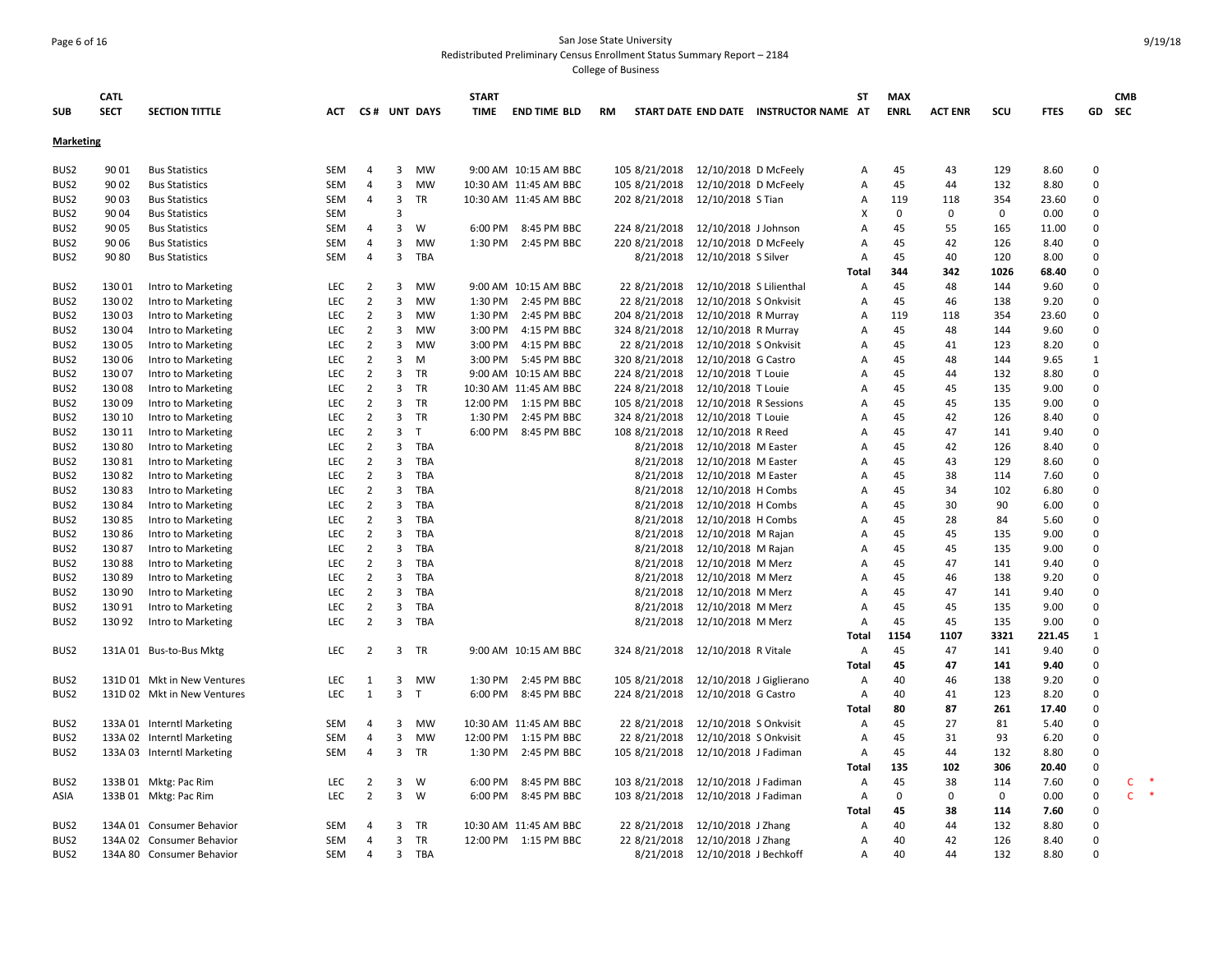# Page 7 of 16 San Jose State University Redistributed Preliminary Census Enrollment Status Summary Report – 2184

| <b>SUB</b>       | <b>CATL</b><br><b>SECT</b> | <b>SECTION TITTLE</b>        | ACT        |                         |                | CS# UNT DAYS | <b>START</b><br><b>TIME</b> | <b>END TIME BLD</b>   | RM            |                       | START DATE END DATE INSTRUCTOR NAME AT | <b>ST</b>  | <b>MAX</b><br><b>ENRL</b> | <b>ACT ENR</b> | SCU          | <b>FTES</b>   |                      | <b>CMB</b><br>GD SEC |
|------------------|----------------------------|------------------------------|------------|-------------------------|----------------|--------------|-----------------------------|-----------------------|---------------|-----------------------|----------------------------------------|------------|---------------------------|----------------|--------------|---------------|----------------------|----------------------|
|                  |                            |                              |            |                         |                |              |                             |                       |               |                       |                                        |            |                           |                |              |               |                      |                      |
| BUS <sub>2</sub> |                            | 134A 81 Consumer Behavior    | <b>SEM</b> | 4                       | $\mathbf{3}$   | TBA          |                             |                       | 8/21/2018     | 12/10/2018 J Bechkoff |                                        | Α          | 40                        | 41             | 123          | 8.20          | $\Omega$             |                      |
|                  |                            |                              |            |                         |                |              |                             |                       |               |                       |                                        | Total      | 160                       | 171            | 513          | 34.20         | $\Omega$             |                      |
| BUS <sub>2</sub> |                            | 134B 01 Marketing Com        | <b>SEM</b> | 4                       | 3              | M            | 6:00 PM                     | 8:45 PM BBC           | 320 8/21/2018 | 12/10/2018 G Castro   |                                        | Α          | 40                        | 42             | 126          | 8.40          | $\Omega$             |                      |
| BUS <sub>2</sub> |                            | 134B 02 Marketing Com        | <b>SEM</b> | $\overline{4}$          | 3              | TR           | 12:00 PM                    | 1:15 PM BBC           | 224 8/21/2018 | 12/10/2018 R Vitale   |                                        | A          | 40                        | 40             | 120          | 8.00          | $\Omega$<br>$\Omega$ |                      |
| BUS <sub>2</sub> |                            | 134B 03 Marketing Com        | <b>SEM</b> | 4<br>4                  | 3<br>3         | TR           | 1:30 PM                     | 2:45 PM BBC           | 224 8/21/2018 | 12/10/2018 R Vitale   |                                        | A          | 40                        | 41<br>44       | 123          | 8.20          | $\Omega$             |                      |
| BUS2             |                            | 134B 04 Marketing Com        | <b>SEM</b> |                         |                | W            | 6:00 PM                     | 8:45 PM BBC           | 320 8/21/2018 | 12/10/2018 G Castro   |                                        | А<br>Total | 40<br>160                 | 167            | 132<br>501   | 8.80<br>33.40 | $\Omega$             |                      |
| BUS <sub>2</sub> | 134C 01 SMM                |                              | LEC        | $\overline{2}$          | 3              | MW           |                             | 10:30 AM 11:45 AM BBC | 224 8/21/2018 | 12/10/2018 H Lee      |                                        | Α          | 45                        | 45             | 135          | 9.00          | $\Omega$             |                      |
| BUS <sub>2</sub> | 134C 02 SMM                |                              | LEC        | $\overline{2}$          | 3              | <b>MW</b>    | 12:00 PM                    | 1:15 PM BBC           | 224 8/21/2018 | 12/10/2018 H Lee      |                                        | A          | 45                        | 44             | 132          | 8.80          | $\Omega$             |                      |
| BUS <sub>2</sub> | 134C 03 SMM                |                              | LEC        | $\overline{2}$          | 3              | MW           | 3:00 PM                     | 4:15 PM BBC           | 224 8/21/2018 | 12/10/2018 H Lee      |                                        | A          | 45                        | 44             | 132          | 8.80          | $\Omega$             |                      |
|                  |                            |                              |            |                         |                |              |                             |                       |               |                       |                                        | Total      | 135                       | 133            | 399          | 26.60         | $\Omega$             |                      |
| BUS <sub>2</sub> | 13601                      | <b>Product Development</b>   | <b>SEM</b> | 4                       | 3              | <b>MW</b>    | 12:00 PM                    | 1:15 PM BBC           | 324 8/21/2018 | 12/10/2018 V Agarwal  |                                        | A          | 45                        | 54             | 162          | 10.80         | $\Omega$             |                      |
|                  |                            |                              |            |                         |                |              |                             |                       |               |                       |                                        | Total      | 45                        | 54             | 162          | 10.80         | $\Omega$             |                      |
| BUS <sub>2</sub> |                            | 137A 80 Soft Skills          | LEC        | $\overline{2}$          | $\overline{3}$ | TBA          |                             |                       | 8/21/2018     | 12/10/2018 J Bechkoff |                                        | A          | 45                        | 45             | 135          | 9.00          | $\Omega$             |                      |
|                  |                            |                              |            |                         |                |              |                             |                       |               |                       |                                        | Total      | 45                        | 45             | 135          | 9.00          | $\mathbf 0$          |                      |
| BUS2             |                            | 137H 01 Mkt Honors Practicum | LEC        | $\overline{2}$          | 3              | M            |                             | 6:00 PM 8:45 PM BBC   | 224 8/21/2018 | 12/10/2018 R Vitale   |                                        | Α          | 45                        | 20             | 60           | 4.00          | $\Omega$             |                      |
|                  |                            |                              |            |                         |                |              |                             |                       |               |                       |                                        | Total      | 45                        | 20             | 60           | 4.00          | $\Omega$             |                      |
| BUS2             |                            | 137S 80 Mkt Special Topics   | LEC        | $\overline{2}$          | 3              | TBA          |                             |                       | 8/21/2018     | 12/10/2018 M Merz     |                                        | А          | 45                        | 45             | 135          | 9.00          | $\Omega$             |                      |
|                  |                            |                              |            |                         |                |              |                             |                       |               |                       |                                        | Total      | 45                        | 45             | 135          | 9.00          | $\Omega$             |                      |
| BUS2             | 13801                      | <b>Mktg Research</b>         | <b>SEM</b> | $\overline{4}$          | 3              | TR           |                             | 9:00 AM 10:15 AM BBC  | 22 8/21/2018  | 12/10/2018 K Gehrt    |                                        | А          | 40                        | 42             | 126          | 8.40          | $\mathbf 0$          |                      |
| BUS <sub>2</sub> | 13802                      | <b>Mktg Research</b>         | <b>SEM</b> | 4                       | 3              | TR           |                             | 10:30 AM 11:45 AM BBC | 324 8/21/2018 | 12/10/2018 K Gehrt    |                                        | A          | 40                        | 41             | 123          | 8.20          | $\Omega$             |                      |
| BUS <sub>2</sub> | 13803                      | Mktg Research                | <b>SEM</b> | 4                       | 3              | TR           | 4:30 PM                     | 5:45 PM BBC           | 224 8/21/2018 |                       | 12/10/2018 A Kalinowski                | A          | 40                        | 34             | 102          | 6.80          | $\Omega$             |                      |
| BUS2             | 13804                      | <b>Mktg Research</b>         | <b>SEM</b> | $\overline{\mathbf{A}}$ | 3              | W            | 3:00 PM                     | 5:45 PM BBC           | 320 8/21/2018 | 12/10/2018 R Sibley   |                                        | А          | 40                        | 43             | 129          | 8.60          | $\mathbf 0$          |                      |
|                  |                            |                              |            |                         |                |              |                             |                       |               |                       |                                        | Total      | 160                       | 160            | 480          | 32.00         | $\Omega$             |                      |
| BUS2             | 13901                      | <b>Marketing Manage</b>      | <b>SEM</b> | 4                       | 3              | TR           | 12:00 PM                    | 1:15 PM BBC           | 324 8/21/2018 | 12/10/2018 K Gehrt    |                                        | А          | 35                        | 37             | 111          | 7.40          | $\mathbf 0$          |                      |
| BUS <sub>2</sub> | 13902                      | <b>Marketing Manage</b>      | <b>SEM</b> | $\overline{4}$          | 3              | T            | 3:00 PM                     | 5:45 PM BBC           | 324 8/21/2018 | 12/10/2018 R Sibley   |                                        | A          | 35                        | 40             | 120          | 8.00          | $\Omega$             |                      |
| BUS <sub>2</sub> | 13903                      | <b>Marketing Manage</b>      | <b>SEM</b> | 4                       | 3 <sub>7</sub> |              | 6:00 PM                     | 8:45 PM BBC           | 324 8/21/2018 | 12/10/2018 R Sibley   |                                        | Α          | 35                        | 35             | 105          | 7.00          | $\Omega$             |                      |
|                  |                            |                              |            |                         |                |              |                             |                       |               |                       |                                        | Total      | 105                       | 112            | 336          | 22.40         | $\Omega$             |                      |
| BUS <sub>2</sub> | 180F01                     | Indiv Study Mktg             | <b>SUP</b> | 36                      | $\mathbf{3}$   | TBA          |                             |                       | 8/21/2018     | 12/10/2018            |                                        | A          | $\mathbf 0$               | $\mathbf 0$    | $\mathbf 0$  | 0.00          | $\mathbf 0$          |                      |
| BUS2             | 180F02                     | Indiv Study Mktg             | SUP        | 36                      | $\mathbf{1}$   | TBA          |                             |                       | 8/21/2018     | 12/10/2018            |                                        | A          | 10                        | $\mathbf{1}$   | 1            | 0.07          | $\mathbf 0$          |                      |
| BUS <sub>2</sub> | 180F03                     | Indiv Study Mktg             | <b>SUP</b> | 36                      |                | 1 TBA        |                             |                       | 8/21/2018     | 12/10/2018            |                                        | A          | 10                        | $\Omega$       | $\Omega$     | 0.00          | $\Omega$             |                      |
| BUS <sub>2</sub> |                            | 180F 04 Indiv Study Mktg     | <b>SUP</b> | 36                      |                | 1 TBA        |                             |                       | 8/21/2018     | 12/10/2018            |                                        | A          | 10                        | $\Omega$       | $\Omega$     | 0.00          | $\Omega$             |                      |
| BUS <sub>2</sub> | 180F05                     | Indiv Study Mktg             | SUP        | 36                      |                | 2 TBA        |                             |                       | 8/21/2018     | 12/10/2018            |                                        | A          | 10                        | $\Omega$       | $\Omega$     | 0.00          | $\Omega$             |                      |
| BUS <sub>2</sub> | 180F06                     | Indiv Study Mktg             | <b>SUP</b> | 36                      |                | 2 TBA        |                             |                       | 8/21/2018     | 12/10/2018            |                                        | A          | 10                        | $\Omega$       | $\Omega$     | 0.00          | $\Omega$             |                      |
| BUS2             | 180F07                     | Indiv Study Mktg             | SUP        | 36                      | $\overline{2}$ | TBA          |                             |                       | 8/21/2018     | 12/10/2018            |                                        | A          | 10                        | $\Omega$       | $\Omega$     | 0.00          | $\Omega$             |                      |
| BUS <sub>2</sub> | 180F08                     | Indiv Study Mktg             | <b>SUP</b> | 36                      |                | 3 TBA        |                             |                       | 8/21/2018     | 12/10/2018 D McFeely  |                                        | A          | 10                        | $\Omega$       | $\Omega$     | 0.00          | $\Omega$             |                      |
| BUS <sub>2</sub> | 180F09                     | Indiv Study Mktg             | SUP        | 36                      | $\overline{3}$ | TBA          |                             |                       | 8/21/2018     | 12/10/2018            |                                        | A          | 10                        | $\Omega$       | $\Omega$     | 0.00          | $\Omega$             |                      |
| BUS2             | 180F 10                    | Indiv Study Mktg             | <b>SUP</b> | 36                      | $\overline{3}$ | TBA          |                             |                       | 8/21/2018     | 12/10/2018            |                                        | A          | 10                        | $\Omega$       | $\Omega$     | 0.00          | $\Omega$             |                      |
|                  |                            |                              |            |                         |                |              |                             |                       |               |                       |                                        | Total      | 90                        | $\mathbf{1}$   | $\mathbf{1}$ | 0.07          | $\Omega$             |                      |
| BUS2             | 19001                      | <b>Quant Bus Analysis</b>    | <b>SEM</b> | 4                       | 3              | <b>MW</b>    |                             | 9:00 AM 10:15 AM BBC  | 324 8/21/2018 | 12/10/2018 O Yu       |                                        | Α          | 35                        | 46             | 138          | 9.20          | $\Omega$             |                      |
| BUS <sub>2</sub> | 190 02                     | <b>Quant Bus Analysis</b>    | <b>SEM</b> | $\overline{4}$          | $\overline{3}$ | <b>MW</b>    |                             | 10:30 AM 11:45 AM BBC | 324 8/21/2018 | 12/10/2018 O Yu       |                                        | A          | 35                        | 48             | 144          | 9.60          | $\Omega$             |                      |
| BUS2             | 190 03                     | <b>Quant Bus Analysis</b>    | <b>SEM</b> |                         | $\overline{3}$ |              |                             |                       |               |                       |                                        | X          | $\Omega$                  | 0              | $\mathbf 0$  | 0.00          | $\Omega$             |                      |
| BUS <sub>2</sub> | 19004                      | <b>Quant Bus Analysis</b>    | <b>SEM</b> | 4                       | 3              | <b>MW</b>    | 1:30 PM                     | 2:45 PM BBC           | 224 8/21/2018 | 12/10/2018 O Yu       |                                        | A          | 35                        | 46             | 138          | 9.20          | $\Omega$             |                      |
| BUS2             | 190 05                     | <b>Quant Bus Analysis</b>    | <b>SEM</b> |                         | $\overline{3}$ |              |                             |                       |               |                       |                                        | X          | $\mathbf 0$               | 0              | $\mathbf 0$  | 0.00          | $\Omega$             |                      |
| BUS2             | 190 06                     | <b>Quant Bus Analysis</b>    | <b>SEM</b> | 4                       | 3              | TR           |                             | 9:00 AM 10:15 AM BBC  | 105 8/21/2018 |                       | 12/10/2018 A Kalinowski                | Α          | 35                        | 48             | 144          | 9.60          | $\mathbf 0$          |                      |
| BUS2             | 190 07                     | <b>Quant Bus Analysis</b>    | <b>SEM</b> | 4                       | 3              | <b>TR</b>    | 12:00 PM                    | 1:15 PM BBC           | 204 8/21/2018 |                       | 12/10/2018 A Kalinowski                | A          | 109                       | 117            | 351          | 23.40         | $\Omega$             |                      |
| BUS2             | 19008                      | <b>Quant Bus Analysis</b>    | <b>SEM</b> | 4                       |                | 3 TR         | 1:30 PM                     | 2:45 PM BBC           | 22 8/21/2018  | 12/10/2018 M Klein    |                                        | A          | 35                        | 44             | 132          | 8.80          | $\Omega$             |                      |
| BUS <sub>2</sub> | 190 09                     | <b>Quant Bus Analysis</b>    | <b>SEM</b> | 4                       | 3              | <b>TR</b>    | 3:00 PM                     | 4:15 PM BBC           | 22 8/21/2018  | 12/10/2018 M Klein    |                                        | A          | 35                        | 45             | 135          | 9.00          | $\Omega$             |                      |
| BUS2             | 190 10                     | <b>Quant Bus Analysis</b>    | <b>SEM</b> | $\overline{\mathbf{A}}$ | 3              | $\mathsf{T}$ |                             | 6:00 PM 8:45 PM BBC   | 205 8/21/2018 | 12/10/2018 N Chugh    |                                        | A          | 40                        | 45             | 135          | 9.00          | $\Omega$             |                      |
| BUS2             | 190 80                     | <b>Quant Bus Analysis</b>    | <b>SEM</b> | 4                       | 3              | TBA          |                             |                       | 8/21/2018     | 12/10/2018 B Boveda   |                                        | Α          | 35                        | 47             | 141          | 9.40          | $\Omega$             |                      |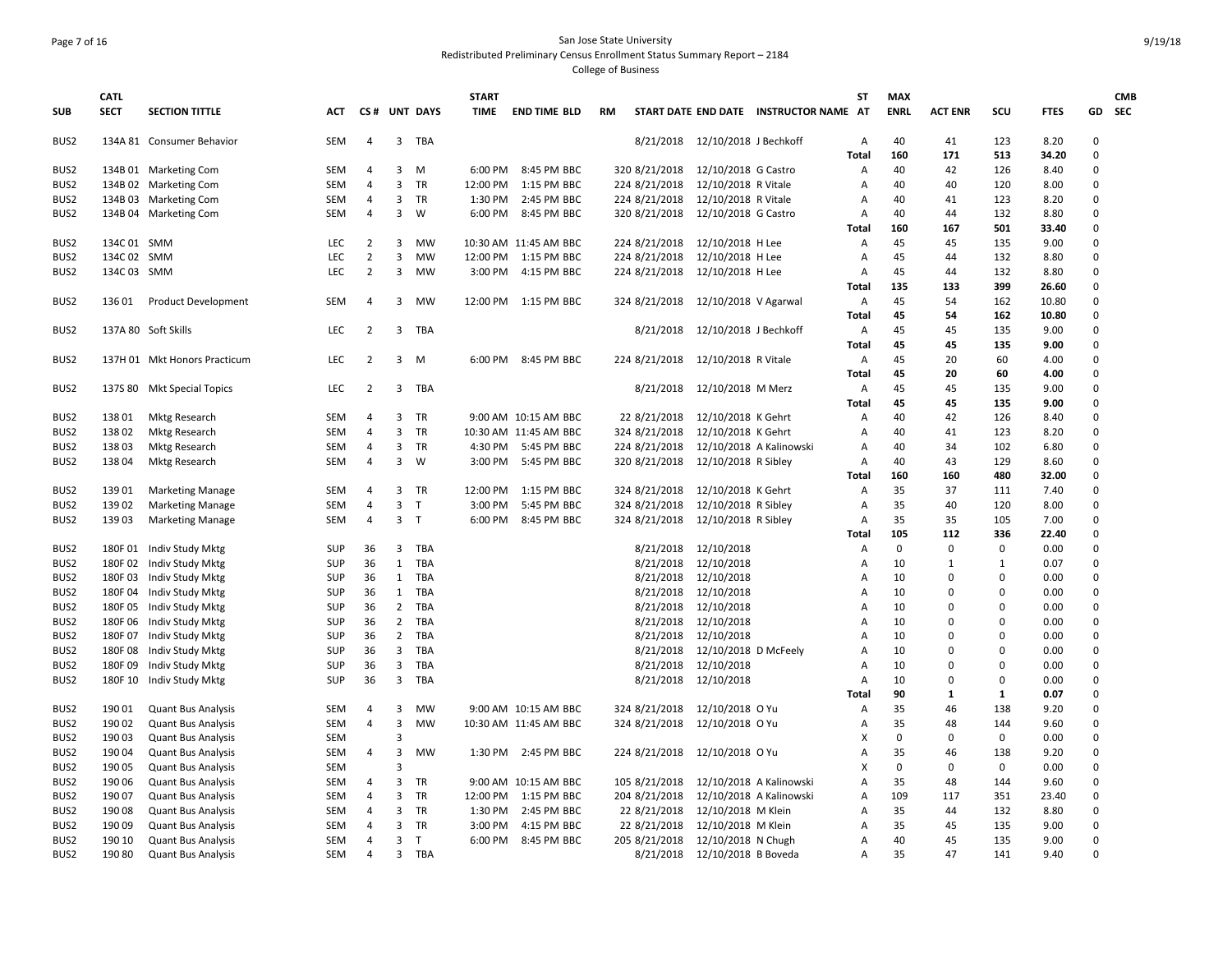# Page 8 of 16 San Jose State University Redistributed Preliminary Census Enrollment Status Summary Report – 2184

| <b>SUB</b>       | <b>CATL</b><br><b>SECT</b> | <b>SECTION TITTLE</b>        | <b>ACT</b> | CS# |   | <b>UNT DAYS</b> | <b>START</b><br><b>TIME</b> | <b>END TIME BLD</b> | <b>RM</b> | <b>START DATE END DATE</b> |                     | <b>INSTRUCTOR NAME AT</b> | <b>ST</b>    | <b>MAX</b><br><b>ENRL</b> | <b>ACT ENR</b> | <b>SCU</b> | <b>FTES</b> | GD.         | <b>CMB</b><br><b>SEC</b> |
|------------------|----------------------------|------------------------------|------------|-----|---|-----------------|-----------------------------|---------------------|-----------|----------------------------|---------------------|---------------------------|--------------|---------------------------|----------------|------------|-------------|-------------|--------------------------|
| BUS2             | 19081                      | <b>Quant Bus Analysis</b>    | <b>SEM</b> |     | з | <b>TBA</b>      |                             |                     |           | 8/21/2018                  | 12/10/2018 B Boveda |                           | A            | 35                        | 47             | 141        | 9.40        | $\mathbf 0$ |                          |
| BUS <sub>2</sub> | 19082                      | <b>Quant Bus Analysis</b>    | <b>SEM</b> |     |   | <b>TBA</b>      |                             |                     |           | 8/21/2018                  | 12/10/2018 B Boveda |                           | A            | 35                        | 45             | 135        | 9.00        | $\mathbf 0$ |                          |
| BUS <sub>2</sub> | 19083                      | <b>Quant Bus Analysis</b>    | <b>SEM</b> |     |   | <b>TBA</b>      |                             |                     |           | 8/21/2018                  | 12/10/2018 B Boveda |                           | A            | 35                        | 48             | 144        | 9.60        | $\Omega$    |                          |
|                  |                            |                              |            |     |   |                 |                             |                     |           |                            |                     |                           | Total        | 499                       | 626            | 1878       | 125.20      |             |                          |
| BUS2             |                            | 194A 01 Statistical Analysis | <b>LEC</b> |     | з | TR              | $1:30$ PM                   | 2:45 PM BBC         |           | 302 8/21/2018              | 12/10/2018 S Tian   |                           | А            | 40                        | 37             | 111        | 7.40        | $\Omega$    |                          |
| BUS <sub>2</sub> |                            | 194A 02 Statistical Analysis | <b>LEC</b> |     | 3 | TR              | 3:00 PM                     | 4:15 PM BBC         |           | 224 8/21/2018              |                     | 12/10/2018 A Kalinowski   | A            | 40                        | 41             | 123        | 8.20        | $\mathbf 0$ |                          |
|                  |                            |                              |            |     |   |                 |                             |                     |           |                            |                     |                           | <b>Total</b> | 80                        | 78             | 234        | 15.60       | $\Omega$    |                          |
| BUS <sub>2</sub> | 194B 01                    | <b>Business Analytics</b>    | <b>LEC</b> |     |   | W               | 6:00 PM                     | 8:45 PM BBC         |           | 302 8/21/2018              |                     | 12/10/2018 D Czerwinski   | А            | 45                        | 22             | 66         | 4.40        | $\mathbf 0$ |                          |
|                  |                            |                              |            |     |   |                 |                             |                     |           |                            |                     |                           | <b>Total</b> | 45                        | 22             | 66         | 4.40        | $\Omega$    |                          |
| BUS <sub>2</sub> |                            | 195B 01 Data Viz             | <b>LEC</b> |     | З | <b>TR</b>       | 7:30 AM                     | 8:45 AM BBC         |           | 104 8/21/2018              | 12/10/2018 H Patel  |                           | А            | 40                        | 18             | 54         | 3.60        | $\mathbf 0$ |                          |
|                  |                            |                              |            |     |   |                 |                             |                     |           |                            |                     |                           | <b>Total</b> | 40                        | 18             | 54         | 3.60        | $\Omega$    |                          |
|                  |                            |                              |            |     |   |                 |                             |                     |           |                            |                     | <b>Marketing Total</b>    |              | 3457                      | 3375           | 10123      | 674.92      |             |                          |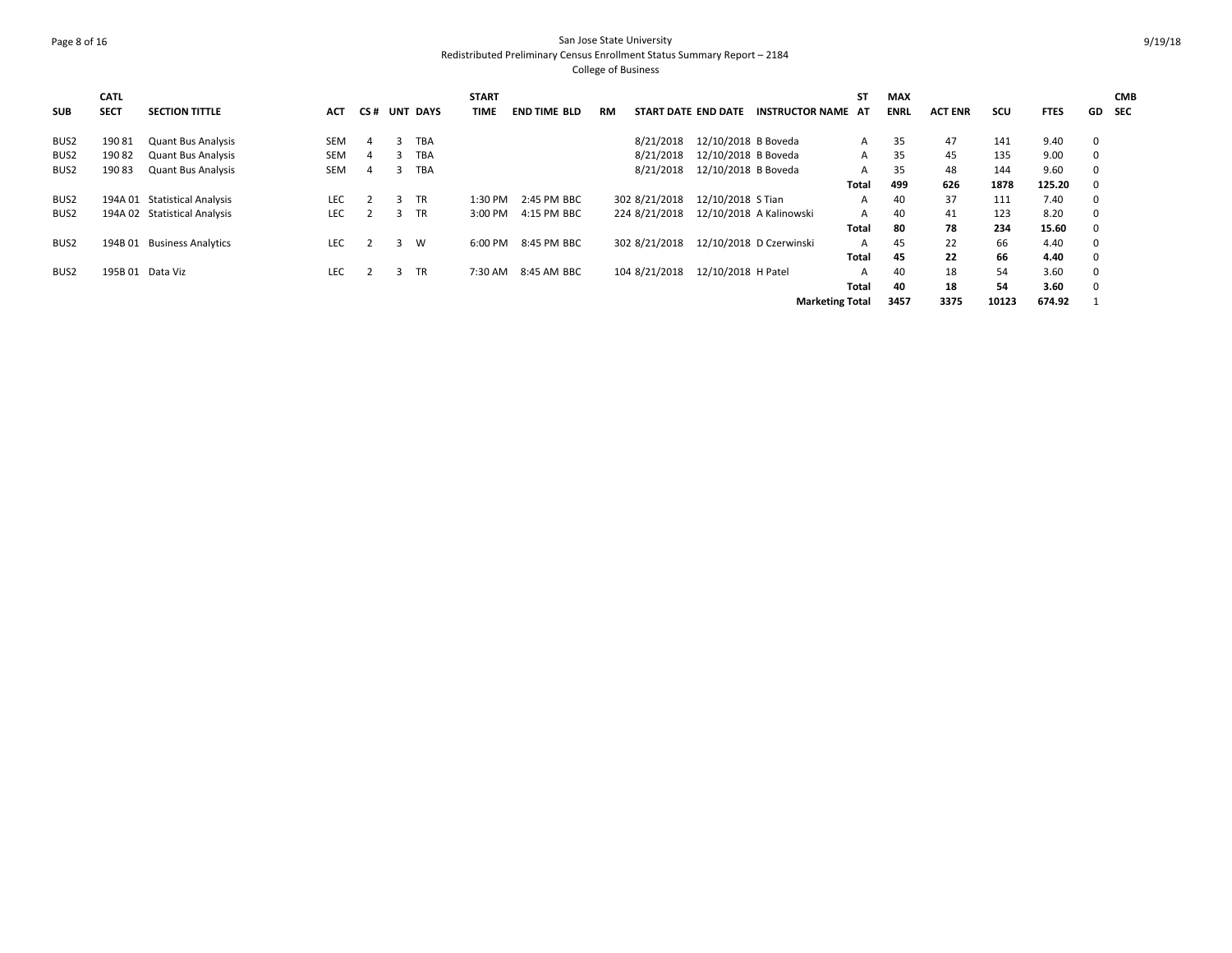## Page 9 of 16 San Jose State University Redistributed Preliminary Census Enrollment Status Summary Report – 2184

| <b>SUB</b> | <b>CATL</b><br><b>SECT</b> | <b>SECTION TITTLE</b>                    | АСТ        |                |                | CS# UNT DAYS | <b>START</b><br>TIME | <b>END TIME BLD</b>   | RM            |                       | START DATE END DATE INSTRUCTOR NAME | ST<br>AT     | <b>MAX</b><br><b>ENRL</b> | <b>ACT ENR</b> | SCU  | <b>FTES</b> |             | <b>CMB</b><br>GD SEC |
|------------|----------------------------|------------------------------------------|------------|----------------|----------------|--------------|----------------------|-----------------------|---------------|-----------------------|-------------------------------------|--------------|---------------------------|----------------|------|-------------|-------------|----------------------|
|            |                            | School of Global Innovation & Leadership |            |                |                |              |                      |                       |               |                       |                                     |              |                           |                |      |             |             |                      |
| BUS5       | 16 60                      | Intro Lrdshp & Innov                     | <b>LEC</b> | $\overline{2}$ | 3              | MW           |                      | 4:30 PM 5:45 PM BBC   | 220 8/21/2018 | 12/10/2018 D Wilde    |                                     | А            | 45                        | 33             | 99   | 6.60        | $\Omega$    |                      |
| BUS5       | 16 61                      | Intro Lrdshp & Innov                     | LEC        | $\overline{2}$ | 3              | <b>TR</b>    |                      | 9:00 AM 10:15 AM BBC  | 204 8/21/2018 | 12/10/2018 B Makani   |                                     | А            | 119                       | 115            | 345  | 23.00       | $\Omega$    |                      |
| BUS5       | 16 62                      | Intro Lrdshp & Innov                     | <b>LEC</b> | 2              | $\overline{3}$ | <b>TR</b>    |                      | 10:30 AM 11:45 AM BBC | 204 8/21/2018 | 12/10/2018 B Makani   |                                     | A            | 119                       | 116            | 348  | 23.20       | $\Omega$    |                      |
| BUS5       | 16 63                      | Intro Lrdshp & Innov                     | <b>LEC</b> | $\overline{2}$ | 3              | TR           | 12:00 PM             | 1:15 PM BBC           | 302 8/21/2018 | 12/10/2018 B Makani   |                                     | Α            | 45                        | 45             | 135  | 9.00        | $\Omega$    |                      |
| BUS5       | 16 64                      | Intro Lrdshp & Innov                     | LEC        | $\overline{2}$ | 3              | W            | 6:00 PM              | 8:45 PM BBC           | 226 8/21/2018 | 12/10/2018 R Pollard  |                                     | Α            | 45                        | 24             | 72   | 4.80        | $\mathbf 0$ |                      |
| BUS5       | 16 65                      | Intro Lrdshp & Innov                     | <b>LEC</b> | $\overline{2}$ | 3              | <b>MW</b>    | 3:00 PM              | 4:15 PM BBC           | 226 8/21/2018 | 12/10/2018 D Wilde    |                                     | A            | 45                        | 40             | 120  | 8.00        | $\Omega$    |                      |
|            |                            |                                          |            |                |                |              |                      |                       |               |                       |                                     | Total        | 418                       | 373            | 1119 | 74.60       | $\Omega$    |                      |
| BUS5       | 14001                      | Fund of Oper Mgmt                        | <b>LEC</b> | 2              | 3              | <b>MW</b>    | 12:00 PM             | 1:15 PM BBC           | 226 8/21/2018 | 12/10/2018 S Zhou     |                                     | A            | 45                        | 45             | 135  | 9.00        | $\Omega$    |                      |
| BUS5       | 140 02                     | Fund of Oper Mgmt                        | LEC        | $\overline{2}$ | 3              | <b>MW</b>    | 3:00 PM              | 4:15 PM BBC           | 301 8/21/2018 | 12/10/2018 X Qi       |                                     | A            | 45                        | 49             | 147  | 9.80        | $\Omega$    |                      |
| BUS5       | 140 03                     | Fund of Oper Mgmt                        | <b>LEC</b> | $\overline{2}$ | 3              | MW           | 4:30 PM              | 5:45 PM BBC           | 226 8/21/2018 | 12/10/2018 X Qi       |                                     | A            | 45                        | 47             | 141  | 9.40        | $\mathbf 0$ |                      |
| BUS5       | 140 04                     | Fund of Oper Mgmt                        | <b>LEC</b> | $\overline{2}$ | 3              | M            | 6:00 PM              | 8:45 PM BBC           | 226 8/21/2018 | 12/10/2018 J Sung     |                                     | А            | 45                        | 45             | 135  | 9.00        | $\Omega$    |                      |
| BUS5       | 140 05                     | Fund of Oper Mgmt                        | LEC        | $\overline{2}$ | 3              | M            | 6:00 PM              | 8:45 PM BBC           | 104 8/21/2018 | 12/10/2018 J Tan      |                                     | A            | 45                        | 47             | 141  | 9.40        | $\mathbf 0$ |                      |
| BUS5       | 140 12                     | Fund of Oper Mgmt                        | <b>LEC</b> | $\overline{2}$ | 3              | R            | 3:00 PM              | 5:45 PM BBC           | 103 8/21/2018 | 12/10/2018 R Salstrom |                                     | A            | 45                        | 46             | 138  | 9.20        | $\Omega$    |                      |
| BUS5       | 140 13                     | Fund of Oper Mgmt                        | LEC        | $\overline{2}$ | 3              | $\mathsf{R}$ | 6:00 PM              | 8:45 PM BBC           | 222 8/21/2018 | 12/10/2018 R Salstrom |                                     | A            | 45                        | 54             | 162  | 10.80       | $\mathbf 0$ |                      |
| BUS5       | 140 14                     | Fund of Oper Mgmt                        | <b>LEC</b> | $\overline{2}$ | 3              | TR           |                      | 9:00 AM 10:15 AM BBC  | 226 8/21/2018 | 12/10/2018 C Lim      |                                     | A            | 45                        | 45             | 135  | 9.00        | $\Omega$    |                      |
| BUS5       | 140 15                     | Fund of Oper Mgmt                        | LEC        | $\overline{2}$ | 3              | <b>TR</b>    | 12:00 PM             | 1:15 PM BBC           | 226 8/21/2018 | 12/10/2018 S Lee      |                                     | А            | 45                        | 46             | 138  | 9.20        | $\Omega$    |                      |
| BUS5       | 140 16                     | Fund of Oper Mgmt                        | LEC        | $\overline{2}$ | 3              | TR           |                      | 10:30 AM 11:45 AM BBC | 302 8/21/2018 | 12/10/2018 J Tan      |                                     | A            | 45                        | 47             | 141  | 9.40        | $\Omega$    |                      |
| BUS5       | 140 17                     | Fund of Oper Mgmt                        | <b>LEC</b> | $\overline{2}$ | 3              | <b>TR</b>    | 1:30 PM              | 2:45 PM BBC           | 226 8/21/2018 | 12/10/2018 S Lee      |                                     | A            | 45                        | 47             | 141  | 9.40        | $\Omega$    |                      |
| BUS5       | 140 18                     | Fund of Oper Mgmt                        | LEC        | $\overline{2}$ | 3              | TR           | 3:00 PM              | 4:15 PM BBC           | 226 8/21/2018 |                       | 12/10/2018 S Ramakrishnan           | A            | 45                        | 48             | 144  | 9.60        | $\mathbf 0$ |                      |
| BUS5       | 140 19                     | Fund of Oper Mgmt                        | <b>LEC</b> | $\overline{2}$ | 3              | T            | 6:00 PM              | 8:45 PM BBC           | 226 8/21/2018 |                       | 12/10/2018 A Maheshwari             | A            | 45                        | 50             | 150  | 10.00       | $\Omega$    |                      |
| BUS5       | 140 20                     | Fund of Oper Mgmt                        | <b>LEC</b> | $\overline{2}$ | 3              | W            | 6:00 PM              | 8:45 PM BBC           | 220 8/21/2018 | 12/10/2018 M Ashley   |                                     | А            | 45                        | 50             | 150  | 10.00       | $\Omega$    |                      |
| BUS5       | 140 86                     | Fund of Oper Mgmt                        | LEC        | $\overline{2}$ | 3              | <b>TBA</b>   |                      |                       | 8/21/2018     | 12/10/2018 X Qi       |                                     | А            | 45                        | 43             | 129  | 8.60        | $\Omega$    |                      |
| BUS5       | 14087                      | Fund of Oper Mgmt                        | LEC        | $\overline{2}$ | 3              | TBA          |                      |                       | 8/21/2018     | 12/10/2018 J Sung     |                                     | A            | 45                        | 44             | 132  | 8.80        | $\Omega$    |                      |
| BUS5       | 14088                      | Fund of Oper Mgmt                        | LEC        | $\overline{2}$ | 3              | TBA          |                      |                       | 8/21/2018     | 12/10/2018 S Zhou     |                                     | A            | 45                        | 45             | 135  | 9.00        | $\mathbf 0$ |                      |
| BUS5       | 14089                      | Fund of Oper Mgmt                        | LEC        | $\overline{2}$ | 3              | TBA          |                      |                       | 8/21/2018     | 12/10/2018 A Loomba   |                                     | A            | 45                        | 44             | 132  | 8.80        | $\Omega$    |                      |
| BUS5       | 140 90                     | Fund of Oper Mgmt                        | LEC        | $\overline{2}$ | 3              | TBA          |                      |                       | 8/21/2018     | 12/10/2018 A Loomba   |                                     | A            | 45                        | 44             | 132  | 8.80        | $\Omega$    |                      |
| BUS5       | 140 91                     | Fund of Oper Mgmt                        | <b>LEC</b> | $\overline{2}$ | 3              | TBA          |                      |                       | 8/21/2018     | 12/10/2018 S Zhou     |                                     | Α            | 45                        | 45             | 135  | 9.00        | $\Omega$    |                      |
|            |                            |                                          |            |                |                |              |                      |                       |               |                       |                                     | Total        | 900                       | 931            | 2793 | 186.20      | $\Omega$    |                      |
| BUS5       | 14101                      | Proc & Supply Mgmt                       | LEC        | $\overline{2}$ | 3              | MW           |                      | 9:00 AM 10:15 AM BBC  | 220 8/21/2018 | 12/10/2018 C Lim      |                                     | Α            | 45                        | 45             | 135  | 9.00        | $\Omega$    |                      |
|            |                            |                                          |            |                |                |              |                      |                       |               |                       |                                     | Total        | 45                        | 45             | 135  | 9.00        | $\Omega$    |                      |
| BUS5       | 142 01                     | <b>Total Quality Mgmt</b>                | LEC        | $\overline{2}$ | 3              | MW           | 7:30 AM              | 8:45 AM BBC           | 220 8/21/2018 | 12/10/2018 C Lim      |                                     | Α            | 45                        | 32             | 96   | 6.40        | $\Omega$    |                      |
| BUS5       | 14202                      | <b>Total Quality Mgmt</b>                | LEC        | $\overline{2}$ | 3              | TR           |                      | 10:30 AM 11:45 AM BBC | 226 8/21/2018 | 12/10/2018 C Lim      |                                     | A            | 45                        | 41             | 123  | 8.20        | $\Omega$    |                      |
| BUS5       | 14203                      | <b>Total Quality Mgmt</b>                | LEC        | $\overline{2}$ | 3              | R            | 6:00 PM              | 8:45 PM BBC           | 107 8/21/2018 | 12/10/2018 G Naroola  |                                     | Α            | 45                        | 45             | 135  | 9.00        | $\Omega$    |                      |
|            |                            |                                          |            |                |                |              |                      |                       |               |                       |                                     | <b>Total</b> | 135                       | 118            | 354  | 23.60       | $\Omega$    |                      |
| BUS5       | 144 01                     | <b>Supply Chain Mgmt</b>                 | <b>LEC</b> | 2              | 3              | R            | 6:00 PM              | 8:45 PM BBC           | 226 8/21/2018 | 12/10/2018 M Zhou     |                                     | Α            | 45                        | 35             | 105  | 7.00        | $\Omega$    |                      |
| BUS5       | 144 82                     | <b>Supply Chain Mgmt</b>                 | LEC        | $\overline{2}$ | 3              | TBA          |                      |                       | 8/21/2018     | 12/10/2018 M Zhou     |                                     | Α            | 45                        | 42             | 126  | 8.40        | $\Omega$    |                      |
|            |                            |                                          |            |                |                |              |                      |                       |               |                       |                                     | Total        | 90                        | 77             | 231  | 15.40       | $\Omega$    |                      |
| BUS5       | 145 01                     | <b>Global Operations Strategy</b>        | LEC        | $\overline{2}$ | 3              | T            | 6:00 PM              | 8:45 PM BBC           | 222 8/21/2018 | 12/10/2018 G Naroola  |                                     | Α            | 45                        | 48             | 144  | 9.60        | $\mathbf 0$ |                      |
|            |                            |                                          |            |                |                |              |                      |                       |               |                       |                                     | Total        | 45                        | 48             | 144  | 9.60        | $\Omega$    |                      |
| BUS5       | 146 01                     | <b>Fund Project Mgmt</b>                 | <b>LEC</b> | 3              | 3 R            |              | 6:00 PM              | 8:45 PM BBC           | 21 8/21/2018  | 12/10/2018 J Song     |                                     | Α            | 45                        | 45             | 135  | 9.00        | $\Omega$    |                      |
| BUS5       | 146 02                     | <b>Fund Project Mgmt</b>                 | LEC        | 3              | 3              | TR           | 4:30 PM              | 5:45 PM BBC           | 108 8/21/2018 | 12/10/2018 J Song     |                                     | Α            | 45                        | 44             | 132  | 8.80        | $\Omega$    |                      |
|            |                            |                                          |            |                |                |              |                      |                       |               |                       |                                     | Total        | 90                        | 89             | 267  | 17.80       | $\Omega$    |                      |
| BUS5       | 14701                      | Servic Oper Mgmt                         | <b>LEC</b> | $\overline{2}$ | 3              | MW           | 1:30 PM              | 2:45 PM BBC           | 226 8/21/2018 | 12/10/2018 S Zhou     |                                     | Α            | 45                        | 45             | 135  | 9.00        | $\mathbf 0$ |                      |
|            |                            |                                          |            |                |                |              |                      |                       |               |                       |                                     | Total        | 45                        | 45             | 135  | 9.00        | $\Omega$    |                      |
| BUS5       | 162 01                     | Intl & Compar Mgmt                       | <b>LEC</b> | 2              | 3              | MW           |                      | 9:00 AM 10:15 AM BBC  | 323 8/21/2018 | 12/10/2018 Y No       |                                     | Α            | 45                        | 21             | 63   | 4.20        | $\Omega$    |                      |
| BUS5       | 162 02                     | Intl & Compar Mgmt                       | LEC        | $\overline{2}$ | 3              | MW           |                      | 10:30 AM 11:45 AM BBC | 323 8/21/2018 | 12/10/2018 A Semenov  |                                     | Α            | 45                        | 42             | 126  | 8.40        | $\Omega$    |                      |
|            |                            |                                          |            |                |                |              |                      |                       |               |                       |                                     | Total        | 90                        | 63             | 189  | 12.60       | $\Omega$    |                      |
| BUS5       |                            | 162A 01 IB Strategy                      | <b>SEM</b> | 5              | 3              | MW           |                      | 12:00 PM 1:15 PM BBC  | 323 8/21/2018 | 12/10/2018 A Semenov  |                                     | Α            | 45                        | 27             | 81   | 5.40        | $\Omega$    |                      |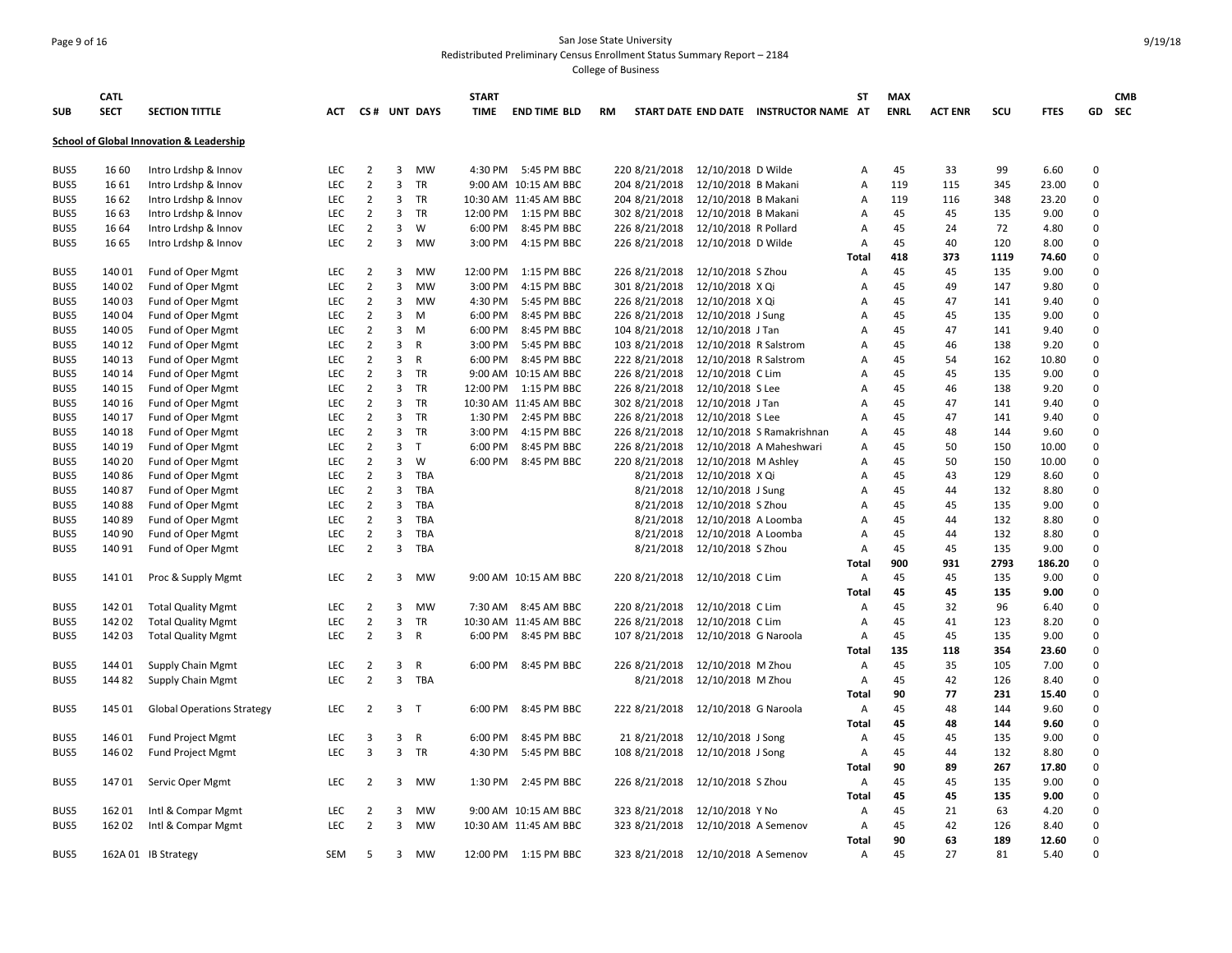## Page 10 of 16 San Jose State University Redistributed Preliminary Census Enrollment Status Summary Report – 2184

|              | <b>CATL</b>    |                                                        |                   |                                  |                     |                   | <b>START</b> |                       |           |                                    |                                             |                                                           | <b>ST</b>      | <b>MAX</b>  |                |             |              |                      | <b>CMB</b>         |
|--------------|----------------|--------------------------------------------------------|-------------------|----------------------------------|---------------------|-------------------|--------------|-----------------------|-----------|------------------------------------|---------------------------------------------|-----------------------------------------------------------|----------------|-------------|----------------|-------------|--------------|----------------------|--------------------|
| <b>SUB</b>   | <b>SECT</b>    | <b>SECTION TITTLE</b>                                  | АСТ               |                                  |                     | CS# UNT DAYS      | <b>TIME</b>  | <b>END TIME BLD</b>   | <b>RM</b> |                                    |                                             | START DATE END DATE INSTRUCTOR NAME AT                    |                | <b>ENRL</b> | <b>ACT ENR</b> | scu         | <b>FTES</b>  | GD                   | <b>SEC</b>         |
|              |                |                                                        |                   |                                  |                     |                   |              |                       |           |                                    |                                             |                                                           | Total          | 45          | 27             | 81          | 5.40         | $\Omega$             |                    |
| BUS5         |                | 163B 01 Emerging Markets                               | SEM               | 5                                | $\overline{3}$      | W                 | 4:30 PM      | 7:15 PM BBC           |           | 301 8/21/2018                      | 12/10/2018 T Kothari                        |                                                           | A              | 45          | 16             | 48          | 3.20         | $\Omega$             |                    |
|              |                |                                                        |                   |                                  |                     |                   |              |                       |           |                                    |                                             |                                                           | <b>Total</b>   | 45          | 16             | 48          | 3.20         | $\Omega$             |                    |
| BUS5         |                | 164A 01 Country Bus & Mgmt                             | LEC               | 1                                | 3                   | M                 | 3:00 PM      | 5:45 PM BBC           |           | 104 8/21/2018                      | 12/10/2018 C Reade                          |                                                           | A              | 45          | 20             | 60          | 4.00         | $\Omega$             |                    |
|              |                |                                                        |                   |                                  |                     |                   |              |                       |           |                                    |                                             |                                                           | Total          | 45          | 20             | 60          | 4.00         | $\Omega$             |                    |
| BUS5         |                | 165A 01 Global Leadership                              | <b>LEC</b>        | 2                                | 3                   | M                 |              | 3:00 PM 5:45 PM BBC   |           | 323 8/21/2018                      | 12/10/2018 R Pollard                        |                                                           | $\mathsf{A}$   | 45          | 35             | 105         | 7.00         | $\Omega$             |                    |
| BUS5         |                | 165A 02 Global Leadership                              | <b>LEC</b>        |                                  | 3                   |                   |              |                       |           |                                    |                                             |                                                           | X              | $\Omega$    | $\Omega$       | $\mathbf 0$ | 0.00         | $\Omega$             |                    |
|              |                |                                                        |                   |                                  |                     |                   |              |                       |           |                                    |                                             |                                                           | Total          | 45          | 35             | 105         | 7.00         | $\Omega$             |                    |
| BUS5         | 16701          | <b>Managing Envir Iss</b>                              | LEC               | $\overline{2}$                   | 3                   | <b>TR</b>         |              | 9:00 AM 10:15 AM BBC  |           | 102 8/21/2018                      | 12/10/2018 R Roman                          |                                                           | Α              | 45          | 33             | 99          | 6.60         | $\mathsf 0$          | $\rightarrow$<br>C |
| <b>ENVS</b>  | 16701          | <b>Managing Envir Iss</b>                              | LEC               | $\overline{2}$                   | 3                   | TR                |              | 9:00 AM 10:15 AM BBC  |           | 102 8/21/2018                      | 12/10/2018 R Roman                          |                                                           | Α              | $\Omega$    | $\Omega$       | $\mathbf 0$ | 0.00         | 0                    | 一味<br>C.           |
|              |                |                                                        |                   |                                  |                     |                   |              |                       |           |                                    |                                             |                                                           | <b>Total</b>   | 45          | 33             | 99          | 6.60         | $\mathbf{0}$         |                    |
| BUS5         |                | 180D 01 Individ Studies                                | <b>SUP</b>        | 36                               | 1                   | TBA               |              |                       |           | 8/21/2018                          | 12/10/2018                                  |                                                           | A              | 45          | $\Omega$       | $\Omega$    | 0.00         | $\Omega$             |                    |
| BUS5         |                | 180D 02 Individ Studies                                | SUP               | 36                               | $\overline{2}$      | TBA               |              |                       |           | 8/21/2018                          | 12/10/2018                                  |                                                           | A              | 45          | $\Omega$       | $\Omega$    | 0.00         | $\Omega$             |                    |
| BUS5         |                | 180D 03 Individ Studies                                | <b>SUP</b>        | 36                               | 3                   | TBA               |              |                       |           | 8/21/2018                          | 12/10/2018 R Pollard                        |                                                           | Α              | 45          | 6              | 18          | 1.20         | $\Omega$             |                    |
| BUS5         |                | 180D 04 Individ Studies                                | SUP               | 36                               | 3                   | TBA               |              |                       |           | 8/21/2018                          | 12/10/2018 J Song                           |                                                           | A              | 45          | 1              | 3           | 0.20         | $\Omega$             |                    |
| BUS5         |                | 180D 05 Individ Studies                                | SUP               | 36                               | 3                   | TBA               |              |                       |           | 8/21/2018                          | 12/10/2018                                  |                                                           | Α              | 45          | $\mathbf 0$    | $\mathbf 0$ | 0.00         | $\Omega$             |                    |
|              |                |                                                        |                   |                                  |                     |                   |              |                       |           |                                    |                                             |                                                           | Total          | 225         | $\overline{7}$ | 21          | 1.40         | $\Omega$             |                    |
| BUS5         | 18101          | Intro Entrepreneur                                     | <b>LEC</b>        | 3                                | 3                   | MW                |              | 3:00 PM 4:15 PM BBC   |           | 220 8/21/2018                      | 12/10/2018 X Quan                           |                                                           | Α              | 45          | 43             | 129         | 8.60         | $\Omega$             |                    |
| BUS5         | 18102          | Intro Entrepreneur                                     | <b>LEC</b>        |                                  | $\overline{3}$      |                   |              |                       |           |                                    |                                             |                                                           | X              | $\Omega$    | $\Omega$       | $\mathbf 0$ | 0.00         | $\Omega$             |                    |
| BUS5         | 18103          | Intro Entrepreneur                                     | <b>LEC</b>        | 3                                | $\overline{3}$      | <b>TR</b>         |              | 12:00 PM 1:15 PM BBC  |           | 220 8/21/2018  12/10/2018 S Pruthi |                                             |                                                           | $\overline{A}$ | 45          | 41             | 123         | 8.20         | $\Omega$             |                    |
|              |                |                                                        |                   |                                  |                     |                   |              |                       |           |                                    |                                             |                                                           | Total          | 90          | 84             | 252         | 16.80        | $\Omega$             |                    |
| BUS5         | 18301          | Global Entreneurship                                   | LEC               | 2                                | 3                   | MW                |              | 10:30 AM 11:45 AM BBC |           | 220 8/21/2018                      | 12/10/2018 X Quan                           |                                                           | Α              | 45          | 44             | 132         | 8.80         | $\Omega$             |                    |
| BUS5         | 18302          | Global Entreneurship                                   | LEC               | $\overline{2}$                   | 3                   | MW                |              | 12:00 PM 1:15 PM BBC  |           | 220 8/21/2018                      | 12/10/2018 X Quan                           |                                                           | Α              | 45          | 42             | 126         | 8.40         | $\Omega$             |                    |
|              |                |                                                        |                   |                                  |                     |                   |              |                       |           |                                    |                                             |                                                           | <b>Total</b>   | 90          | 86             | 258         | 17.20        | $\Omega$             |                    |
| BUS5         |                | 184A 01 Mgmt of Innovation                             | SEM               | 5                                |                     | 3 R               |              | 6:00 PM 8:45 PM BBC   |           | 104 8/21/2018                      | 12/10/2018 P Gupta                          |                                                           | A              | 45          | 24             | 72          | 4.80         | $\Omega$             |                    |
|              |                |                                                        |                   |                                  |                     |                   |              |                       |           |                                    |                                             |                                                           | <b>Total</b>   | 45          | 24             | 72          | 4.80         | $\Omega$             |                    |
| BUS5         | 186V 01 VLAB   |                                                        | LEC               | 3                                | 3                   | - M               |              | 4:30 PM 7:15 PM BBC   |           | 302 8/21/2018                      | 12/10/2018 A Basu                           |                                                           | $\mathsf{A}$   | 15          | 17             | 51          | 3.45         | $\mathbf{1}$         |                    |
|              |                |                                                        |                   |                                  |                     |                   |              |                       |           |                                    |                                             |                                                           | Total          | 15          | 17             | 51          | 3.45         | $\mathbf{1}$         |                    |
| BUS5         | 18701          | Global Dimensn Bus                                     | LEC               | $\overline{2}$                   | 3                   | TR                |              | 10:30 AM 11:45 AM BBC |           | 326 8/21/2018                      | 12/10/2018 Y No                             |                                                           | A              | 45          | 44             | 132         | 8.80         | $\Omega$             |                    |
| BUS5         | 18702          | <b>Global Dimensn Bus</b>                              | LEC               | $\overline{2}$                   | 3                   | <b>MW</b>         |              | 9:00 AM 10:15 AM BBC  |           | 202 8/21/2018                      |                                             | 12/10/2018 A Musgrave                                     | $\mathsf{A}$   | 119         | 119            | 357         | 23.80        | $\Omega$             |                    |
| BUS5         | 18703          | Global Dimensn Bus                                     | LEC               | $\overline{2}$                   | 3                   | MW                |              | 10:30 AM 11:45 AM BBC |           | 202 8/21/2018                      | 12/10/2018 C Reade                          |                                                           | Α              | 119         | 115            | 345         | 23.00        | $\Omega$             |                    |
| BUS5         | 18704          | Global Dimensn Bus                                     | <b>LEC</b>        | $\overline{2}$                   | 3                   | <b>MW</b>         |              | 12:00 PM 1:15 PM BBC  |           | 326 8/21/2018                      | 12/10/2018 T Shirley                        |                                                           | A              | 45          | 45             | 135         | 9.00         | $\Omega$             |                    |
| BUS5         | 18705          | Global Dimensn Bus                                     | LEC               | $\overline{2}$                   | 3                   | MW                | 1:30 PM      | 2:45 PM BBC           |           | 326 8/21/2018                      | 12/10/2018 T Shirley                        |                                                           | $\overline{A}$ | 45          | 44             | 132         | 8.80         | $\Omega$             |                    |
| BUS5         | 18706          | Global Dimensn Bus                                     | <b>LEC</b>        | $\overline{2}$                   | 3                   | M                 | 6:00 PM      | 8:45 PM BBC           |           | 222 8/21/2018                      | 12/10/2018 A Osland                         |                                                           | A              | 45          | 44             | 132         | 8.80         | $\Omega$             |                    |
| BUS5         | 187 12         | Global Dimensn Bus                                     | <b>LEC</b>        | $\overline{2}$                   | 3                   | <b>TR</b>         |              | 7:30 AM 8:45 AM BBC   |           | 224 8/21/2018                      | 12/10/2018 S Francis                        |                                                           | A              | 45          | 48             | 144         | 9.60         | $\Omega$             |                    |
| BUS5         | 187 13         | Global Dimensn Bus                                     | LEC               | $\overline{2}$                   | 3                   | TR                |              | 9:00 AM 10:15 AM BBC  |           | 220 8/21/2018                      | 12/10/2018   Yang                           |                                                           | Α              | 45          | 46             | 138         | 9.20         | $\Omega$             |                    |
| BUS5         | 187 14         | <b>Global Dimensn Bus</b>                              | <b>LEC</b>        | $\overline{2}$                   | 3                   | <b>TR</b>         |              | 9:00 AM 10:15 AM BBC  |           | 4 8/21/2018                        | 12/10/2018 S Francis                        |                                                           | Α              | 119         | 118            | 354         | 23.60        | $\Omega$             |                    |
| BUS5         | 187 15         | Global Dimensn Bus                                     | LEC               | $\overline{2}$                   | 3                   | TR                |              | 1:30 PM 2:45 PM BBC   |           | 202 8/21/2018                      |                                             | 12/10/2018 W Van Hooff                                    | Α              | 119         | 102            | 306         | 20.40        | $\Omega$<br>$\Omega$ |                    |
| BUS5         | 187 16         | <b>Global Dimensn Bus</b>                              | <b>LEC</b>        | $\overline{2}$                   | 3                   | <b>TR</b>         |              | 3:00 PM 4:15 PM BBC   |           | 220 8/21/2018                      |                                             | 12/10/2018 W Van Hooff                                    | $\overline{A}$ | 45          | 44             | 132         | 8.80         |                      |                    |
| BUS5         | 18787          | <b>Global Dimensn Bus</b>                              | <b>LEC</b>        | $\overline{2}$<br>$\overline{2}$ | 3<br>$\overline{3}$ | TBA               |              |                       |           | 8/21/2018                          | 12/10/2018 A Osland                         |                                                           | A              | 45<br>45    | 46             | 138         | 9.20         | $\Omega$<br>$\Omega$ |                    |
| BUS5         | 18788<br>18789 | Global Dimensn Bus                                     | <b>LEC</b><br>LEC | $\overline{2}$                   | 3                   | <b>TBA</b><br>TBA |              |                       |           | 8/21/2018                          | 12/10/2018   Yang                           |                                                           | A              | 45          | 46             | 138         | 9.20<br>9.20 | $\Omega$             |                    |
| BUS5<br>BUS5 | 18790          | <b>Global Dimensn Bus</b><br><b>Global Dimensn Bus</b> | <b>LEC</b>        | $\overline{2}$                   | $\overline{3}$      | TBA               |              |                       |           | 8/21/2018<br>8/21/2018             | 12/10/2018 A Osland<br>12/10/2018 T Kothari |                                                           | Α<br>A         | 45          | 46<br>48       | 138<br>144  | 9.60         | $\Omega$             |                    |
| BUS5         | 18791          | Global Dimensn Bus                                     | LEC               | $\overline{2}$                   | 3                   | TBA               |              |                       |           | 8/21/2018                          | 12/10/2018 T Kothari                        |                                                           | Α              | 45          | 43             | 129         | 8.60         | $\Omega$             |                    |
|              |                |                                                        |                   |                                  |                     |                   |              |                       |           |                                    |                                             |                                                           | Total          | 1016        | 998            | 2994        | 199.60       | $\Omega$             |                    |
| BUS5         |                | 196E 01 Startup Founders and Funders                   | <b>LEC</b>        | $\overline{2}$                   | 3                   | <b>W</b>          |              | 3:00 PM 5:45 PM BBC   |           | 302 8/21/2018  12/10/2018 S Bennet |                                             |                                                           | A              | 30          | 16             | 48          | 3.20         | $\Omega$             |                    |
|              |                |                                                        |                   |                                  |                     |                   |              |                       |           |                                    |                                             |                                                           | Total          | 30          | 16             | 48          | 3.20         | $\Omega$             |                    |
|              |                |                                                        |                   |                                  |                     |                   |              |                       |           |                                    |                                             | <b>School of Global Innovation &amp; Leadership Total</b> |                | 3594        | 3152           | 9456        | 630.45       | $\mathbf{1}$         |                    |
|              |                |                                                        |                   |                                  |                     |                   |              |                       |           |                                    |                                             |                                                           |                |             |                |             |              |                      |                    |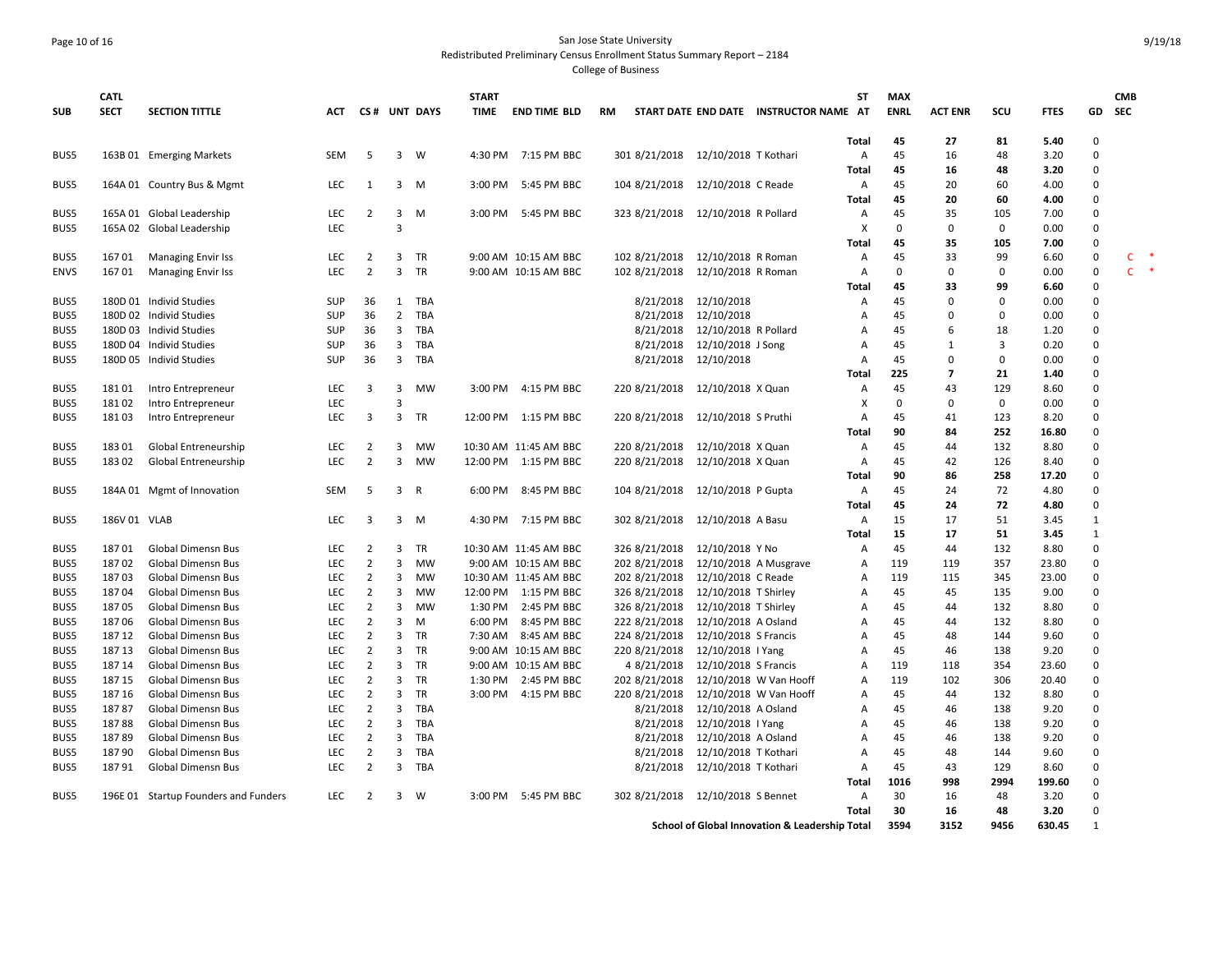### Page 11 of 16 San Jose State University Redistributed Preliminary Census Enrollment Status Summary Report – 2184

| <b>SUB</b> | <b>CATL</b><br><b>SECT</b> | <b>SECTION TITTLE</b>                                 | ACT        |                |   | CS# UNT DAYS | <b>START</b><br><b>TIME</b> | <b>END TIME BLD</b>   | <b>RM</b>                         |                       | START DATE END DATE INSTRUCTOR NAME AT | <b>ST</b>    | <b>MAX</b><br><b>ENRL</b> | <b>ACT ENR</b> | scu | <b>FTES</b> |                      | <b>CMB</b><br>GD SEC |
|------------|----------------------------|-------------------------------------------------------|------------|----------------|---|--------------|-----------------------------|-----------------------|-----------------------------------|-----------------------|----------------------------------------|--------------|---------------------------|----------------|-----|-------------|----------------------|----------------------|
|            |                            | <b>School of Information Systems &amp; Technology</b> |            |                |   |              |                             |                       |                                   |                       |                                        |              |                           |                |     |             |                      |                      |
| BUS4       |                            | 91A 01 Adv Comp Tools Bus                             | <b>LEC</b> | 1              |   | 1 M          | 4:30 PM                     | 5:45 PM BBC           | 305 8/21/2018 11/5/2018 M Splane  |                       |                                        | Α            | 45                        | 13             | 13  | 0.87        | $\mathbf 0$          |                      |
|            |                            |                                                       |            |                |   |              |                             |                       |                                   |                       |                                        | <b>Total</b> | 45                        | 13             | 13  | 0.87        | $\mathbf 0$          |                      |
| BUS4       | 91L 01                     | Comp Tools for Bus                                    | <b>LEC</b> | 1              |   | 1 T          | 6:00 PM                     | 7:15 PM BBC           | 305 8/21/2018                     | 10/23/2018 P Kwan     |                                        | Α            | 40                        | 39             | 39  | 2.60        | $\Omega$             |                      |
| BUS4       | 91L02                      | Comp Tools for Bus                                    | LEC        | $\mathbf{1}$   |   | $1$ T        | 7:30 PM                     | 8:45 PM BBC           | 305 8/21/2018                     | 10/23/2018 P Kwan     |                                        | Α            | 40                        | 39             | 39  | 2.60        | $\Omega$             |                      |
| BUS4       | 91L03                      | Comp Tools for Bus                                    | <b>LEC</b> | 1              |   | 1 M          | 6:00 PM                     | 7:15 PM BBC           | 305 8/21/2018                     | 11/5/2018 U Andra     |                                        | A            | 40                        | 45             | 45  | 3.00        | $\Omega$             |                      |
| BUS4       | 91L04                      | Comp Tools for Bus                                    | LEC        | $\mathbf{1}$   | 1 | M            | 7:30 PM                     | 8:45 PM BBC           | 305 8/21/2018                     | 11/5/2018 U Andra     |                                        | A            | 40                        | 42             | 42  | 2.80        | $\mathbf 0$          |                      |
| BUS4       | 91L05                      | Comp Tools for Bus                                    | <b>LEC</b> | $\mathbf{1}$   |   | 1 M          | 1:30 PM                     | 2:45 PM BBC           | 305 8/21/2018                     | 11/5/2018 M Splane    |                                        | А            | 40                        | 45             | 45  | 3.00        | $\Omega$             |                      |
| BUS4       | 91L06                      | Comp Tools for Bus                                    | <b>LEC</b> | 1              |   | 1 M          | 3:00 PM                     | 4:15 PM BBC           | 305 8/21/2018                     | 11/5/2018 M Splane    |                                        | Α            | 40                        | 45             | 45  | 3.00        | $\Omega$             |                      |
| BUS4       | 91L07                      | Comp Tools for Bus                                    | LEC        | $\mathbf{1}$   |   | $1$ T        | 1:30 PM                     | 2:45 PM BBC           | 305 8/21/2018                     | 10/23/2018 M Splane   |                                        | А            | 40                        | 45             | 45  | 3.00        | $\Omega$             |                      |
| BUS4       | 91L08                      | Comp Tools for Bus                                    | <b>LEC</b> | 1              |   | $1 \quad T$  | 3:00 PM                     | 4:15 PM BBC           | 305 8/21/2018                     | 10/23/2018 M Splane   |                                        | А            | 40                        | 46             | 46  | 3.07        | $\Omega$             |                      |
| BUS4       | 91L09                      | Comp Tools for Bus                                    | LEC        | $\mathbf{1}$   | 1 | W            | 1:30 PM                     | 2:45 PM BBC           | 305 8/21/2018                     | 10/24/2018 M Splane   |                                        | A            | 40                        | 46             | 46  | 3.07        | $\mathbf 0$          |                      |
| BUS4       | 91L 10                     | Comp Tools for Bus                                    | <b>LEC</b> | 1              |   | 1 W          | 3:00 PM                     | 4:15 PM BBC           | 305 8/21/2018                     | 10/24/2018 M Splane   |                                        | A            | 40                        | 44             | 44  | 2.93        | $\Omega$<br>$\Omega$ |                      |
| BUS4       | 91L 11                     | Comp Tools for Bus                                    | LEC        | $\mathbf{1}$   |   | 1 R          | 1:30 PM                     | 2:45 PM BBC           | 305 8/21/2018                     | 10/25/2018 M Splane   |                                        | Α            | 40                        | 43             | 43  | 2.87        | $\Omega$             |                      |
| BUS4       | 91L 12                     | Comp Tools for Bus                                    | LEC        | 1              | 1 | $\mathsf{R}$ | 3:00 PM                     | 4:15 PM BBC           | 305 8/21/2018                     | 10/25/2018 M Splane   |                                        | A            | 40                        | 47             | 47  | 3.13        | $\Omega$             |                      |
|            |                            |                                                       |            |                |   |              |                             |                       |                                   |                       |                                        | Total        | 480                       | 526            | 526 | 35.07       | $\Omega$             |                      |
| BUS4       | 92 01                      | Intro Bus Prog                                        | <b>SEM</b> | 4              | 3 | MW           |                             | 10:30 AM 11:45 AM BBC | 301 8/21/2018                     | 12/10/2018 M Roldan   |                                        | Α            | 45                        | 46             | 138 | 9.20        |                      |                      |
| BUS4       | 92 02                      | Intro Bus Prog                                        | <b>SEM</b> | 4              | 3 | MW           |                             | 1:30 PM 2:45 PM BBC   | 302 8/21/2018                     | 12/10/2018 M Roldan   |                                        | A            | 45                        | 44             | 132 | 8.80        | $\Omega$             |                      |
| BUS4       | 92 03                      | Intro Bus Prog                                        | <b>SEM</b> | 4              | 3 | TR           |                             | 10:30 AM 11:45 AM BBC | 301 8/21/2018                     | 12/10/2018 M Roldan   |                                        | А            | 45                        | 45             | 135 | 9.00        | $\Omega$<br>$\Omega$ |                      |
|            |                            |                                                       |            |                |   |              |                             |                       |                                   |                       |                                        | Total        | 135                       | 135            | 405 | 27.00       |                      |                      |
| BUS4       |                            | 110A 01 Fund Mgmt Info Sys                            | <b>SEM</b> | 4              | 3 | TR           |                             | 9:00 AM 10:15 AM BBC  | 304 8/21/2018                     | 12/10/2018 L Albert   |                                        | Α            | 45                        | 45             | 135 | 9.00        | $\Omega$             |                      |
| BUS4       |                            | 110A 02 Fund Mgmt Info Sys                            | <b>SEM</b> | 4              | 3 | TR           |                             | 12:00 PM 1:15 PM BBC  | 304 8/21/2018                     | 12/10/2018 L Albert   |                                        | А            | 45                        | 48             | 144 | 9.60        | $\Omega$             |                      |
| BUS4       |                            | 110A 03 Fund Mgmt Info Sys                            | <b>SEM</b> | 4              | 3 | W            | 6:00 PM                     | 8:45 PM BBC           | 304 8/21/2018                     | 12/10/2018 R Sessions |                                        | A            | 45                        | 44             | 132 | 8.80        | $\Omega$             |                      |
|            |                            |                                                       |            |                |   |              |                             |                       |                                   |                       |                                        | Total        | 135                       | 137            | 411 | 27.40       | $\mathbf 0$          |                      |
| BUS4       |                            | 110B 01 Sys Analysis & Design                         | <b>SEM</b> | 4              | 3 | MW           |                             | 9:00 AM 10:15 AM BBC  | 21 8/21/2018                      | 12/10/2018 R Burkhard |                                        | A            | 45                        | 49             | 147 | 9.80        | $\Omega$             |                      |
| BUS4       |                            | 110B 02 Sys Analysis & Design                         | <b>SEM</b> | 4              | 3 | MW           |                             | 10:30 AM 11:45 AM BBC | 21 8/21/2018                      | 12/10/2018 R Burkhard |                                        | Α            | 45                        | 50             | 150 | 10.00       | $\Omega$             |                      |
| BUS4       |                            | 110B 03 Sys Analysis & Design                         | <b>SEM</b> | 4              | 3 | T            |                             | 3:00 PM 5:45 PM BBC   | 103 8/21/2018                     | 12/10/2018 R Burkhard |                                        | А            | 45                        | 50             | 150 | 10.00       | $\Omega$             |                      |
|            |                            |                                                       |            |                |   |              |                             |                       |                                   |                       |                                        | Total        | 135                       | 149            | 447 | 29.80       | $\Omega$             |                      |
| BUS4       | 11101                      | Networking & Data Communics                           | <b>SEM</b> | 4              | 3 | MW           |                             | 10:30 AM 11:45 AM BBC | 304 8/21/2018                     | 12/10/2018 N Aggarwal |                                        | Α            | 45                        | 41             | 123 | 8.20        | $\mathbf 0$          |                      |
| BUS4       | 11102                      | Networking & Data Communics                           | <b>SEM</b> | 4              | 3 | MW           |                             | 12:00 PM 1:15 PM BBC  | 304 8/21/2018                     | 12/10/2018 N Aggarwal |                                        | A            | 45                        | 45             | 135 | 9.00        | $\Omega$             |                      |
| BUS4       | 11103                      | Networking & Data Communics                           | SEM        | 4              | 3 | МW           | 1:30 PM                     | 2:45 PM BBC           | 304 8/21/2018                     | 12/10/2018 N Aggarwal |                                        | Α            | 45                        | 40             | 120 | 8.00        | $\Omega$             |                      |
|            |                            |                                                       |            |                |   |              |                             |                       |                                   |                       |                                        | <b>Total</b> | 135                       | 126            | 378 | 25.20       | $\Omega$             |                      |
| BUS4       | 11201                      | Database Mgmt Syst                                    | <b>LEC</b> | 2              |   | 3 TR         | 3:00 PM                     | 4:15 PM BBC           | 320 8/21/2018                     | 12/10/2018 A Shirani  |                                        | A            | 45                        | 47             | 141 | 9.55        | $\overline{3}$       |                      |
| BUS4       | 11202                      | Database Mgmt Syst                                    | LEC        | $\overline{2}$ | 3 | T            | 6:00 PM                     | 8:45 PM BBC           | 320 8/21/2018                     | 12/10/2018 A Shirani  |                                        | Α            | 45                        | 47             | 141 | 9.45        | $\mathbf{1}$         |                      |
| BUS4       | 11203                      | Database Mgmt Syst                                    | <b>LEC</b> | $\overline{2}$ |   | 3 R          |                             | 6:00 PM 8:45 PM BBC   | 320 8/21/2018                     | 12/10/2018 A Shirani  |                                        | A            | 45                        | 45             | 135 | 9.05        | $\mathbf{1}$         |                      |
|            |                            |                                                       |            |                |   |              |                             |                       |                                   |                       |                                        | Total        | 135                       | 139            | 417 | 28.05       | 5                    |                      |
| BUS4       | 115 01                     | Advanced Ntwrkng & Data Comm                          | <b>SEM</b> | 4              |   | $3 \quad M$  |                             | 3:00 PM 5:45 PM BBC   | 105 8/21/2018                     | 12/10/2018 S Dhar     |                                        | Α            | 45                        | 37             | 111 | 7.40        | 0                    |                      |
|            |                            |                                                       |            |                |   |              |                             |                       |                                   |                       |                                        | Total        | 45                        | 37             | 111 | 7.40        | $\Omega$             |                      |
| BUS4       |                            | 118C 01 Info Security Mgmt                            | <b>SEM</b> | 4              | 3 | TR           |                             | 10:30 AM 11:45 AM BBC | 304 8/21/2018                     | 12/10/2018 L Albert   |                                        | Α            | 45                        | 46             | 138 | 9.20        | $\mathbf 0$          |                      |
|            |                            |                                                       |            |                |   |              |                             |                       |                                   |                       |                                        | Total        | 45                        | 46             | 138 | 9.20        | $\Omega$             |                      |
| BUS4       |                            | 118D 01 Big Data                                      | <b>LEC</b> | $\overline{2}$ | 3 | TR           | 12:00 PM                    | 1:15 PM BBC           | 103 8/21/2018                     | 12/10/2018 S Jensen   |                                        | Α            | 45                        | 40             | 120 | 8.20        | 4                    |                      |
| BUS4       |                            | 118D 02 Big Data                                      | <b>LEC</b> | $\overline{2}$ | 3 | <b>TR</b>    | 1:30 PM                     | 2:45 PM BBC           | 103 8/21/2018                     | 12/10/2018 S Jensen   |                                        | Α            | 45                        | 41             | 123 | 8.20        | 0                    |                      |
|            |                            |                                                       |            |                |   |              |                             |                       |                                   |                       |                                        | Total        | 90                        | 81             | 243 | 16.40       | 4                    |                      |
| BUS4       |                            | 118H 01 Honors Practicum I                            | LEC        | $\overline{2}$ | 3 | M            | 3:00 PM                     | 5:45 PM BBC           | 103 8/21/2018                     | 12/10/2018 J Sawyer   |                                        | Α            | 20                        | 15             | 45  | 3.00        | $\Omega$             |                      |
|            |                            |                                                       |            |                |   |              |                             |                       |                                   |                       |                                        | Total        | 20                        | 15             | 45  | 3.00        | $\Omega$             |                      |
| BUS4       |                            | 118W 01 Web Based Computing                           | <b>SEM</b> | 4              | 3 | MW           |                             | 10:30 AM 11:45 AM BBC | 305 8/21/2018                     | 12/10/2018 S Dhar     |                                        | Α            | 45                        | 36             | 108 | 7.20        | $\pmb{0}$            |                      |
| BUS4       |                            | 118W 02 Web Based Computing                           | <b>SEM</b> | 4              | 3 | W            |                             | 3:00 PM 5:45 PM BBC   | 304 8/21/2018                     | 12/10/2018 S Dhar     |                                        | Α            | 45                        | 27             | 81  | 5.40        | $\Omega$             |                      |
|            |                            |                                                       |            |                |   |              |                             |                       |                                   |                       |                                        | Total        | 90                        | 63             | 189 | 12.60       | $\Omega$             |                      |
| BUS4       |                            | 119A 01 MIS Practicum                                 | LEC        | $\overline{2}$ | 3 | MW           |                             | 1:30 PM 2:45 PM BBC   | 103 8/21/2018 12/10/2018 R Sridar |                       |                                        | Α            | 45                        | 46             | 138 | 9.20        | $\Omega$             |                      |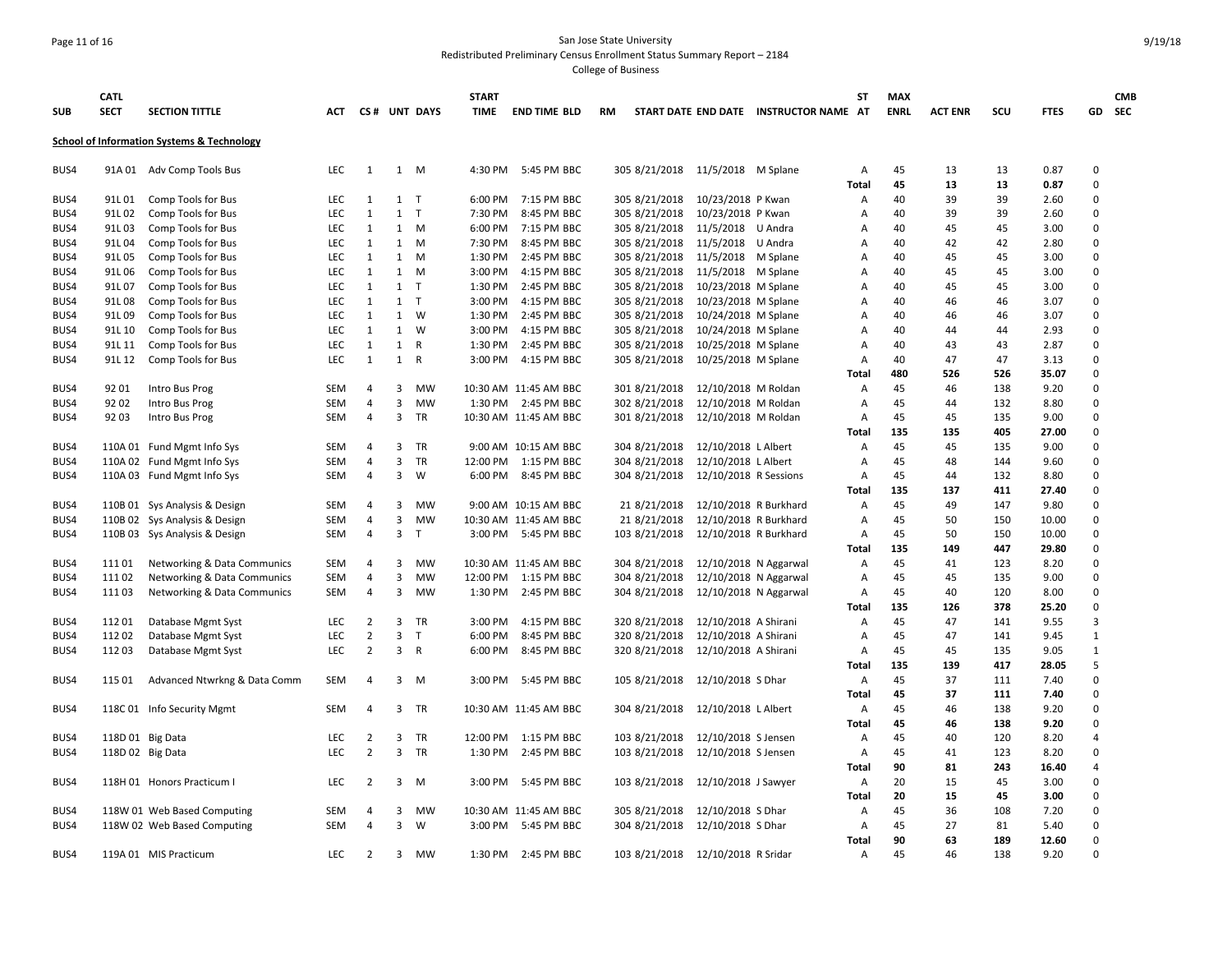# Page 12 of 16 San Jose State University Redistributed Preliminary Census Enrollment Status Summary Report – 2184

| <b>SUB</b> | <b>CATL</b><br><b>SECT</b> | <b>SECTION TITTLE</b>      | <b>ACT</b> | CS#            |                | <b>UNT DAYS</b> | <b>START</b><br><b>TIME</b> | <b>END TIME BLD</b>   | RM            | <b>START DATE END DATE</b> | <b>INSTRUCTOR NAME AT</b>                        | ST           | <b>MAX</b><br><b>ENRL</b> | <b>ACT ENR</b> | scu            | <b>FTES</b> |          | <b>CMB</b><br>GD SEC |
|------------|----------------------------|----------------------------|------------|----------------|----------------|-----------------|-----------------------------|-----------------------|---------------|----------------------------|--------------------------------------------------|--------------|---------------------------|----------------|----------------|-------------|----------|----------------------|
| BUS4       |                            | 119A 02 MIS Practicum      | LEC        | $\overline{2}$ | 3              | <b>TR</b>       | 12:00 PM                    | 1:15 PM BBC           | 320 8/21/2018 | 12/10/2018 R Sridar        |                                                  | А            | 45                        | 45             | 135            | 9.00        | 0        |                      |
| BUS4       |                            | 119A 03 MIS Practicum      | LEC        | 2              | 3              | $\mathsf{T}$    | 6:00 PM                     | 8:45 PM BBC           | 103 8/21/2018 | 12/10/2018 L Gee           |                                                  | А            | 45                        | 20             | 60             | 4.00        | $\Omega$ |                      |
|            |                            |                            |            |                |                |                 |                             |                       |               |                            |                                                  | <b>Total</b> | 135                       | 111            | 333            | 22.20       | $\Omega$ |                      |
| BUS4       |                            | 119B 01 Bus Strat Info Sys | LEC        | 2              | 3              | <b>TR</b>       |                             | 9:00 AM 10:15 AM BBC  | 320 8/21/2018 | 12/10/2018 R Sessions      |                                                  | А            | 45                        | 37             | 111            | 7.40        | $\Omega$ |                      |
| BUS4       |                            | 119B 02 Bus Strat Info Sys | LEC        | $\overline{2}$ | 3              | <b>TR</b>       |                             | 10:30 AM 11:45 AM BBC | 320 8/21/2018 | 12/10/2018 R Sessions      |                                                  | А            | 45                        | 29             | 87             | 5.80        | $\Omega$ |                      |
| BUS4       |                            | 119B 03 Bus Strat Info Sys | LEC        | $\overline{2}$ | 3              | W               |                             | 3:00 PM 5:45 PM BBC   | 103 8/21/2018 | 12/10/2018 R Sessions      |                                                  | А            | 45                        | 31             | 93             | 6.20        | $\Omega$ |                      |
|            |                            |                            |            |                |                |                 |                             |                       |               |                            |                                                  | Total        | 135                       | 97             | 291            | 19.40       | $\Omega$ |                      |
| BUS4       | 180101                     | Ind Studies MIS            | SUP        | 36             | 4              | TBA             |                             |                       | 8/21/2018     | 12/10/2018                 |                                                  | А            | $\Omega$                  | $\Omega$       | $\mathbf{0}$   | 0.00        | $\Omega$ |                      |
| BUS4       | 180102                     | Ind Studies MIS            | SUP        | 36             | $\mathbf{1}$   | TBA             |                             |                       | 8/21/2018     | 12/10/2018 T Hill          |                                                  | А            | 10                        | $\overline{2}$ | 2              | 0.13        | $\Omega$ |                      |
| BUS4       | 180103                     | Ind Studies MIS            | SUP        | 36             | $\overline{2}$ | TBA             |                             |                       | 8/21/2018     | 12/10/2018 T Hill          |                                                  | А            | 10                        | $\mathbf 0$    | $\Omega$       | 0.00        | $\Omega$ |                      |
| BUS4       | 180104                     | Ind Studies MIS            | SUP        | 36             | 3              | <b>TBA</b>      |                             |                       | 8/21/2018     | 12/10/2018 T Hill          |                                                  | А            | 10                        | $\Omega$       | $\Omega$       | 0.00        | $\Omega$ |                      |
|            |                            |                            |            |                |                |                 |                             |                       |               |                            |                                                  | Total        | 30                        | $\overline{2}$ | $\overline{2}$ | 0.13        | $\Omega$ |                      |
| BUS4       | 18801                      | <b>Business Systems</b>    | LEC        | 2              | 3              | <b>MW</b>       | 12:00 PM                    | 1:15 PM BBC           | 103 8/21/2018 | 12/10/2018 R Sridar        |                                                  | А            | 45                        | 48             | 144            | 9.60        | $\Omega$ |                      |
| BUS4       | 18802                      | <b>Business Systems</b>    | LEC        | 2              | 3              | M               | 3:00 PM                     | 5:45 PM BBC           | 304 8/21/2018 | 12/10/2018 S Wilde         |                                                  | А            | 45                        | 47             | 141            | 9.40        | $\Omega$ |                      |
| BUS4       | 18803                      | <b>Business Systems</b>    | LEC        | 2              | 3              | M               | 6:00 PM                     | 8:45 PM BBC           | 103 8/21/2018 | 12/10/2018 L Gee           |                                                  | А            | 45                        | 48             | 144            | 9.60        | $\Omega$ |                      |
| BUS4       | 18804                      | <b>Business Systems</b>    | LEC        | 2              | 3              | M               | 6:00 PM                     | 8:45 PM BBC           | 304 8/21/2018 | 12/10/2018 S Wilde         |                                                  | А            | 45                        | 42             | 126            | 8.40        | $\Omega$ |                      |
| BUS4       | 18805                      | <b>Business Systems</b>    | LEC        | 2              | 3              | TR              |                             | 9:00 AM 10:15 AM BBC  | 21 8/21/2018  | 12/10/2018 Y Chen          |                                                  |              | 45                        | 45             | 135            | 9.00        | 0        |                      |
| BUS4       | 18806                      | <b>Business Systems</b>    | LEC        | 2              | 3              | TR              |                             | 10:30 AM 11:45 AM BBC | 21 8/21/2018  | 12/10/2018 Y Chen          |                                                  | А            | 45                        | 45             | 135            | 9.00        | $\Omega$ |                      |
| BUS4       | 18807                      | <b>Business Systems</b>    | LEC        | 2              | 3              | TR              | 1:30 PM                     | 2:45 PM BBC           | 320 8/21/2018 | 12/10/2018 R Sridar        |                                                  | А            | 45                        | 44             | 132            | 8.80        | $\Omega$ |                      |
| BUS4       | 18808                      | <b>Business Systems</b>    | LEC        | 2              | 3              | $\mathsf{T}$    | 3:00 PM                     | 5:45 PM BBC           | 304 8/21/2018 | 12/10/2018 H Nguyen        |                                                  | А            | 45                        | 42             | 126            | 8.40        | 0        |                      |
| BUS4       | 18809                      | <b>Business Systems</b>    | LEC        | $\overline{2}$ | 3              | $\top$          | 6:00 PM                     | 8:45 PM BBC           | 304 8/21/2018 | 12/10/2018 H Nguyen        |                                                  | А            | 45                        | 41             | 123            | 8.20        | $\Omega$ |                      |
| BUS4       | 188 10                     | <b>Business Systems</b>    | LEC        | $\overline{2}$ | 3              | W               | 6:00 PM                     | 8:45 PM BBC           | 324 8/21/2018 | 12/10/2018 L Gee           |                                                  | А            | 45                        | 51             | 153            | 10.20       | $\Omega$ |                      |
| BUS4       | 188 11                     | <b>Business Systems</b>    | LEC        | $\overline{2}$ | 3              | R               | 6:00 PM                     | 8:45 PM BBC           | 103 8/21/2018 | 12/10/2018 K Soohoo        |                                                  | А            | 45                        | 48             | 144            | 9.60        | $\Omega$ |                      |
| BUS4       | 188 12                     | <b>Business Systems</b>    | LEC        | $\overline{2}$ | 3              | MW              |                             | 9:00 AM 10:15 AM BBC  | 304 8/21/2018 | 12/10/2018 N Aggarwal      |                                                  | A            | 45                        | 45             | 135            | 9.00        | $\Omega$ |                      |
| BUS4       | 188 13                     | <b>Business Systems</b>    | LEC        | 2              | 3              | MW              |                             | 10:30 AM 11:45 AM BBC | 226 8/21/2018 | 12/10/2018 R Sridar        |                                                  | А            | 45                        | 45             | 135            | 9.00        | 0        |                      |
| BUS4       | 188 14                     | <b>Business Systems</b>    | LEC        | $\overline{2}$ | 3              | M               |                             | 3:00 PM 5:45 PM SH    | 411 8/21/2018 | 12/10/2018 R Sha           |                                                  | А            | 25                        | 25             | 75             | 5.00        | 0        |                      |
| BUS4       | 188 15                     | <b>Business Systems</b>    | LEC        | $\overline{2}$ | 3              | -F              |                             | 9:00 AM 11:45 AM BBC  | 304 8/21/2018 | 12/10/2018 R Thadani       |                                                  | А            | 45                        | 49             | 147            | 9.80        | $\Omega$ |                      |
|            |                            |                            |            |                |                |                 |                             |                       |               |                            |                                                  | Total        | 655                       | 665            | 1995           | 133.00      | $\Omega$ |                      |
|            |                            |                            |            |                |                |                 |                             |                       |               |                            | School of Information Systems & Technology Total |              | 2445                      | 2342           | 5944           | 396.72      | q        |                      |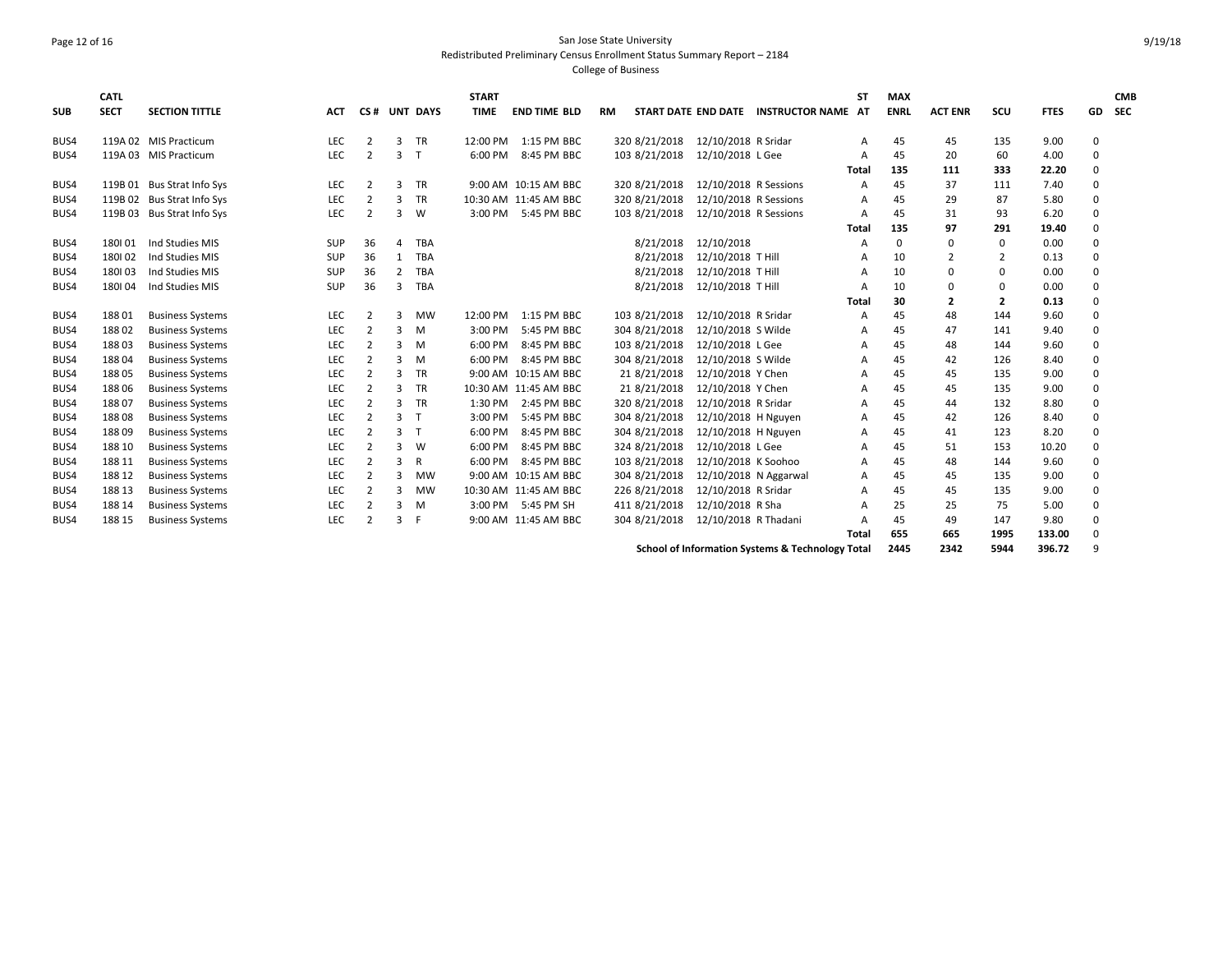### Page 13 of 16 San Jose State University Redistributed Preliminary Census Enrollment Status Summary Report – 2184

| <b>SUB</b>                  | <b>CATL</b><br><b>SECT</b> | <b>SECTION TITTLE</b>                                | ACT               |                |                | CS# UNT DAYS       | <b>START</b><br><b>TIME</b> | <b>END TIME BLD</b>                 | RM                           |                                         | START DATE END DATE INSTRUCTOR NAME AT | <b>ST</b>      | <b>MAX</b><br><b>ENRL</b> | <b>ACT ENR</b> | scu         | <b>FTES</b>   | GD.                  | <b>CMB</b><br>SEC |
|-----------------------------|----------------------------|------------------------------------------------------|-------------------|----------------|----------------|--------------------|-----------------------------|-------------------------------------|------------------------------|-----------------------------------------|----------------------------------------|----------------|---------------------------|----------------|-------------|---------------|----------------------|-------------------|
| <b>School of Management</b> |                            |                                                      |                   |                |                |                    |                             |                                     |                              |                                         |                                        |                |                           |                |             |               |                      |                   |
| BUS3                        | 10 60                      | <b>Discover Business</b>                             | LEC               | $\overline{2}$ | 3              | $\mathsf{R}$       | 6:00 PM                     | 8:45 PM BBC                         | 102 8/21/2018                | 12/10/2018 M Schwartz                   |                                        | Α              | 45                        | 15             | 45          | 3.00          | 0                    |                   |
| BUS3                        | 10 61                      | <b>Discover Business</b>                             | LEC               |                | $\overline{3}$ |                    |                             |                                     |                              |                                         |                                        | X              | $\mathbf 0$               | $\Omega$       | $\Omega$    | 0.00          | $\Omega$             |                   |
| BUS3                        | 10 62                      | <b>Discover Business</b>                             | LEC               | $\overline{2}$ | 3              | <b>MW</b>          | 1:30 PM                     | 2:45 PM BBC                         | 102 8/21/2018                | 12/10/2018 V Agarwal                    |                                        | A              | 45                        | 23             | 69          | 4.60          | 0                    |                   |
| BUS3                        | 10 63                      | <b>Discover Business</b>                             | <b>LEC</b>        | $\overline{2}$ | 3              | TR                 | 1:30 PM                     | 2:45 PM BBC                         | 21 8/21/2018                 | 12/10/2018 W Easter                     |                                        | Α              | 45                        | 17             | 51          | 3.40          | 0                    |                   |
|                             |                            |                                                      |                   |                |                |                    |                             |                                     |                              |                                         |                                        | Total          | 135                       | 55             | 165         | 11.00         | $\Omega$             |                   |
| BUS3                        | 12 60                      | <b>Money Matters</b>                                 | LEC               |                | 3              |                    |                             |                                     |                              |                                         |                                        | X              | $\mathbf 0$               | $\mathbf 0$    | 0           | 0.00          | $\Omega$             |                   |
| BUS3                        | 12 61                      | <b>Money Matters</b>                                 | LEC               | $\mathbf{1}$   | 3              | MW                 |                             | 9:00 AM 10:15 AM BBC                | 104 8/21/2018                | 12/10/2018 A Rao                        |                                        | $\Delta$       | 45                        | 41             | 123         | 8.20          | 0                    |                   |
| BUS3                        | 12 62                      | <b>Money Matters</b>                                 | LEC               | $\mathbf{1}$   | 3              | T                  | 6:00 PM                     | 8:45 PM BBC                         | 105 8/21/2018                | 12/10/2018 J Jain                       |                                        | A              | 45                        | 36             | 108         | 7.25          | $\mathbf{1}$         |                   |
| BUS3                        | 12 80                      | <b>Money Matters</b>                                 | LEC               | $\mathbf{1}$   | 3              | TBA                |                             |                                     | 8/21/2018                    | 12/10/2018 R Okumoto                    |                                        | A              | 119                       | 112            | 336         | 22.40         | $\Omega$             |                   |
|                             |                            |                                                      |                   |                |                |                    |                             |                                     |                              |                                         |                                        | Total          | 209                       | 189            | 567         | 37.85         | $\mathbf{1}$         |                   |
| BUS3                        | 80 01                      | Legal Environment of Bus                             | <b>LEC</b>        |                | 3              |                    |                             |                                     |                              |                                         |                                        | х              | $\mathbf 0$               | $\mathbf 0$    | $\mathbf 0$ | 0.00          | $\Omega$             |                   |
| BUS3                        | 80 02                      | Legal Environment of Bus                             | LEC               | 3              | 3              | <b>MW</b>          |                             | 10:30 AM 11:45 AM BBC               | 204 8/21/2018                | 12/10/2018 N Clinch                     |                                        | $\overline{A}$ | 119                       | 109            | 327         | 21.80         | 0                    |                   |
| BUS3                        | 80 03                      | Legal Environment of Bus                             | LEC               | 3              | 3              | <b>MW</b>          | 12:00 PM                    | 1:15 PM BBC                         | 104 8/21/2018                | 12/10/2018 N Clinch                     |                                        | A              | 45                        | 45             | 135         | 9.00          | $\Omega$<br>$\Omega$ |                   |
| BUS3                        | 80 04<br>80 05             | Legal Environment of Bus                             | <b>LEC</b><br>LEC | 3<br>3         | 3<br>3         | MW<br>$\mathsf{R}$ | 3:00 PM                     | 9:00 AM 10:15 AM BBC<br>5:45 PM BBC | 326 8/21/2018                | 12/10/2018 N Clinch                     |                                        | A<br>A         | 45<br>45                  | 43<br>50       | 129<br>150  | 8.60<br>10.00 | $\Omega$             |                   |
| BUS3<br>BUS3                | 80 06                      | Legal Environment of Bus                             | LEC               | 3              | $\overline{3}$ | $\mathsf{T}$       | 6:00 PM                     | 8:45 PM BBC                         | 326 8/21/2018<br>3 8/21/2018 | 12/10/2018 J Dworak                     |                                        | A              | 45                        | 48             | 144         | 9.60          | $\Omega$             |                   |
| BUS3                        | 80 07                      | Legal Environment of Bus                             | LEC               | 3              | 3              | TR                 | 3:00 PM                     | 4:15 PM BBC                         | 104 8/21/2018                | 12/10/2018 A Casey<br>12/10/2018   Yang |                                        | A              | 45                        | 47             | 141         | 9.40          | 0                    |                   |
| BUS3                        | 80 08                      | Legal Environment of Bus<br>Legal Environment of Bus | LEC               | 3              | 3              | TR                 | 1:30 PM                     | 2:45 PM BBC                         | 104 8/21/2018                | 12/10/2018   Yang                       |                                        | A              | 45                        | 46             | 138         | 9.20          | $\Omega$             |                   |
| BUS3                        | 8080                       | Legal Environment of Bus                             | <b>LEC</b>        | 3              | $\overline{3}$ | TBA                |                             |                                     | 8/21/2018                    | 12/10/2018   Yang                       |                                        | A              | 45                        | 44             | 132         | 8.80          | $\Omega$             |                   |
|                             |                            |                                                      |                   |                |                |                    |                             |                                     |                              |                                         |                                        | Total          | 434                       | 432            | 1296        | 86.40         | $\Omega$             |                   |
| BUS3                        | 149 01                     | Negotn & Cnflct Resoltn                              | LEC               | $\overline{2}$ | $\mathbf{3}$   | -F                 |                             | 9:30 AM 12:15 PM BBC                | 105 8/21/2018                | 12/10/2018 Y No                         |                                        | Α              | 45                        | 21             | 63          | 4.20          | 0                    |                   |
|                             |                            |                                                      |                   |                |                |                    |                             |                                     |                              |                                         |                                        | Total          | 45                        | 21             | 63          | 4.20          | $\Omega$             |                   |
| BUS3                        | 15001                      | Fund of HR Mgmt                                      | <b>LEC</b>        | 2              | 3              | <b>MW</b>          | 12:00 PM                    | 1:15 PM BBC                         | 21 8/21/2018                 | 12/10/2018 R Partridge                  |                                        | A              | 42                        | 46             | 138         | 9.20          | $\Omega$             |                   |
| BUS3                        | 15002                      | Fund of HR Mgmt                                      | LEC               | $\overline{2}$ | 3              | W                  | 3:00 PM                     | 5:45 PM BBC                         | 104 8/21/2018                | 12/10/2018 N Long                       |                                        | $\overline{A}$ | 42                        | 51             | 153         | 10.20         | 0                    |                   |
| BUS3                        | 15003                      | Fund of HR Mgmt                                      | <b>LEC</b>        | $\overline{2}$ | 3              | R                  | 3:00 PM                     | 5:45 PM BBC                         | 105 8/21/2018                | 12/10/2018 M Gavino                     |                                        | A              | 42                        | 43             | 129         | 8.60          | $\Omega$             |                   |
| BUS3                        | 15004                      | Fund of HR Mgmt                                      | <b>LEC</b>        |                | 3              |                    |                             |                                     |                              |                                         |                                        | x              | $\mathbf 0$               | $\Omega$       | $\mathsf 0$ | 0.00          | $\Omega$             |                   |
| BUS3                        | 15005                      | Fund of HR Mgmt                                      | LEC               | $\overline{2}$ | 3              | MW                 | 1:30 PM                     | 2:45 PM BBC                         | 21 8/21/2018                 | 12/10/2018 R Partridge                  |                                        | A              | 42                        | 44             | 132         | 8.80          | 0                    |                   |
| BUS3                        | 15006                      | Fund of HR Mgmt                                      | <b>LEC</b>        | $\overline{2}$ | 3              | R                  | 6:00 PM                     | 8:45 PM BBC                         | 105 8/21/2018                | 12/10/2018 S Moore                      |                                        | A              | 42                        | 39             | 117         | 7.80          | $\Omega$             |                   |
|                             |                            |                                                      |                   |                |                |                    |                             |                                     |                              |                                         |                                        | Total          | 210                       | 223            | 669         | 44.60         | 0                    |                   |
| BUS3                        | 15101                      | Labor Relations                                      | LEC               | $\overline{2}$ | 3              | W                  | 6:00 PM                     | 8:45 PM BBC                         | 104 8/21/2018                | 12/10/2018 N Long                       |                                        | A              | 45                        | 40             | 120         | 8.00          | 0                    |                   |
|                             |                            |                                                      |                   |                |                |                    |                             |                                     |                              |                                         |                                        | Total          | 45                        | 40             | 120         | 8.00          | $\Omega$             |                   |
| BUS3                        | 154 01                     | Wkfrce Plan Staff & Train                            | <b>LEC</b>        | 2              | 3              | MW                 | 3:00 PM                     | 4:15 PM BBC                         | 21 8/21/2018                 | 12/10/2018 R Partridge                  |                                        | Α              | 45                        | 51             | 153         | 10.20         | $\Omega$             |                   |
|                             |                            |                                                      |                   |                |                |                    |                             |                                     |                              |                                         |                                        | Total          | 45                        | 51             | 153         | 10.20         | 0                    |                   |
| BUS3                        | 155 01                     | Performance Mgmnt & Dev                              | LEC               | $\overline{2}$ |                | 3 R                | 6:00 PM                     | 8:45 PM BBC                         | 3 8/21/2018                  | 12/10/2018 E Vyas                       |                                        | Α              | 45                        | 14             | 42          | 2.80          | $\Omega$             |                   |
|                             |                            |                                                      |                   |                |                |                    |                             |                                     |                              |                                         |                                        | <b>Total</b>   | 45                        | 14             | 42          | 2.80          | $\Omega$             |                   |
| BUS3                        | 15701                      | Legal Issues in Hrm                                  | LEC               | $\overline{2}$ |                | $3 \quad M$        | 6:00 PM                     | 8:45 PM BBC                         | 220 8/21/2018                | 12/10/2018 A Casey                      |                                        | Α              | 45                        | 50             | 150         | 10.00         | 0                    |                   |
|                             |                            |                                                      |                   |                |                |                    |                             |                                     |                              |                                         |                                        | Total          | 45                        | 50             | 150         | 10.00         | $\Omega$             |                   |
| BUS3                        | 158 01                     | Compensatn & Rewd Sys                                | LEC               | $\overline{2}$ | 3              | $\mathsf{R}$       | 3:00 PM                     | 5:45 PM BBC                         | 21 8/21/2018                 | 12/10/2018 J Cleveland                  |                                        | A              | 45                        | 45             | 135         | 9.00          | 0                    |                   |
|                             |                            |                                                      |                   |                |                |                    |                             |                                     |                              |                                         |                                        | Total          | 45                        | 45             | 135         | 9.00          | $\Omega$             |                   |
| BUS3                        | 159 01                     | Senior Sem in HRM                                    | <b>SEM</b>        | 5              |                | 3 <sub>1</sub>     | 3:00 PM                     | 5:45 PM BBC                         | 105 8/21/2018                | 12/10/2018 M Gavino                     |                                        | A              | 45                        | 33             | 99          | 6.60          | $\Omega$             |                   |
|                             |                            |                                                      |                   |                |                |                    |                             |                                     |                              |                                         |                                        | Total          | 45                        | 33             | 99          | 6.60          | $\Omega$             |                   |
| BUS3                        | 16001                      | Fund Mgmt & Org Beh                                  | <b>LEC</b>        | 2              | 3              | MW                 |                             | 10:30 AM 11:45 AM BBC               | 102 8/21/2018                |                                         | 12/10/2018 A Musgrave                  | Α              | 45                        | 51             | 153         | 10.20         | $\Omega$             |                   |
| BUS3                        | 16002                      | Fund Mgmt & Org Beh                                  | LEC               | $\overline{2}$ | 3              | TR                 | 12:00 PM                    | 1:15 PM BBC                         | 202 8/21/2018                | 12/10/2018 N Da Silva                   |                                        | A              | 119                       | 120            | 360         | 24.00         | 0                    |                   |
| BUS3                        | 16003                      | Fund Mgmt & Org Beh                                  | LEC               | $\overline{2}$ | 3              | TR                 |                             | 10:30 AM 11:45 AM BBC               | 105 8/21/2018                | 12/10/2018 N Da Silva                   |                                        | A              | 45                        | 45             | 135         | 9.00          | 0                    |                   |
| BUS3                        | 16004                      | Fund Mgmt & Org Beh                                  | <b>LEC</b>        | $\overline{2}$ | 3              | MW                 | 4:30 PM                     | 5:45 PM BBC                         | 326 8/21/2018                | 12/10/2018 T Shirley                    |                                        | Α              | 45                        | 44             | 132         | 8.80          | 0                    |                   |
| BUS3                        | 160 05                     | Fund Mgmt & Org Beh                                  | <b>LEC</b>        | $\overline{2}$ | 3              | W                  | 6:00 PM                     | 8:45 PM BBC                         | 3 8/21/2018                  | 12/10/2018 M Hill                       |                                        | A              | 45                        | 46             | 138         | 9.20          | $\Omega$             |                   |
| BUS3                        | 160 06                     | Fund Mgmt & Org Beh                                  | LEC               | $\overline{2}$ | 3              | R                  | 6:00 PM                     | 8:45 PM BBC                         | 323 8/21/2018                | 12/10/2018 C Van                        |                                        | A              | 25                        | 36             | 108         | 7.20          | $\Omega$             |                   |
| BUS3                        | 160 07                     | Fund Mgmt & Org Beh                                  | LEC               | $\overline{2}$ | 3              | TR                 | 12:00 PM                    | 1:15 PM BBC                         | 21 8/21/2018                 | 12/10/2018 E Mullen                     |                                        | A              | 45                        | 46             | 138         | 9.20          | $\Omega$             |                   |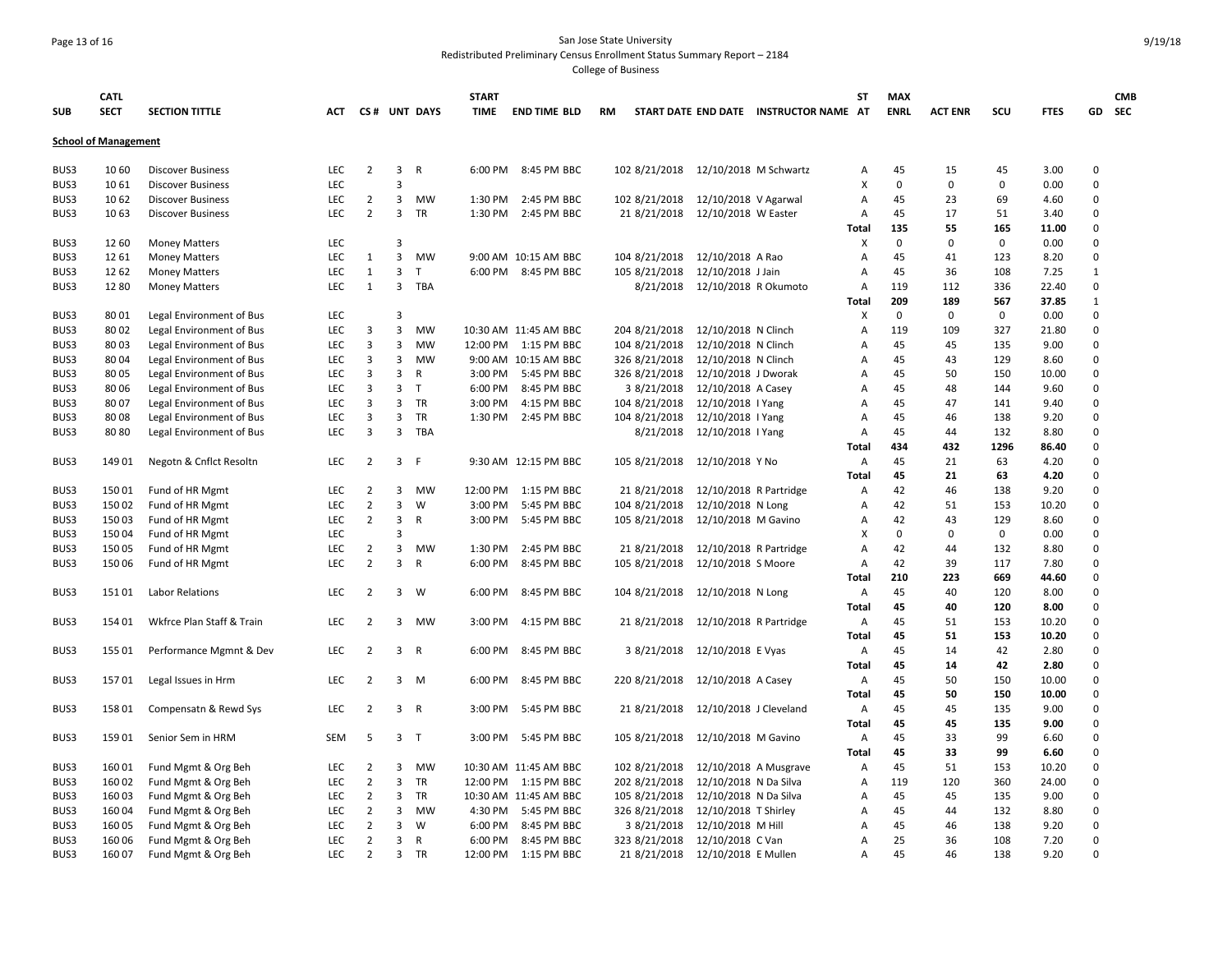# Page 14 of 16 San Jose State University Redistributed Preliminary Census Enrollment Status Summary Report – 2184

|            | <b>CATL</b> |                            |            |                |                |              | <b>START</b> |                       |               |                      |                                        | <b>ST</b>      | <b>MAX</b>  |                |              |             |                      | <b>CMB</b> |
|------------|-------------|----------------------------|------------|----------------|----------------|--------------|--------------|-----------------------|---------------|----------------------|----------------------------------------|----------------|-------------|----------------|--------------|-------------|----------------------|------------|
| <b>SUB</b> | <b>SECT</b> | <b>SECTION TITTLE</b>      | <b>ACT</b> |                |                | CS# UNT DAYS | TIME         | <b>END TIME BLD</b>   | <b>RM</b>     |                      | START DATE END DATE INSTRUCTOR NAME AT |                | <b>ENRL</b> | <b>ACT ENR</b> | SCU          | <b>FTES</b> |                      | GD SEC     |
| BUS3       | 16008       | Fund Mgmt & Org Beh        | <b>LEC</b> | $\overline{2}$ | 3              | <b>TR</b>    |              | 10:30 AM 11:45 AM BBC | 4 8/21/2018   | 12/10/2018 S Francis |                                        | A              | 80          | 108            | 324          | 21.60       | $\Omega$             |            |
| BUS3       | 160 09      | Fund Mgmt & Org Beh        | <b>LEC</b> | $\overline{2}$ | 3              | <b>TR</b>    |              | 4:30 PM 5:45 PM BBC   | 102 8/21/2018 | 12/10/2018 R Pollard |                                        | A              | 45          | 47             | 141          | 9.40        | $\Omega$             |            |
| BUS3       | 160 10      | Fund Mgmt & Org Beh        | LEC        | $\overline{2}$ | 3              | R            | 6:00 PM      | 8:45 PM BBC           | 326 8/21/2018 | 12/10/2018 G Castro  |                                        | A              | 45          | 48             | 144          | 9.60        | $\Omega$             |            |
| BUS3       | 160 11      | Fund Mgmt & Org Beh        | LEC        | $\overline{2}$ | 3              | M            | 6:00 PM      | 8:45 PM BBC           | 3 8/21/2018   | 12/10/2018 A Gomez   |                                        | Α              | 45          | 46             | 138          | 9.20        | $\Omega$             |            |
| BUS3       | 160 12      | Fund Mgmt & Org Beh        | <b>LEC</b> | $\overline{2}$ | 3              | $\top$       | 6:00 PM      | 8:45 PM BBC           | 202 8/21/2018 | 12/10/2018 P Wells   |                                        | A              | 119         | 119            | 357          | 23.80       | $\Omega$             |            |
| BUS3       | 160 13      | Fund Mgmt & Org Beh        | LEC        | $\overline{2}$ | 3              | MW           | 3:00 PM      | 4:15 PM BBC           | 326 8/21/2018 | 12/10/2018 T Shirley |                                        | Α              | 45          | 45             | 135          | 9.00        | $\Omega$             |            |
| BUS3       | 160 14      | Fund Mgmt & Org Beh        | <b>LEC</b> | $\overline{2}$ | 3              | $\top$       | 6:00 PM      | 8:45 PM BBC           | 102 8/21/2018 | 12/10/2018 R Pollard |                                        | A              | 45          | 43             | 129          | 8.60        | $\Omega$             |            |
| BUS3       | 160 15      | Fund Mgmt & Org Beh        | LEC        | $\overline{2}$ | 3              | W            | 6:00 PM      | 8:45 PM BBC           | 222 8/21/2018 | 12/10/2018 R Blitzer |                                        | A              | 45          | 43             | 129          | 8.60        | $\Omega$             |            |
| BUS3       | 16080       | Fund Mgmt & Org Beh        | LEC        | $\overline{2}$ | 3              | TBA          |              |                       | 8/21/2018     | 12/10/2018 A Rao     |                                        | Α              | 120         | 118            | 354          | 23.60       | $\Omega$             |            |
|            |             |                            |            |                |                |              |              |                       |               |                      |                                        | Total          | 958         | 1005           | 3015         | 201.00      | $\Omega$             |            |
| BUS3       |             | 161A 01 Applied Org Behavr | SEM        | 5              | 3 <sub>T</sub> |              | 3:00 PM      | 5:45 PM BBC           | 301 8/21/2018 | 12/10/2018 G Lester  |                                        | A              | 45          | 44             | 132          | 8.80        | $\Omega$             |            |
| BUS3       |             | 161A 02 Applied Org Behavr | <b>SEM</b> | 5              | 3              | W            | 6:00 PM      | 8:45 PM BBC           | 105 8/21/2018 | 12/10/2018 G Lester  |                                        | A              | 45          | 35             | 105          | 7.00        | $\Omega$             |            |
|            |             |                            |            |                |                |              |              |                       |               |                      |                                        | Total          | 90          | 79             | 237          | 15.80       | $\Omega$             |            |
| BUS3       |             | 161B 01 Org Theory         | <b>LEC</b> | $\overline{2}$ | 3              | <b>TR</b>    |              | 10:30 AM 11:45 AM BBC | 104 8/21/2018 | 12/10/2018 T Altura  |                                        | Α              | 45          | 37             | 111          | 7.40        | $\mathbf 0$          |            |
| BUS3       |             | 161B 02 Org Theory         | <b>LEC</b> | $\overline{2}$ | 3              | TR           | 12:00 PM     | 1:15 PM BBC           | 104 8/21/2018 | 12/10/2018 T Altura  |                                        | A              | 45          | 42             | 126          | 8.40        | $\Omega$             |            |
| BUS3       |             | 161B 03 Org Theory         | <b>LEC</b> | $\overline{2}$ | 3              | M            | 6:00 PM      | 8:45 PM BBC           | 105 8/21/2018 | 12/10/2018 R Pollard |                                        | Α              | 45          | 34             | 102          | 6.80        | $\Omega$             |            |
|            |             |                            |            |                |                |              |              |                       |               |                      |                                        | Total          | 135         | 113            | 339          | 22.60       | $\Omega$             |            |
| BUS3       | 166 01      | Bus, Govt, Society         | <b>LEC</b> | $\overline{2}$ | 3              | TR           |              | 10:30 AM 11:45 AM BBC | 102 8/21/2018 | 12/10/2018 R Roman   |                                        | A              | 45          | 46             | 138          | 9.20        | $\Omega$             |            |
| BUS3       | 166 02      | Bus, Govt, Society         | <b>LEC</b> | $\overline{2}$ | 3              | TR           |              | 12:00 PM 1:15 PM BBC  | 102 8/21/2018 | 12/10/2018 R Roman   |                                        | А              | 45          | 43             | 129          | 8.60        | $\mathbf 0$          |            |
| BUS3       | 16603       | Bus, Govt, Society         | <b>LEC</b> | $\overline{2}$ | 3              | W            | 6:00 PM      | 8:45 PM BBC           | 102 8/21/2018 | 12/10/2018 M Maguire |                                        | Α              | 45          | 14             | 42           | 2.80        | $\Omega$             |            |
| BUS3       | 166 04      | Bus, Govt, Society         | <b>LEC</b> | $\overline{2}$ |                | 3 MW         | 4:30 PM      | 5:45 PM BBC           | 102 8/21/2018 | 12/10/2018 M Maguire |                                        | Α              | 45          | 34             | 102          | 6.80        | $\Omega$             |            |
|            |             |                            |            |                |                |              |              |                       |               |                      |                                        | <b>Total</b>   | 180         | 137            | 411          | 27.40       | $\Omega$             |            |
| BUS3       |             | 169A 01 Honors Seminar     | <b>LEC</b> | 2              | 3              | $\top$       | 3:00 PM      | 5:45 PM BBC           | 323 8/21/2018 | 12/10/2018 E Mullen  |                                        | A              | 40          | 16             | 48           | 3.20        | $\Omega$             |            |
|            |             |                            |            |                |                |              |              |                       |               |                      |                                        | Total          | 40          | 16             | 48           | 3.20        | $\Omega$             |            |
| BUS3       |             | 180D 01 Indiv St Org Mgmt  | SUP        | 36             | 6              | TBA          |              |                       | 8/21/2018     | 12/10/2018           |                                        | Α              | 0           | $\Omega$       | $\mathbf 0$  | 0.00        | $\Omega$             |            |
| BUS3       |             | 180D 02 Indiv St Org Mgmt  | SUP        | 36             | $\mathbf{1}$   | TBA          |              |                       | 8/21/2018     | 12/10/2018 M Virick  |                                        | A              | 10          | $\Omega$       | $\Omega$     | 0.00        | $\Omega$             |            |
| BUS3       |             | 180D 03 Indiv St Org Mgmt  | SUP        | 36             |                | 1 TBA        |              |                       | 8/21/2018     | 12/10/2018 M Virick  |                                        | Α              | 10          | 0              | $\Omega$     | 0.00        | $\Omega$             |            |
| BUS3       |             | 180D 04 Indiv St Org Mgmt  | SUP        | 36             |                | 1 TBA        |              |                       | 8/21/2018     | 12/10/2018 M Virick  |                                        | Α              | 10          | $\Omega$       | $\Omega$     | 0.00        | $\Omega$             |            |
| BUS3       |             | 180D 05 Indiv St Org Mgmt  | SUP        | 36             | $\mathbf{1}$   | TBA          |              |                       | 8/21/2018     | 12/10/2018 M Virick  |                                        | Α              | 10          | $\Omega$       | $\Omega$     | 0.00        | $\Omega$             |            |
| BUS3       |             | 180D 06 Indiv St Org Mgmt  | SUP        | 36             | 3              | TBA          |              |                       | 8/21/2018     | 12/10/2018 M Virick  |                                        | A              | 10          | $\Omega$       | $\Omega$     | 0.00        | $\Omega$             |            |
| BUS3       |             | 180D 07 Indiv St Org Mgmt  | SUP        | 36             | 3              | <b>TBA</b>   |              |                       | 8/21/2018     | 12/10/2018 M Virick  |                                        | A              | 10          | $\Omega$       | $\Omega$     | 0.00        | $\Omega$             |            |
| BUS3       |             | 180D 08 Indiv St Org Mgmt  | SUP        | 36             | $\mathbf{3}$   | TBA          |              |                       | 8/21/2018     | 12/10/2018 M Virick  |                                        | Α              | 10          | $\mathbf 0$    | $\Omega$     | 0.00        | $\Omega$             |            |
|            |             |                            |            |                |                |              |              |                       |               |                      |                                        | Total          | 70          | 0              | 0            | 0.00        | $\Omega$             |            |
| BUS3       | 18901       | <b>Strategic Mgmt</b>      | <b>SEM</b> | 5              | 3              | <b>MW</b>    |              | 3:00 PM 4:15 PM BBC   | 102 8/21/2018 | 12/10/2018 S Chou    |                                        | A              | 30          | 34             | 102          | 6.80        | $\Omega$             |            |
| BUS3       | 18902       | <b>Strategic Mgmt</b>      | <b>SEM</b> | 5              | 3              | <b>MW</b>    |              | 9:00 AM 10:15 AM BBC  | 103 8/21/2018 | 12/10/2018 S Khavul  |                                        | Α              | 30          | 32             | 96           | 6.40        | $\mathbf 0$          |            |
| BUS3       | 18903       | <b>Strategic Mgmt</b>      | <b>SEM</b> | 5              | 3              | M            |              | 6:00 PM 8:45 PM BBC   | 102 8/21/2018 | 12/10/2018 S Chou    |                                        | A              | 30          | 31             | 93           | 6.20        | $\Omega$             |            |
| BUS3       | 18904       | <b>Strategic Mgmt</b>      | <b>SEM</b> | 5              | 3              | TR           |              | 9:00 AM 10:15 AM BBC  | 103 8/21/2018 | 12/10/2018 G Mathur  |                                        | Α              | 30          | 28             | 84           | 5.60        | $\Omega$             |            |
| BUS3       | 18905       | <b>Strategic Mgmt</b>      | <b>SEM</b> | 5<br>5         | 3<br>3         | W            | 3:00 PM      | 5:45 PM BBC           | 105 8/21/2018 | 12/10/2018 G Lester  |                                        | $\overline{A}$ | 30<br>30    | 30<br>23       | 90           | 6.00        | $\Omega$<br>$\Omega$ |            |
| BUS3       | 18906       | <b>Strategic Mgmt</b>      | SEM        |                |                | R            | 6:00 PM      | 8:45 PM BBC           | 130 8/21/2018 | 12/10/2018 S Rodan   |                                        | A              |             |                | 69           | 4.60        | $\Omega$             |            |
| BUS3       | 18907       | <b>Strategic Mgmt</b>      | <b>SEM</b> | 5              | 3              | R            | 6:00 PM      | 8:45 PM BBC           | 205 8/21/2018 | 12/10/2018 L Gee     |                                        | А              | 30          | 39             | 117          | 7.80        |                      |            |
| BUS3       | 18908       | <b>Strategic Mgmt</b>      | <b>SEM</b> | 5              | 3              | TR           |              | 10:30 AM 11:45 AM BBC | 103 8/21/2018 | 12/10/2018 G Mathur  |                                        | А              | 30          | 31             | 93           | 6.20        | $\Omega$<br>$\Omega$ |            |
| BUS3       | 18909       | <b>Strategic Mgmt</b>      | <b>SEM</b> | 5              | 3              | <b>TR</b>    | 1:30 PM      | 2:45 PM BBC           | 102 8/21/2018 | 12/10/2018 R Roman   |                                        | A              | 30          | 34             | 102          | 6.80        |                      |            |
| BUS3       | 189 10      | <b>Strategic Mgmt</b>      | SEM        | 5              | 3              | W            | 6:00 PM      | 8:45 PM BBC           | 130 8/21/2018 | 12/10/2018 R Wood    |                                        | A              | 30          | 29             | 87           | 5.80        | $\Omega$             |            |
| BUS3       | 189 11      | <b>Strategic Mgmt</b>      | <b>SEM</b> |                | 3              |              |              |                       |               |                      |                                        | x              | $\mathbf 0$ | $\Omega$       | $\mathbf{0}$ | 0.00        | $\Omega$             |            |
| BUS3       | 189 12      | <b>Strategic Mgmt</b>      | <b>SEM</b> |                | 3              |              |              |                       |               |                      |                                        | X              | $\mathbf 0$ | $\mathbf 0$    | $\mathbf 0$  | 0.00        | $\mathbf 0$          |            |
| BUS3       | 189 13      | <b>Strategic Mgmt</b>      | <b>SEM</b> | 5              | 3              | <b>TR</b>    |              | 3:00 PM 4:15 PM BBC   | 102 8/21/2018 | 12/10/2018 R Wood    |                                        | A              | 30          | 28             | 84           | 5.60        | $\Omega$             |            |
| BUS3       | 189 14      | <b>Strategic Mgmt</b>      | SEM        | 5              | 3              | MW           |              | 10:30 AM 11:45 AM BBC | 103 8/21/2018 | 12/10/2018 S Khavul  |                                        | А              | 30          | 29             | 87           | 5.80        | $\Omega$             |            |
| BUS3       | 189 15      | <b>Strategic Mgmt</b>      | SEM        | 5              | 3              | MW           |              | 7:30 AM 8:45 AM BBC   | 102 8/21/2018 | 12/10/2018 C Wang    |                                        | A              | 30          | 30             | 90           | 6.00        | $\Omega$<br>$\Omega$ |            |
| BUS3       | 189 16      | <b>Strategic Mgmt</b>      | SEM        | 5              | 3              | MW           |              | 9:00 AM 10:15 AM BBC  | 102 8/21/2018 | 12/10/2018 C Wang    |                                        | A              | 30          | 35             | 105          | 7.00        |                      |            |
| BUS3       | 189 17      | <b>Strategic Mgmt</b>      | <b>SEM</b> | 5              | 3              | <b>MW</b>    |              | 12:00 PM 1:15 PM BBC  | 102 8/21/2018 | 12/10/2018 C Wang    |                                        | А              | 30          | 34             | 102          | 6.80        | $\Omega$             |            |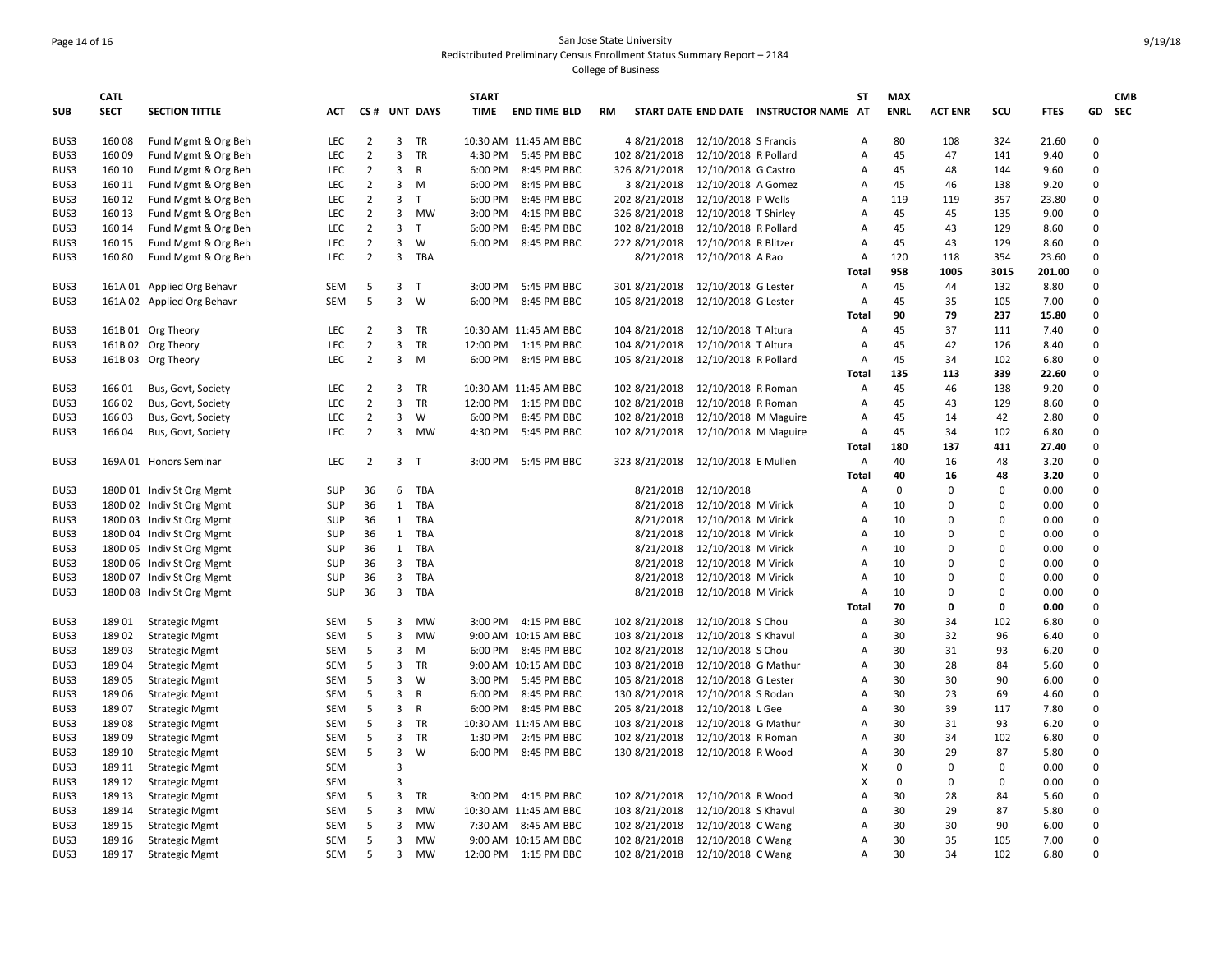### Page 15 of 16 San Jose State University Redistributed Preliminary Census Enrollment Status Summary Report – 2184 College of Business

| <b>SUB</b> | <b>CATL</b><br><b>SECT</b> | <b>SECTION TITTLE</b> | ACT | <b>CS# UNT DAYS</b> |           | <b>START</b><br><b>TIME</b> | <b>END TIME BLD</b>   | RM |                                   | START DATE END DATE | <b>INSTRUCTOR NAME AT</b>         | ST.   | <b>MAX</b><br><b>ENRL</b> | <b>ACT ENR</b> | scu  | <b>FTES</b> |                         | <b>CMB</b><br>GD SEC |
|------------|----------------------------|-----------------------|-----|---------------------|-----------|-----------------------------|-----------------------|----|-----------------------------------|---------------------|-----------------------------------|-------|---------------------------|----------------|------|-------------|-------------------------|----------------------|
| BUS3       | 189 18                     | Strategic Mgmt        | SEM |                     | <b>TR</b> |                             | 1:30 PM 2:45 PM BBC   |    | 326 8/21/2018 12/10/2018 G Radine |                     |                                   | A     | 30                        | 40             | 120  | 8.00        | $\overline{\mathbf{0}}$ |                      |
| BUS3       | 189 19                     | Strategic Mgmt        | SEM |                     | TR        |                             | 12:00 PM  1:15 PM BBC |    | 326 8/21/2018 12/10/2018 G Radine |                     |                                   | A     | 30                        | 38             | 114  | 7.60        | $\overline{\mathbf{0}}$ |                      |
|            |                            |                       |     |                     |           |                             |                       |    |                                   |                     |                                   | Total | 510                       | 545            | 1635 | 109.00      | $\Omega$                |                      |
|            |                            |                       |     |                     |           |                             |                       |    |                                   |                     | <b>School of Management Total</b> |       | 3286                      | 3048           | 9144 | 609.65      |                         |                      |